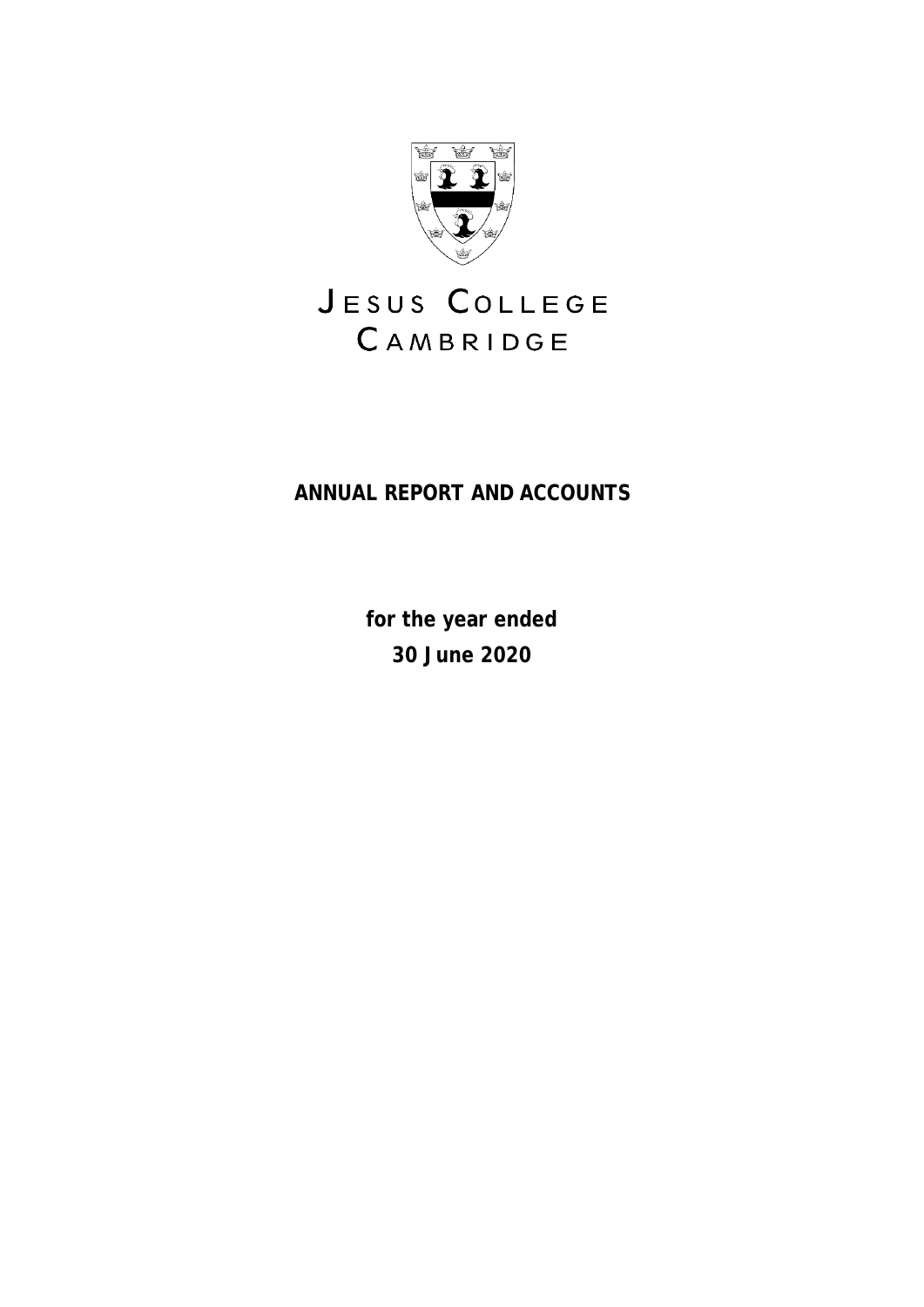# **JESUS COLLEGE, CAMBRIDGE**

# **ANNUAL REPORT AND ACCOUNTS**

# **for the year ended 30 June 2020**

# **Contents**

|                                                                                          | Page Number |
|------------------------------------------------------------------------------------------|-------------|
| Fellows, Emeritus Fellows, Honorary Fellows, St Radegund Fellows<br>and Fellow Commoners | 3           |
| Corporate Governance                                                                     | 6           |
| Officers, Council and Principal Professional Advisers                                    | 7           |
| <b>Financial and Operating Review</b>                                                    | 9           |
| Statement of Internal Control                                                            | 15          |
| Responsibilities of the College Council                                                  | 15          |
| Independent Auditors' Report                                                             | 16          |
| <b>Statement of Principal Accounting Policies</b>                                        | 19          |
| Consolidated Income and Expenditure Account                                              | 26          |
| <b>Balance Sheet</b>                                                                     | 27          |
| Statement of Change in Reserves                                                          | 28          |
| <b>Consolidated Cash Flow Statement</b>                                                  | 29          |
| Notes to the Accounts                                                                    | 30          |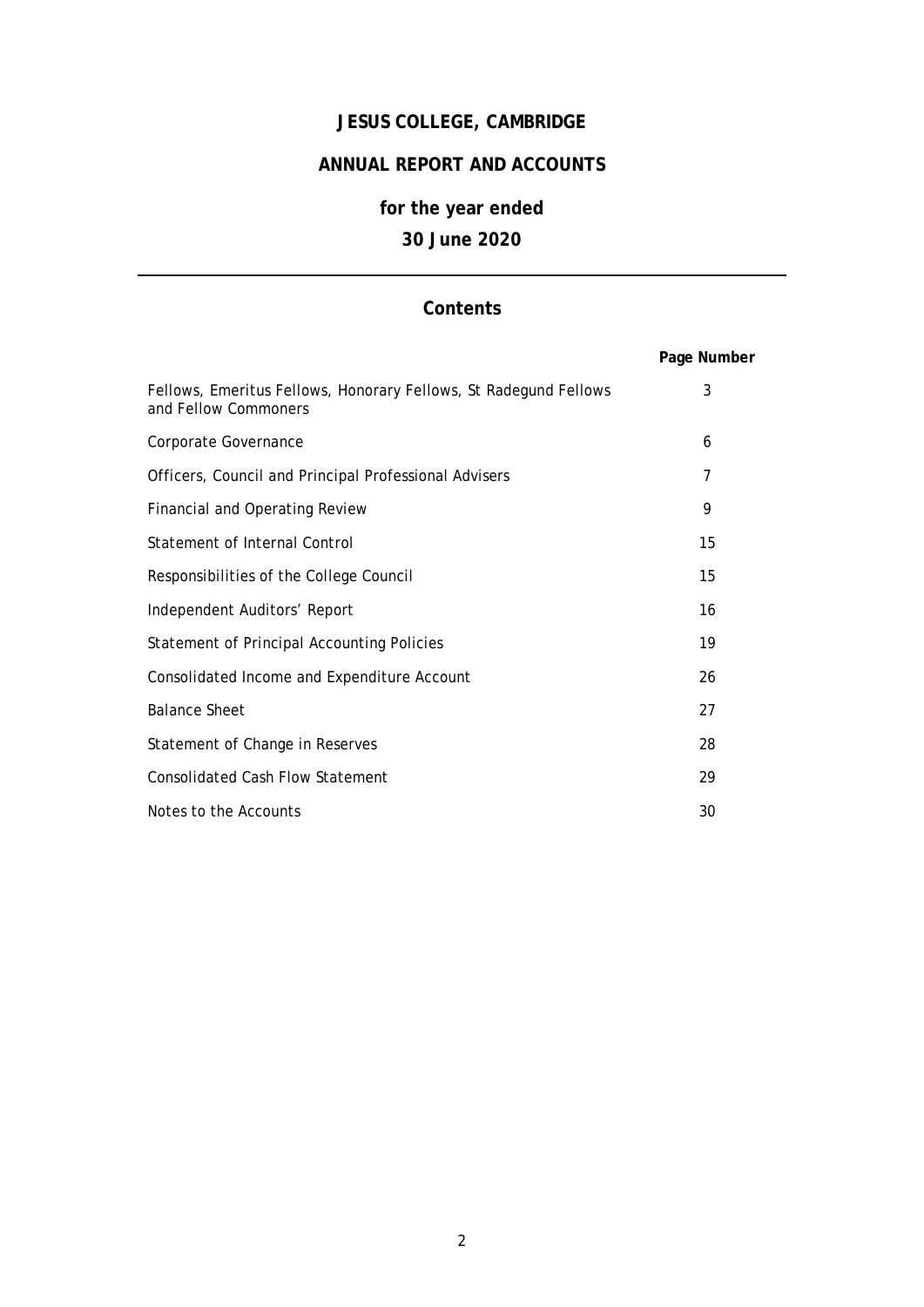### **JESUS COLLEGE CAMBRIDGE CB5 8BL**

#### **Visitor:** The Bishop of Ely

**Master:** Ms S. Alleyne, O.B.E., F.R.A., F.R.S.A. (from 1 October 2019) **Vice-Master: Professor** J.P.T. Clackson (until 30 September 2019)

### **The Fellows of the College (in order of election):**

Professor P.H. Nolan, C.B.E. Professor I. Paterson, F.R.S. Professor M.L.S. Sørensen Dr G.T. Parks Dr R. Mengham Revd Dr T.D. Jenkins (until 30 September 2019) Professor R. Cipolla, F.R.Eng. Dr S. Fennell Professor D.I. Wilson, C.Eng., Sc.D. Dr A.J. Bowen (until 30 September 2019) Dr J.W. Aijoka Professor S.A.T. Redfern (until 30 September 2019) Professor J.P.T. Clackson Professor M.R. Laven Dr T.S. Aidt Professor T.D. Wilkinson Dr V. Mottier Dr F. Green Professor I.H. White, F.R.Eng. Professor J.A. Dowdeswell, Sc.D. Professor N.G. Berloff Professor S.M. Clarke Dr W. Federle Dr B. Walton Professor O.A. Scherman Dr R.E. Flemming Dr C.E. Chambers Professor J.J. Baumberg, F.R.S. Professor G.N. Wells Professor D.J. Kelly Dr C.M. Burlinson Dr B.M.B. Post Professor A.H. Brand, F.R.S. Dr M.J. Edwards Professor K.S. Lilley Professor C. Mascolo Professor C-B. Schoenlieb Dr R. Morieux Mrs A. Künzl-Snodgrass Dr R. Reich Dr M.W. Waibel (until 30 September 2019) Dr F.G.F. Stark Dr S. Schnall Dr M. Landgraf (until 30 September 2019) Dr M. Condé Dr D.A. Cooper Dr T. Savin Professor S. Colvin

Dr T.J.H. Hele (until 30 September 2019) Professor A. Vignoles, C.B.E., F.B.A. Dr S.V. Stinchcombe Professor V.P.M. Carvalho Professor K.A. Steemers Dr Y. Peleg Dr M. Harper Rev'd Dr P. Dominiak (until 30 September 2019) Dr U. Schneider Dr C. Fenton-Glynn Dr D. Nally Dr S.R.L. Stacpoole Dr H. Williams Dr V. Silvestri (until 30 September 2019) Dr H. Taylor Professor E. Benvenisti, C.B.E. Professor P.J. Williamson Dr S. Dutton Dr S. Andres Dr J. Green Dr M. Elliott Dr J.L. Huppert Mr R. Pinel Dr R.F. Anthony Dr J. Dinwoodie Dr L. Tagliapietra Dr M. Dyble (until 31 August 2019) Dr A.J. Grant Dr J.A. Linebaugh Dr J.L. Berenbeim Dr E.D. Robson Dr E.M. Greensmith (until 30 September 2019) Dr N. Amin (until 30 September 2019) Ms E. Williams Dr J. Bellingham Mr J. Grower Professor J. Danesh Dr R. Evans Ms J. Bulstrode (from 1 October 2019, until 30 June 2020) Dr E. Osorio Whewell (from 1 October 2019) Dr C. Eigen (from 1 October 2019) Mrs M. de Vincent-Humphreys (from 1 October 2019) Rev'd J. Crockford (from 1 October 2019) Dr J. Hirst (from 1 October 2019) Dr R. Barr (from 7 October 2019) Dr N. Guyatt (from 7 October 2019)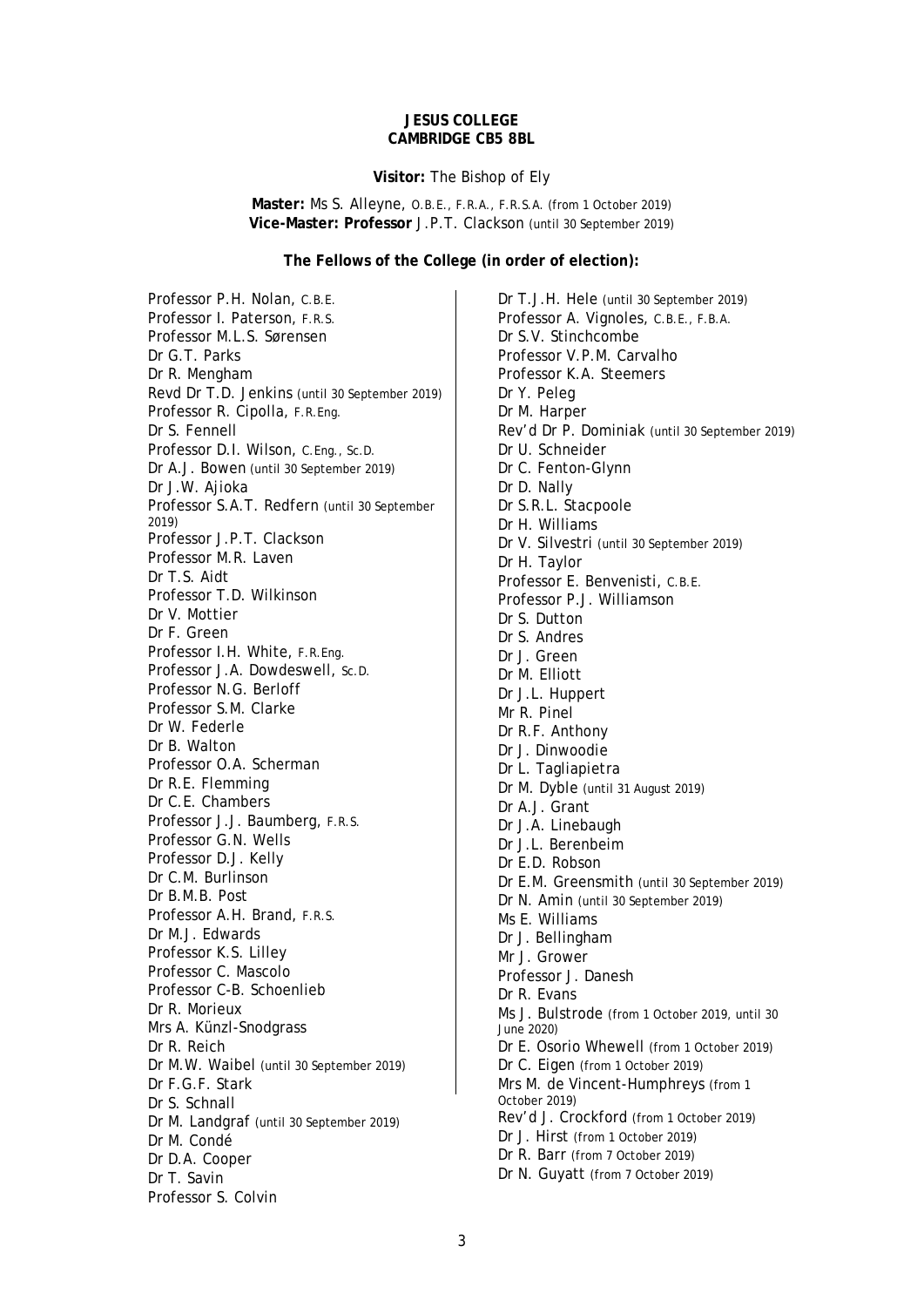### **Emeritus Fellows:**

Dr C.J. Adkins, F.Inst.P. Dr J.A. Hudson Dr J.E. Roseblade Professor M.J. Waring, Sc.D., F.R.S.C. (until 16 November 2019) Dr W.C. Saslaw Mr P.R. Glazebrook, M.A. Professor J.T. Killen, F.B.A. Professor S.C. Heath, Litt.D. Professor P.D.A. Garnsey, F.B.A. Dr S.B. Hladky Dr D.E. Hanke Dr M.R. Minden Mr N.J. Ray, M.A., A.R.I.B.A. Professor J.B.Thompson Professor J.R. Howlett Dr G.C. Harcourt, A.O., A.C., Litt.D., F.A.S.S.A., F.Ac.S.S. Professor W.J. Stronge Dr R.D. Bowers

Professor Lord Renfrew of Kaimsthorn, Sc.D., Hon.D.Lit., F.B.A. (Honorary Fellow) Professor R. Freeman, Sc.D., F.R.S. Dr M.P.C. Oldham Professor J.M. Soskice Professor D.A.S. Compston, C.B.E., F.R.C.P., F.R.S. Revd Dr T.D. Jenkins (from 1 October 2019) Professor M.M. Arnot, F.R.S.A., F.Ac.S.S. Professor J.R. Crawford, S.C., F.B.A., A.C. Professor Sir Bruce Ponder, F.R.C.P., F.R.S. Dr A.J. Bowen (from 1 October 2019) Professor J.C.W. Mitchell, F.B.A. Professor S.A.T. Redfern (from 1 October 2019) Professor J.M. Bacon, Hon.D.Univ Mr S.J. Barton, M.A. Dr S.T.C. Siklos (until 17 August 2019) Professor Lord Mair, C.B.E., F.R.Eng., F.R.S. (Honorary Fellow) Professor H. le B. Skaer Mr R.J.P. Dennis, M.A.

### **Honorary Fellows:**

Professor P.W. Anderson, M.A., F.R.S. (until 29 March 2020) Sir Samuel Brittan, M.A., Hon.D.Litt. Miss J. Norman, M.Mus., Hon.Mus.D., Hon.D.H.L., Hon.R.A.M. (until 30 September 2019) Hon. A.R. Gubbay, M.A., LL.M., Hon.LL.D. Lord Renwick of Clifton, M.A., Hon.LL.D., Hon.D.Litt., F.R.S.A. Lord Rees of Ludlow, O.M., M.A., Hon.Sc.D., F.R.S. Professor R.F. Tuck, M.A., F.B.A. Professor Dame Sandra Dawson, D.B.E., M.A., Hon.D.Sc., F.I.P.H., F.C.G.I., C.I.M. Sir David Hare, M.A., Hon.Litt.D., F.R.S.L. Mr A.M.D. Gormley, O.B.E., M.A., Hon.Litt.D. Reverend Professor Sir Bernard Silverman, M.A., Sc.D., F.R.S. Lord Watson of Richmond, C.B.E., M.A., F.R.T.S. Professor Lord Renfrew of Kaimsthorn, Sc.D., Hon.D.Lit., F.B.A. (Emeritus Fellow) Mr M. Perahia, F.R.C.M. Professor K. E. Wrightson, M.A., F.R.Hist.S., F.B.A.

Professor E.S. Maskin, Hon.Sc.D., F.B.A. The Rt Hon Sir Rupert Jackson, P.C., M.A., LL.B. Professor T.F. Eagleton, M.A., F.B.A. Mr J.A. O'Donnell, M.A., K.C.S.G., F.R.C.O., F.R.S.C.M., F.G.C.M., F.R.C.M. The Rt Hon Sir Colman Treacy, P.C., M.A. Sir David Wootton, M.A. Sir Richard Long, C.B.E., R.A. Professor J.R. Crawford, S.C., F.B.A., A.C. (Emeritus Fellow) Professor R.J.W. Evans, Hon.Litt.D., F.B.A., F.L.S.W. Sir Jonathan Ive, C.B.E., Hon.Sc.D. The Rt Hon Sir Stephen Irwin, P.C., M.A. Sir Alan Fersht, Ph.D., F.R.S. Professor Lord Mair, C.B.E., F.R.Eng., F.R.S. (Emeritus Fellow) Dr B.J. Wilkes, F.R.A.S. Ms A. Wilding, R.A. Professor R.L. Gilchrist, M.C.If.A, F.S.A., F.B.A.

### **St Radegund Fellows:**

Mr J.W. Hudleston Mr R. P-L. Kwok, M.A. Mr P.J.S. Yates, M.A. Mrs S.J. Yates, M.A. Mr B.N. Buckley

Ms J. Sainsbury, M.A. Professor P. Frankopan, M.A. Dr L. Rausing Professor P. Baldwin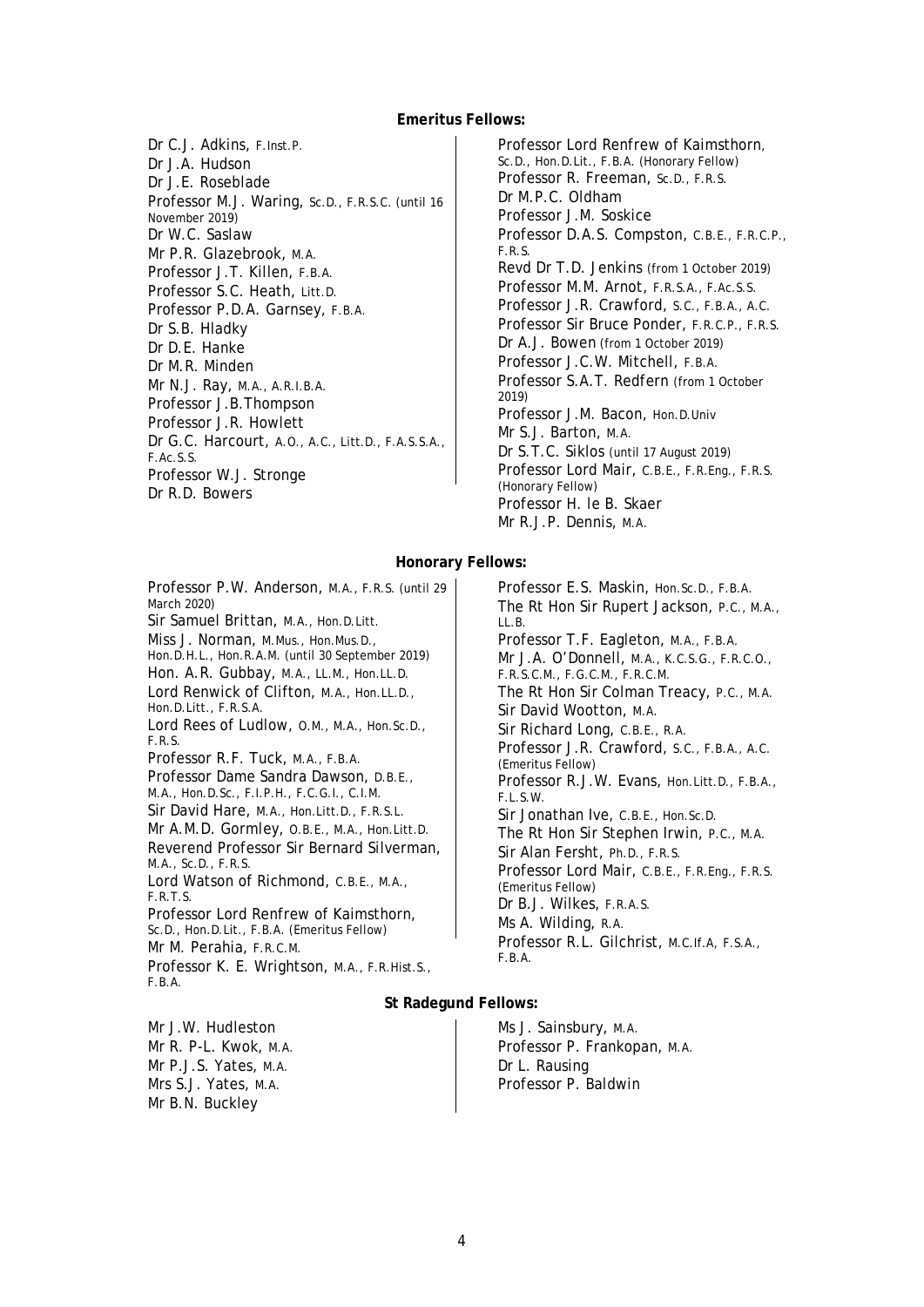# **Fellow Commoners:**

Mr J. Cornwell, M.A. Professor B.A.K. Rider, O.B.E., Hon.LLD. Dr S.S. Saxena Dr P. Taneja

Rev'd Dr J. Leach Dr J. Hirst (until 30 September 2019) Dr J. Filling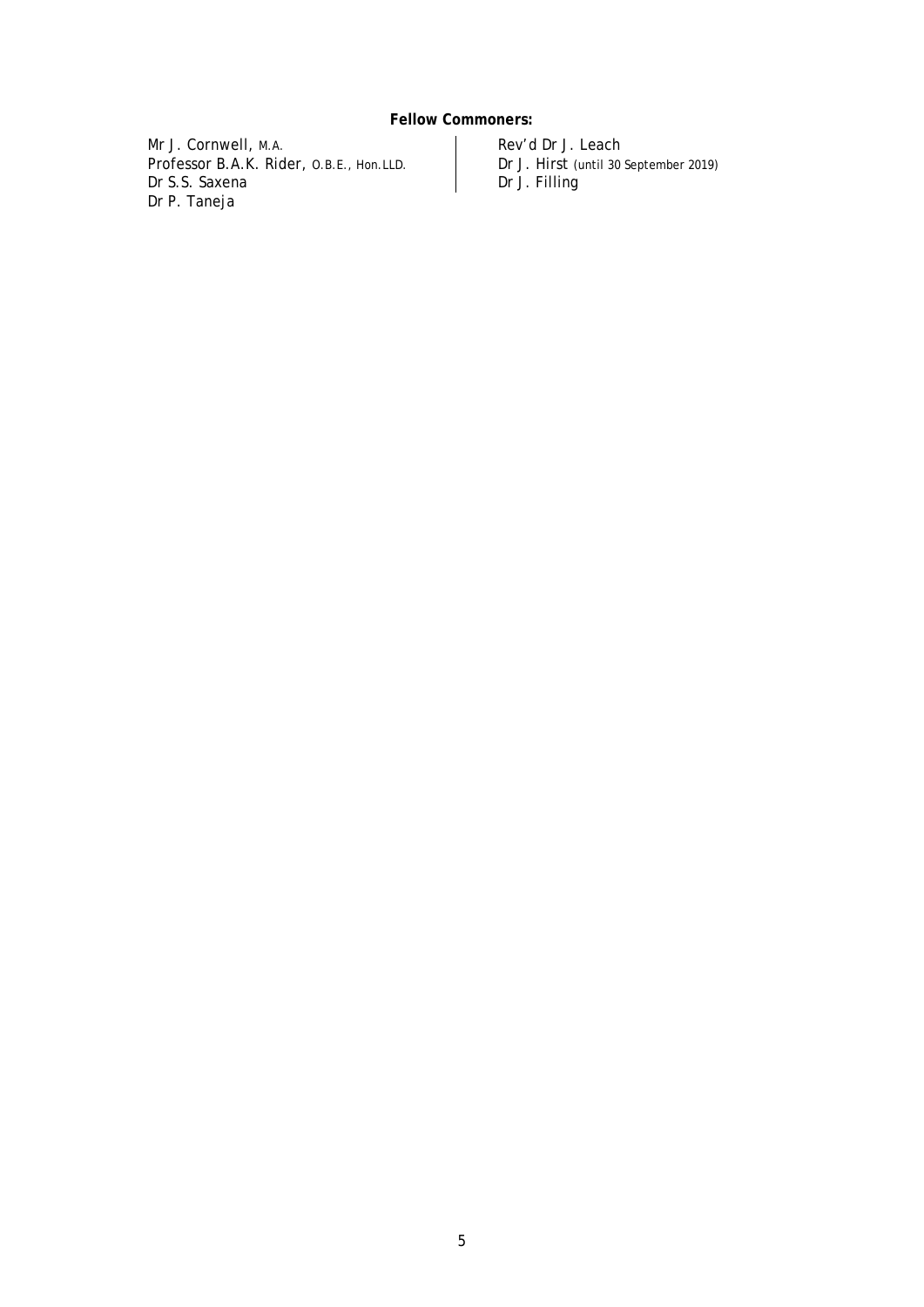### **Corporate Governance**

- 1. The following statement is provided by the Trustees (Council) to enable readers of the financial statements to obtain a better understanding of the arrangements in the College for the management of its resources and for audit.
- 2. The College is a registered charity (registered number 1137462) and subject to regulation by the Charity Commission for England and Wales. The members of Council are the charity trustees and are responsible for ensuring compliance with charity law.
- 3. The Trustees are the Council which is advised in carrying out its duties by a number of Committees. These include the Bursarial Committee, Investment Committees (Financial and Property), Education Board, Development Committee, Buildings Committee and Staff Committee.
- 4. It is the duty of the Bursarial Committee to keep under review the effectiveness of the College's internal systems of financial and other controls; to advise the Trustees (Council) on the appointment of external auditors; to consider reports submitted by the auditors, both external and internal; to monitor the implementation of recommendations made by the auditors; to make an annual report to the Trustees (Council).
- 5. There is a Register of Interests of Trustees (Members of the Council). Declarations of interest are made systematically at meetings.
- 6. The College's Trustees (Members of the Council) during the year ended 30 June 2020 are set out on page 7.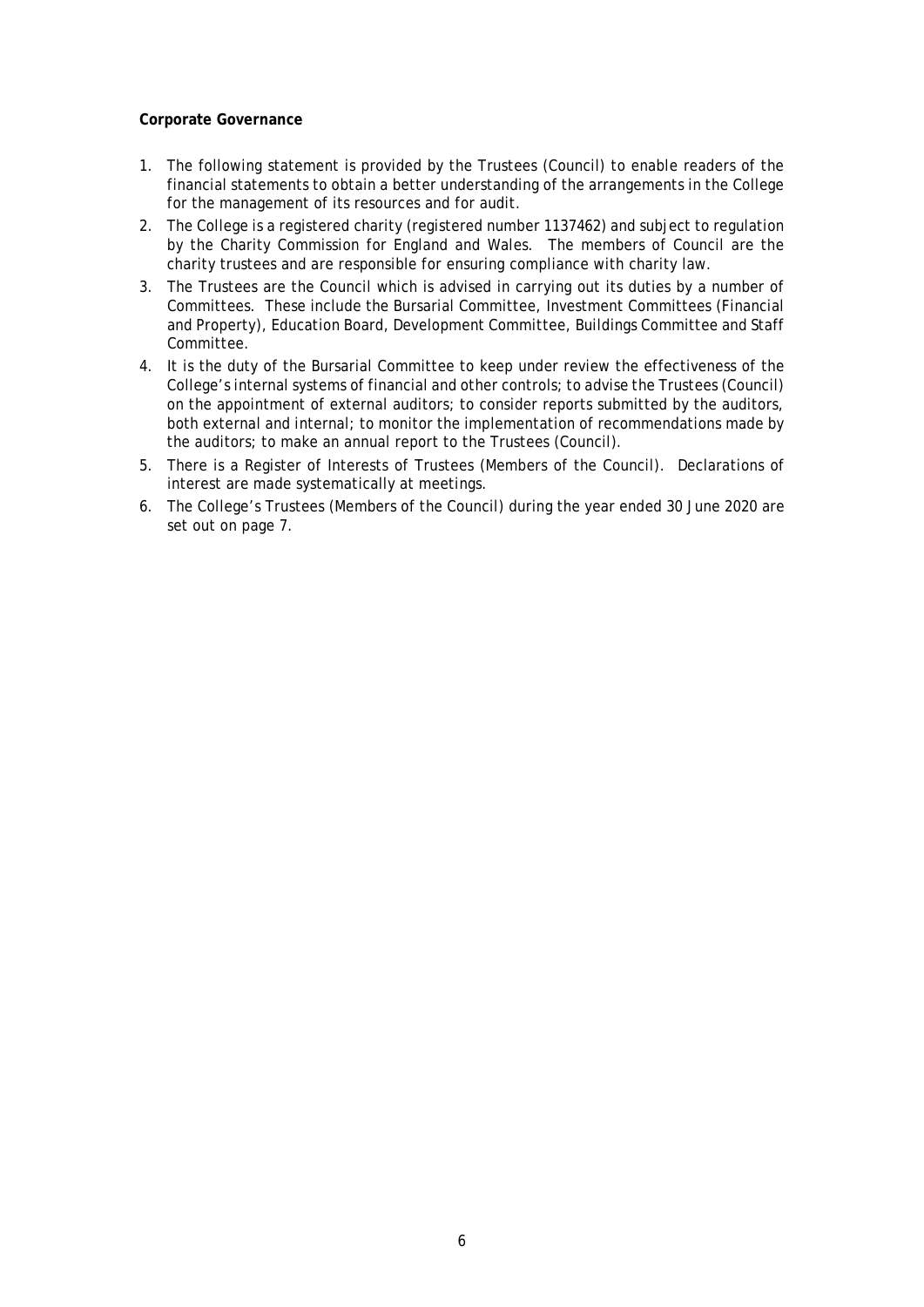# **Officers, Council and Principal Professional Advisers**

**Master:** Ms S Alleyne OBE FRA FRSA (from 1 October 2019) **Vice-Master:** Professor J.P.T. Clackson (until 30 September 2019) **President:** Dr A.J. Bowen (until 30 September 2019) **President:** Professor J.P.T. Clackson (from 1 October 2019) **Senior Tutor:** Dr G.T. Parks **Bursar:** Dr R.F. Anthony

# **Council**

| Professor J.P.T. Clackson, Vice Master | (until 30 September 2019) |
|----------------------------------------|---------------------------|
| Ms S Alleyne, Master                   | (from 1 October 2019)     |
| Dr A.J. Bowen, President               | (until 30 September 2019) |
| Professor J.P.T. Clackson, President   | (from 1 October 2019)     |
| Dr G.T. Parks, Senior Tutor            |                           |
| Dr R.F. Anthony, Bursar                |                           |
| Dr Y. Peleg                            | (from 1 October 2019)     |
| Dr B M B. Post                         | (from 1 October 2019)     |
| Rev'd Dr P. Dominiak                   | (until 30 September 2019) |
| Dr J. Green                            |                           |
| Professor C. Mascolo                   | (until 30 September 2019) |
| Dr H. Taylor                           | (until 30 September 2019) |
| Professor T.D. Wilkinson               |                           |
| Professor P.J. Williamson              |                           |
| Dr J.L. Huppert                        |                           |
| Revd Dr T.D. Jenkins                   | (until 30 September 2019) |
| Dr D. Nally                            | (until 30 September 2019) |
| Mrs A. Künzl-Snodgrass                 |                           |
| Dr S. Fennell                          | (until 31 December 2019)  |
| Dr F. Green                            |                           |
| Professor P Nolan                      | (from February 2020)      |
| Professor C Schoenlieb                 | (from 1 October 2019)     |
| Professor H Skaer                      | (from 1 October 2019)     |
| Ms E. Williams                         | (from 1 October 2019)     |
| Ms S. Keenan, J.C.S.U. President       | (Easter 2019)             |
| Mr A. Petrucci, J.C.S.U President      | (from Lent 2020)          |
| Mr A. Manzoor, J.C.S.U.                | (Easter 2019)             |
| Ms M. Olver, J.C.S.U.                  | (from Michaelmas 2019)    |
| Ms B. Fonseka, MCR President           | (until May 2020)          |
| Mr J. Shaugnessy, MCR President        | (from June 2020)          |
| Ms L. Foster, MCR.                     | (until 31 December 2019)  |
| Mr J. Perlo, MCR.                      | (from Lent 2020)          |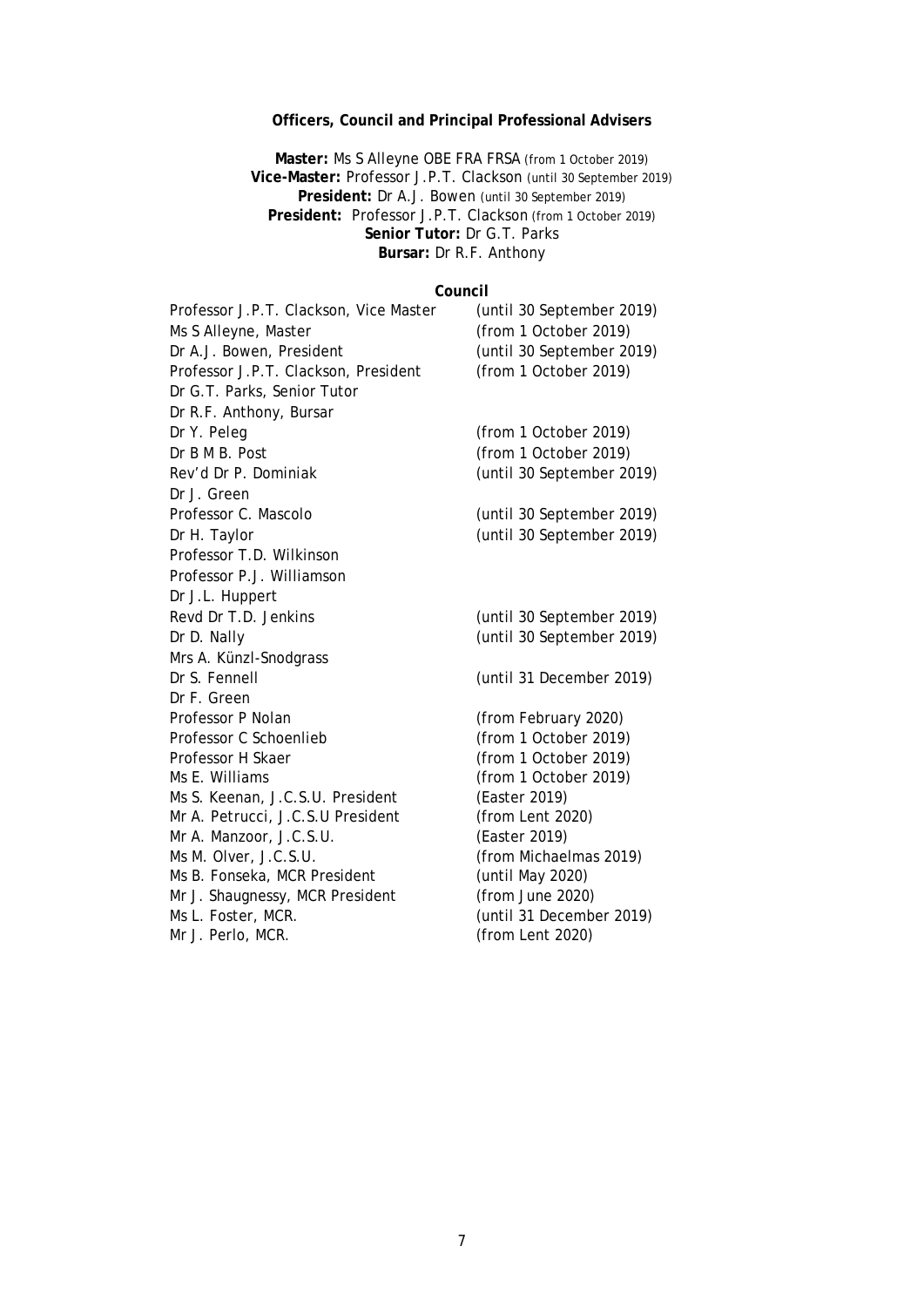**Auditors:** Peters Elworthy & Moore Salisbury House Station Road, Cambridge CB1 2LA

### **Financial Advisers:**

Cazenove Capital 1 London Wall Place London EC2Y 5AU

#### **Pension Scheme Actuaries:**

Mercer (a wholly owned subsidiary of Marsh & McLennan Companies) (for Phoenix Life Ltd) 1st Floor, Rosemoor Court Pynes Hill Exeter EX2 5TU

**Property Managers (Agricultural & Commercial):** Bidwells LLP Trumpington Road Cambridge CB2 2LD

**Bankers:** Lloyds Bank, Wholesale Banking & Markets East Anglia & South Midlands Endeavour House, Chivers Way Histon, Cambridge CB24 9ZR

**Financial Advisers:** Cambridge University Endowment Fund Investment Office, 1st Floor 30 Station Road Cambridge CB1 2RE

**Insurance Brokers:** Henderson Insurance Brokers Ltd Trueman House Capitol Park Leeds LS27 0TS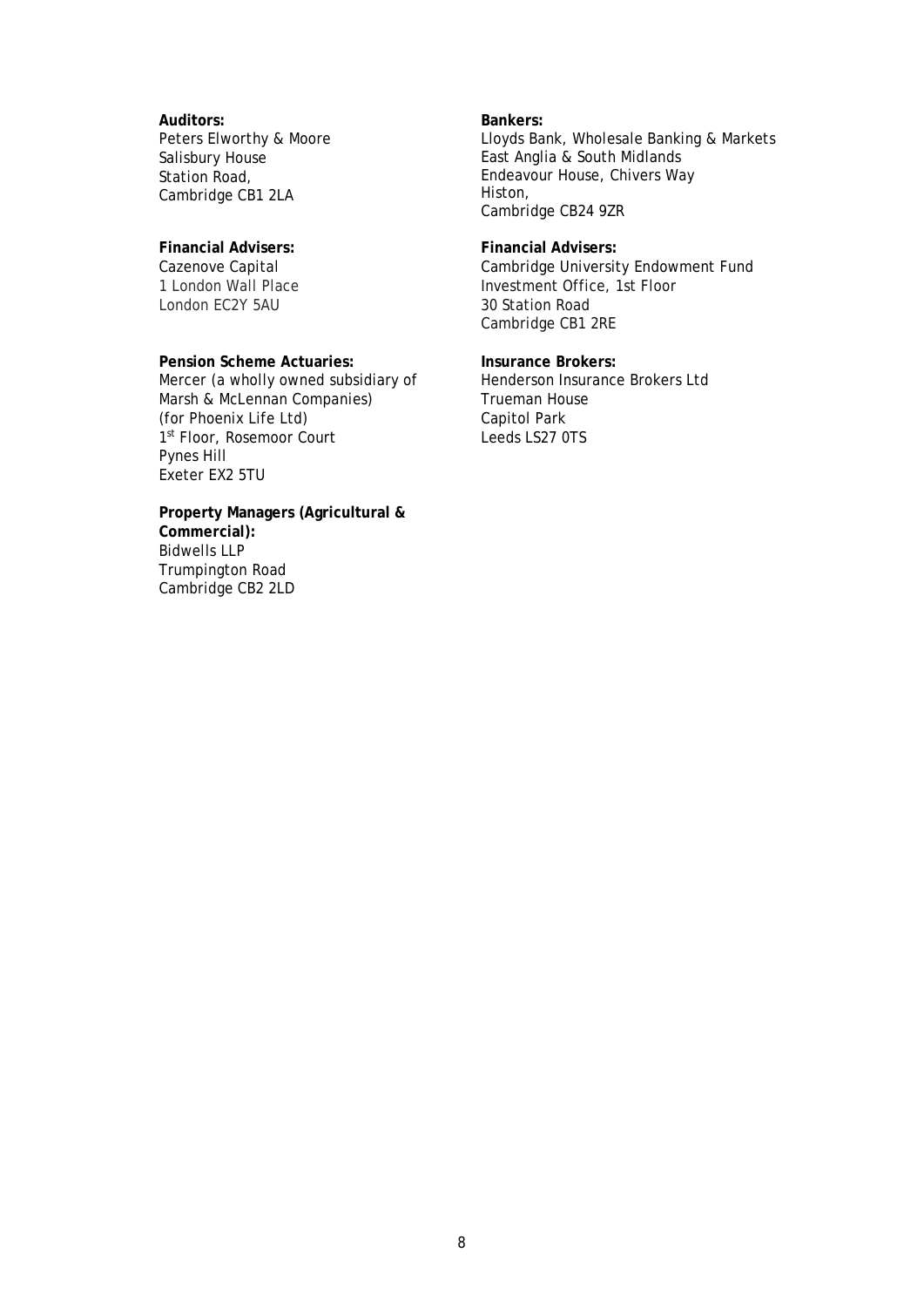### **Financial and Operating Review**

### **Introduction**

Jesus College was founded in 1496 when it was granted its Royal Charter. The College is an autonomous, self-governing community of scholars, one of the 31 colleges within the University of Cambridge. Jesus College admits students to study for all degrees at the University. In 2019-20 there were 513 undergraduate and 411 graduate students at the College. For the purposes of the Oxford and Cambridge Act 1923 the governing body is the Society, consisting of the Master and 92 Fellows, who are nearly all academics holding teaching and research posts at the University and the College. The College Council has control and management of the affairs of the College and its members are the Charity Trustees.

### **Aims and objectives of the College**

The College's charitable objectives are to establish a college within the University of Cambridge for the advancement of education, learning, research and religion.

### **Public Benefit**

The College provides, in conjunction with the University of Cambridge, an education for undergraduate and graduate students, which is recognised internationally as being of the highest standard. This education develops students academically and advances their leadership qualities and interpersonal skills, and so prepares them to play full and effective roles in society. The College maintains teaching, library and study facilities in support of these activities.

The College admits as students those who have the highest potential for benefiting from the education provided by the College and the University and recruits as academic staff those who are able to contribute most to the academic excellence of the College, regardless of their financial, social, religious or ethnic background. The College provides financial support to its students through scholarships, awards and prizes to fund fees, maintenance, research, and travel costs. It contributes, together with the University and the other Cambridge Colleges, to the Cambridge Bursary scheme, which is the primary mechanism of financial support for undergraduates to study at Cambridge, and to the Vice Chancellor's Awards and the Cambridge UK Masters Scholarships to support graduates. The College also funds a number of undergraduate and graduate scholarships, details of which can be found on the College's website.

In terms of broader educational opportunities, the College, with the assistance of the JCSU and MCR and with the support of the Jesus College Boat Club Trust, funds and provides for a wide range of activities, including sports, music, theatre and other cultural activities.

The College advances research through:

- Providing stipendiary Research Fellowships in the humanities and sciences to outstanding academics at the early stages of their careers, which enable them to develop and focus on their research.
- Supporting research work pursued by its Fellows financially and through promoting interaction across disciplines.
- Encouraging visits from outstanding academics from across the world in all disciplines.

The work of the Intellectual Forum and the Jesus College Conferences is aimed at bringing together academic research with experts from industry, governments and not-for-profit organisations to address key contemporary issues. The China Centre and the UK-China Global Issues Dialogue Centre are interdisciplinary centres for the study of issues relating to China and her changing global relationships, with the former organising seminars, workshops and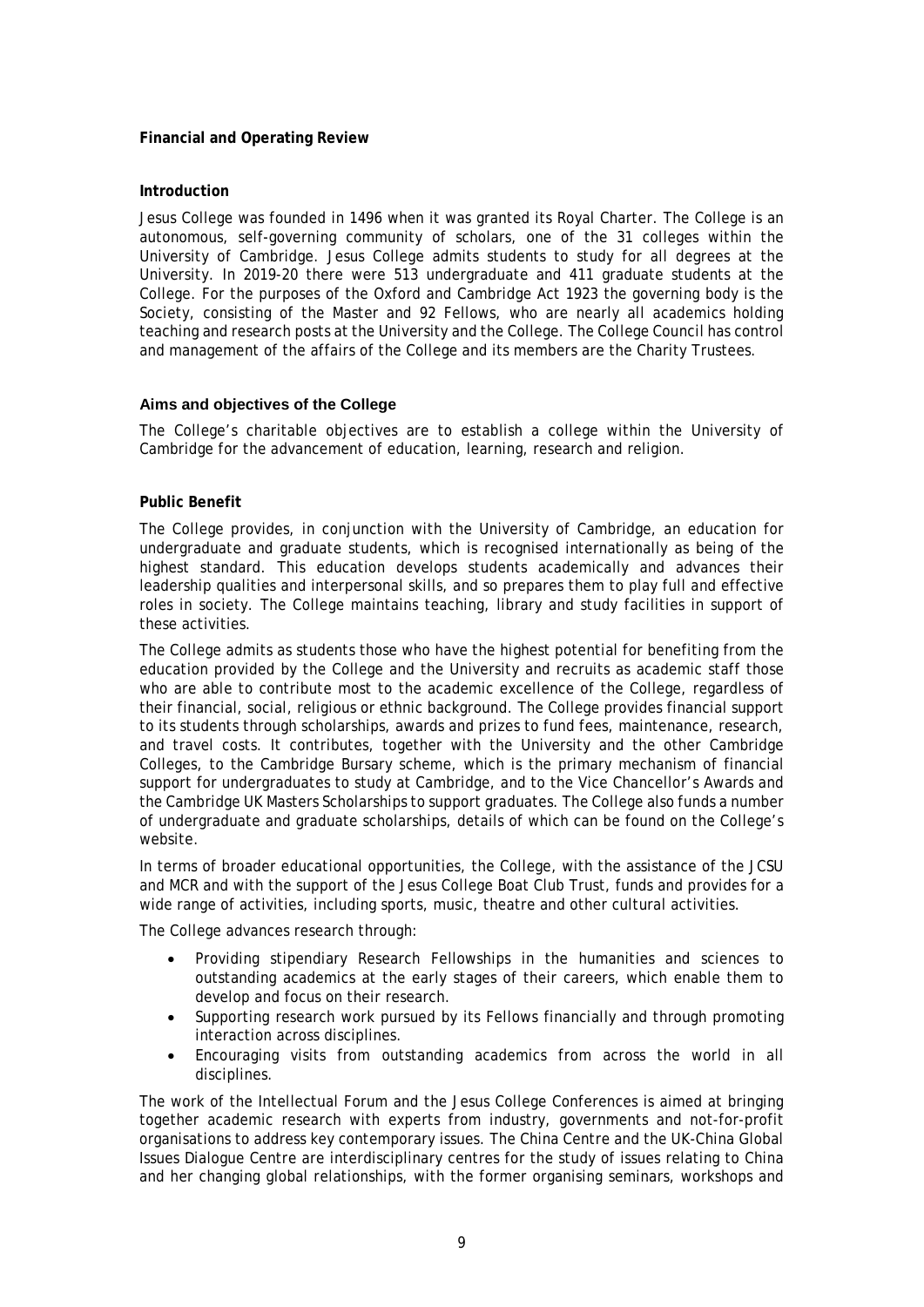book launches on a wider range of subjects, and the latter conducting research projects and convening events that promote international dialogue.

The College provides support to a range of musical activities, in particular through the College and Chapel Choirs. The College employs a full-time Director of Music, and each year awards a number of Choral and Organ scholarships. In addition, it offers places in the Chapel Choir for younger choristers from the Cambridge area.

The College advances religion primarily through its Chapel, which has been in continuous use since before the College's foundation. Regular services are held, which are open to the public. The College employs the Dean of Chapel, who is an Anglican priest, and who provides for wider spiritual and pastoral care for the students, staff and Fellows.

### **Funding**

The College levies fees and charges for the following:

- To undergraduates at externally regulated rates for those Home/EU students who are eligible for public support, and to other undergraduates to contribute towards the cost of their education.
- To graduate students to contribute towards the cost of their education
- For accommodation and meals at subsidised rates

The fees and charges made to students are significantly below the full economic cost of providing the education, accommodation, meals and other services. These subsidies are funded through:

- The provision of the College's accommodation, catering and other facilities for external conferencing activities, which are charged at commercial rates.
- The return from the College's endowment assets.
- Donations from the College's alumni and supporters.

### **Achievements**

In March 2020, the College obtained planning permission to redevelop its catering and dining facilities, which are located in the middle of the College's historic buildings. As part of this major project, plans were also approved to redevelop the Forum buildings (formerly part of Marshalls garage) into high-quality catering and conferencing facilities.

Following on from the record number of applicants in 2018, the College had its second-highest number of undergraduate applications, making it one of the most popular Colleges in the University. The College continues to see a rising number of undergraduate applicants, offers and entrants from state-educated and disadvantaged backgrounds.

The multiple achievements of the College members are listed extensively in the College's Annual Report, which is available at [https://www.jesus.cam.ac.uk/alumni/college](https://www.jesus.cam.ac.uk/alumni/college-publications)[publications.](https://www.jesus.cam.ac.uk/alumni/college-publications)

### **Financial Review**

### *Income and Expenditure*

Income from the College's unrestricted activities fell by 10%, while expenditure decreased by 12%. The operating shortfall fell, but remains at over £4m. Endowment and donations income was 5% lower. As a result the overall surplus increased: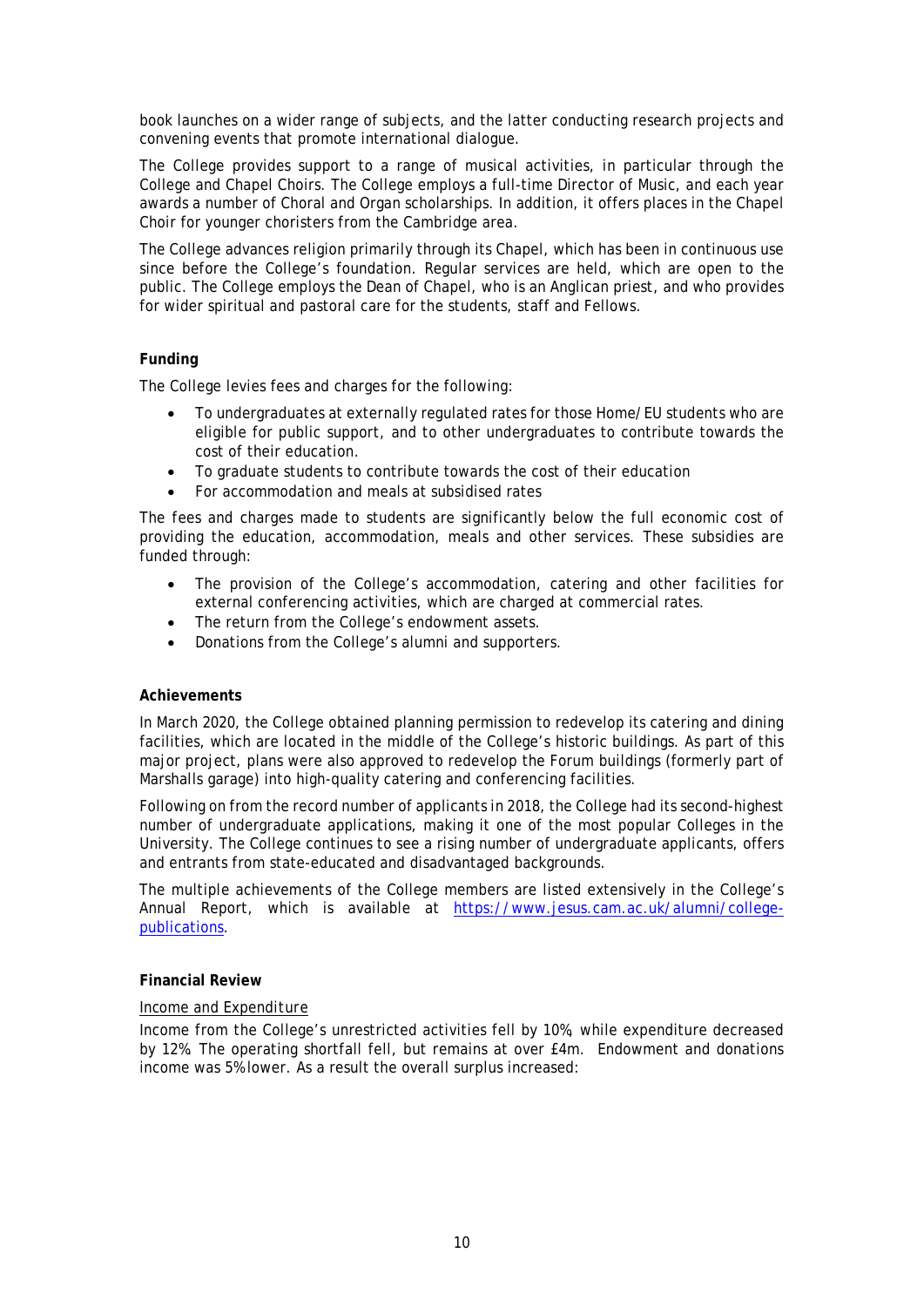| Unrestricted Income & Expenditure | 2020      | 2019      |
|-----------------------------------|-----------|-----------|
|                                   | £'000     | £'000     |
| <b>Total Operating Income</b>     | 10,757    | 11,918    |
| <b>Total Expenditure</b>          | (14, 839) | (16, 860) |
| Operating shortfall               | (4,082)   | (4, 942)  |
| Endowment income and donations    | 5,644     | 5,965     |
| Surplus                           | 1,562     | 1.023     |

However, £0.5m of the decline in expenditure was due to a substantial reduction in pension provisions, principally USS. This is a non-cash item that does not reflect the operational activities of the College or an actuarial valuation of USS.

The College has an extensive capital expenditure programme. It is therefore important that surpluses continue to be generated to fund the expansion, improvement and refurbishment of the College's buildings.

### *Operating Income*

The College's operating income consists primarily of its academic fees, student rents and catering and conferencing receipts. The decrease was caused by coronavirus, which resulted in significant reductions in accommodation, catering and conferencing income:

- Fee income increased by 2%, as a result of increased graduate student income;
- Student rent income fell by 22% and College catering income by 28%, as a result of coronavirus;
- Conferencing income declined by 17%, also due to coronavirus;
- Other income increased significantly from  $E(0.3m)$  to  $E(0.7m)$  due to furlough claims relating to coronavirus.

### *Operating expenditure*

Operating expenditure fell by 11%, principally due to the impact of coronavirus and movements in pension provisions (see below: Staff and Pensions).

### *Education*

The College runs a continuing deficit of £3.1m on its educational account as fee income is significantly below the costs of admitting, teaching and supporting students. This also includes the cost of supporting research, which accounts for £0.7m of costs. The deficit is only sustainable through funding from donations and endowment income.

### *Accommodation, Conferencing and Catering*

Income fell significantly from £7.8m to £6.2m demonstrating the very substantial impact of coronavirus. Costs only fell slightly as these are relatively fixed, notably staff and buildings. Having come close to eliminating the deficit on these activities last year, it has now increased significantly to £1.8m. The College did furlough a large number of staff in these areas, with the benefit being disclosed as Other Income (see above).

Payroll costs, which are the largest element of the College's expenditure, increased to 43% of total expenditure.

### *Operating Shortfall*

The Operating Shortfall measures the excess of College costs over Operating Income. The financial pressure on the College in terms of its core educational, accommodation and catering activities means that the College is reliant on the support of donations, its conferencing business and its endowment income to enable it to generate a required surplus. The income from endowment ensures that the College is able to keep pace with the growing demands placed upon it. However, during this year, the coronavirus pandemic significantly impacted the contribution from conferencing.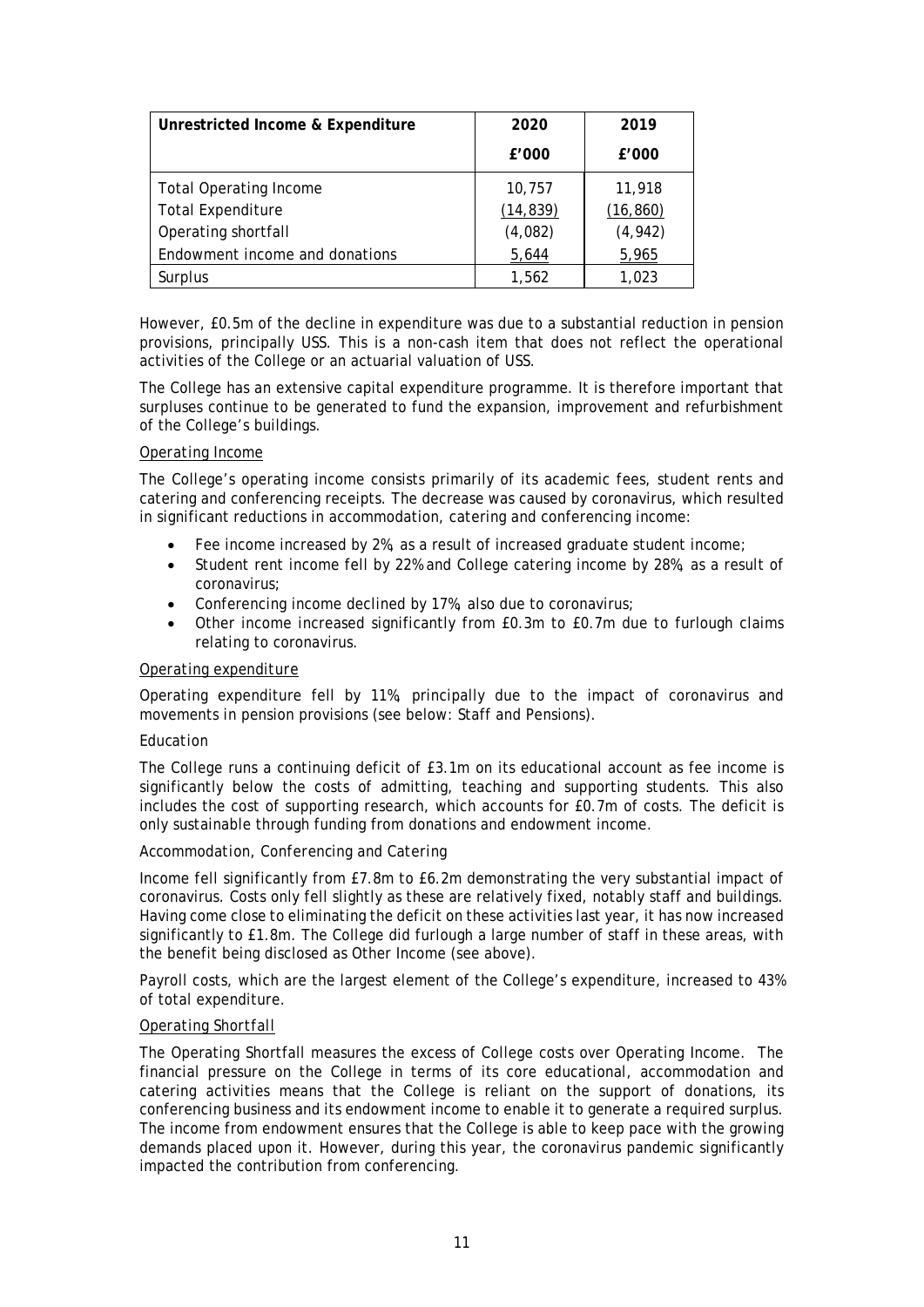### *Investment Performance*

The College's investment portfolio produced a total return of 2.2% *(2018-19: 6.6%)* during the year. The capital value decreased from £184m to £182m, comprising the College's financial assets (£88m) and property (£94m). The overall performance was below that of the long-run target return of UK CPI+5% (5.6%). The financial portfolio saw a significant reduction in value in February and March followed by a sharp recovery in the last quarter of the year, reflecting the volatility in the public markets. The return for the year was 3.5%. The College's financial investments are managed by the Cambridge University Endowment Fund (CUEF) and Cazenove Capital. Coronavirus impacted the valuation of the College's commercial properties. However, the limited exposure to those sectors most affected meant that the overall fall in the capital value was only 2.4%, which, with an income return of 3.4%, resulted in an overall return of 1%.

The College is advised on its investments by two committees, the Financial Investment Committee and the Property Investment Committee, with the majority of the membership consisting of external experts.

### *Investment Costs*

The costs of managing the College's endowment are charged directly to the endowment and do not form part of the Operating Income and Expenditure calculations.

Investment costs for the financial portfolio were £0.2m (*2018-19, £0.1m*), which, although an increase, remain below previous years' costs following the transfer of some of the investments to CUEF in 2017-18.

Investment costs for the property portfolio (Land and building) are a mixture of agency fees, buildings repair costs, and additions/disposals costs. The total was £0.9m (*2018-19: £0.7m*). The rise reflects a bad debt provision of £0.2m in relation to rents. Costs associated with property development activities are included under 'Other investments', which increased from £0.1m to £0.5m, reflecting work in preparation for planning submissions to the Greater Cambridge Local Plan Review.

## *Capital Expenditure*

The total capital expenditure on fixed assets in the year was £4.6m, similar to the prior year (£4.7m). The most significant element of this was the design and planning costs for the major Kitchen redevelopment project, together with the redevelopment of the Forum buildings into catering and conferencing facilities (completed in September 2020).

### *Balance Sheet and Reserves*

Net College assets were unchanged at £345m, with a reduction in the value of investments and cash balances being balanced by an increase in tangible fixed assets and an improvement in pension provisions.

Long-term creditors represent unsecured bank loans and bonds. In October 2018 the College undertook a private placement transaction consisting of two tranches of bonds, £20m each, repayable in 2058 and 2068 respectively, with the drawdown on the 2068 tranche deferred to October 2020. The College also extended its £20m bank loan by four years with a repayment date of 2039 and interest rate reduced by 0.5%.

Restricted reserves decreased to £208m, whilst Unrestricted reserves increased to £136m respectively. The College's reserves had seen steady growth over the previous five years, due to the rising value of investment assets. The Restricted reserves are primarily made up of the College's permanent endowment and are therefore significantly affected by the movement in the investment values. The Unrestricted reserves benefitted from the surplus on the income and expenditure account, enhanced by a significant actuarial gain on the College's defined benefit pension scheme. The College is committed to a steady increase in its financial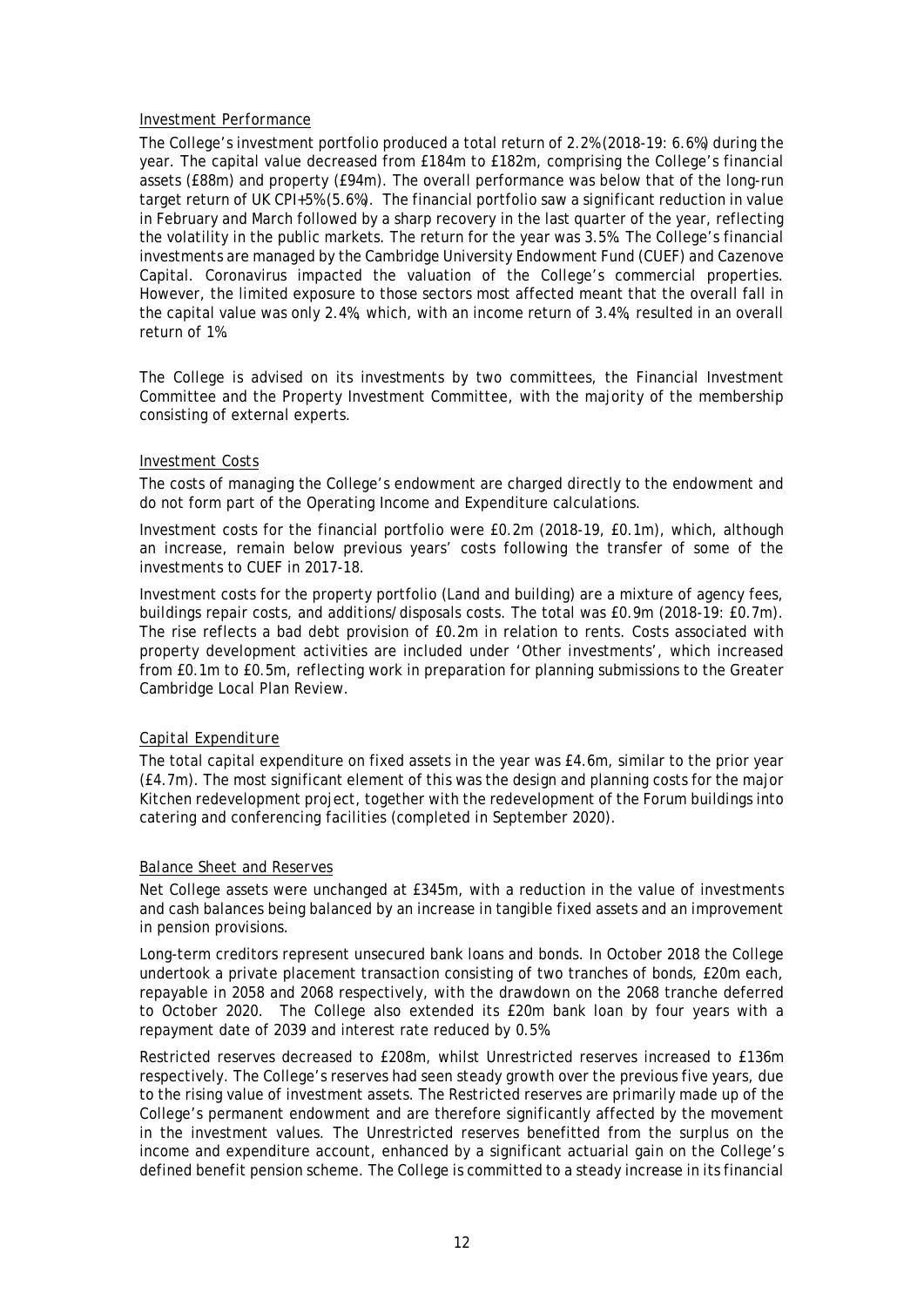resources to ensure that it can continue to meets the needs of its members in the future, and it has adopted a policy of maintaining the value of its reserves in real terms over the long term. This is consistent with a charity with the history and position of the College that has met the needs of its members over many centuries.

## *Staff and Pensions*

Academic and non-academic staff numbers were relatively stable. The reduction in payroll costs during the year was entirely due to movements in pension provisions, without which there would have been an increase in staff costs. The College's defined benefit pension scheme for non-academic staff, the Jesus College Cambridge Pension Scheme (JCCPS), which is closed to new members, had an increased asset of £1.4m, and the position also improved for USS, which is for its fellows and academic staff, where the liability was reduced to £0.5m. It should be noted that the basis on which these numbers are calculated is very different for the two schemes, with all the movement in the provision for USS being included in payroll costs. As a result, £0.3m surplus was accounted for through the payroll costs for both the JCCPS and USS, significantly increasing the income and expenditure surplus for the year. A further £1m actuarial gain was included as income in Other Comprehensive Income solely in relation to the JCCPS. All of these movements are non-cash adjustments.

The significant increase in the JCCPS asset results from a substantial uplift in value of the assets of the scheme, which arises from a long-term with-profit contract with a life assurance company, and was greater than the increase in the value of the scheme's liabilities. With regard to USS, the provision is not calculated on an actuarial basis, but represents the discounted cost of future deficit recovery payments. The current year improvement is specifically a result of a reduction in the deficit recovery contribution rate in the 2018 valuation, following an increase in the rate in the 2017 valuation. This calculation bears no relation to the overall liabilities of USS, where the College has an unspecified contingent liability, due to the multi-employer, 'last-man standing' nature of the scheme.

Total employer pension contribution costs in relation to all pension schemes charged to the income & expenditure account were £0.6m (*2018-19: £0.6m*).

### *Fundraising*

Participation in the Jesus College Annual Fund is 15.5% (1,496 alumni). Donations were £1.1m (*2018-19: £2.2m*). Fundraising costs during the year amounted to £0.2m.

The College's fundraising is focused on its alumni and supporters, who have established connections with the College. The College does not use external fundraisers. Fundraising and alumni relations are the responsibility of the College's Director of Development & Alumni Relations, who is a Fellow and who reports to the College Council. The College is registered with the Fundraising Regulator and complies with the Code of Fundraising Practice.

### **Coronavirus**

From March 2020 onwards, the coronavirus pandemic has had a substantial impact on the operations and finances of the College:

- Most students left the College and college accommodation in March, with a resulting drop in rent and catering revenue.
- The conferencing business, which had been growing in recent years following the opening of West Court, ceased and no revenue was generated from March onwards.
- The College furloughed up to 68% of its staff at any one time, benefitting from the support available from the Coronavirus Job Retention Scheme.
- The College's directly-held property portfolio has some exposure to retail, leisure and education tenants in Cambridge, where rental collection was deferred, and in some cases, write-offs were agreed on a case-by-case basis.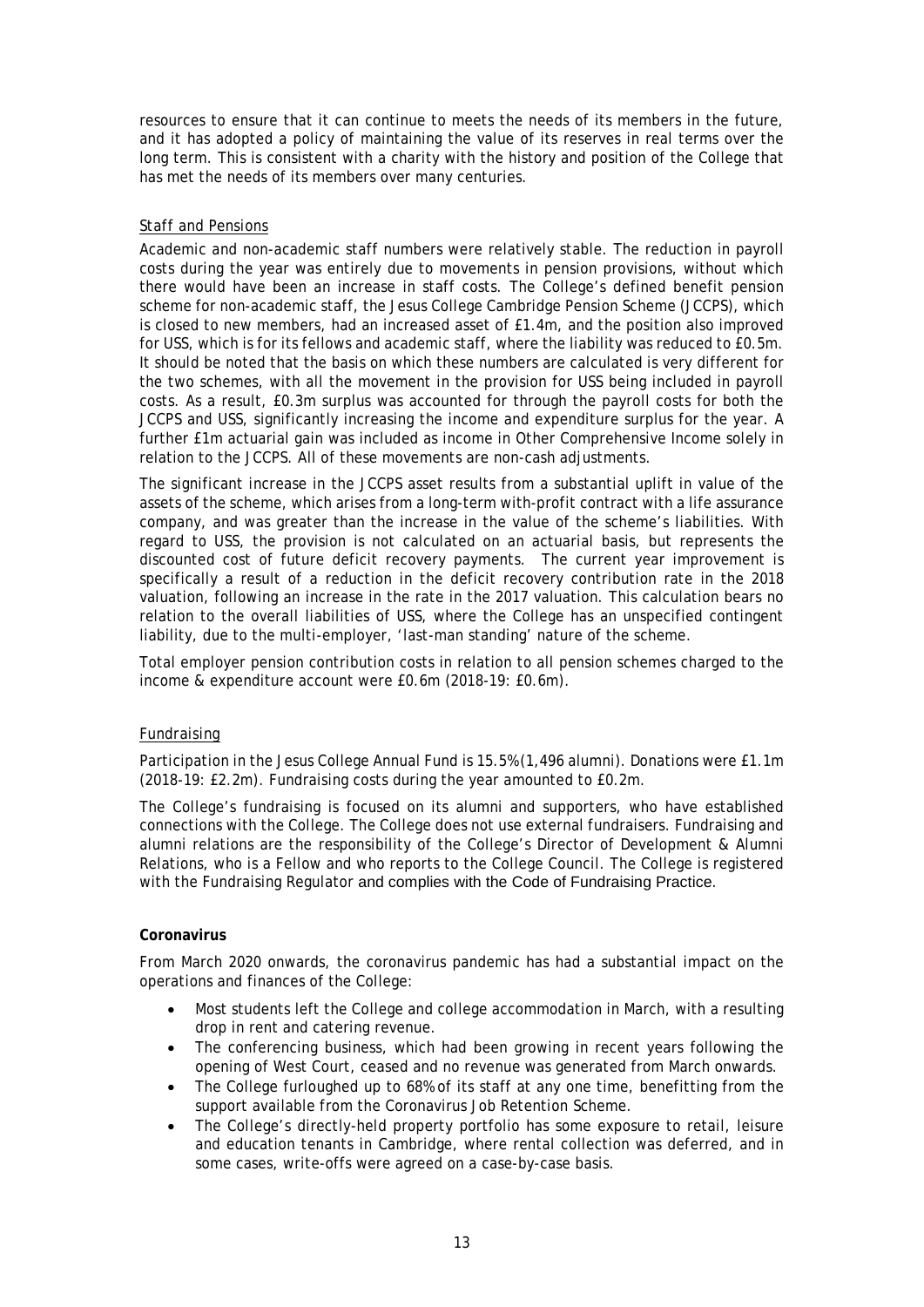The College, through the Bursarial Committee, has taken action to reduce its costs going forward. However, with additional coronavirus-related costs being incurred since the Easter Term 2020 and continuing uncertainty regarding the recovery of the conferencing business, further action may be required in the future. The Bursarial Committee has reviewed the College's longer-term financial position under a number of scenarios and is confident that the College will be able to maintain its core charitable activities.

### **Principal risks and uncertainties**

The major risks to which the College is exposed are assessed by the responsible College departments and Committees reporting to the Council, using a College Risk Register, which is reviewed each Lent Term.

The most significant short term risk facing the College relates to the ongoing impact of coronavirus, particularly on the College's conferencing business and its investments. Also, although students have returned to the College for Michaelmas Term 2020, it is not clear how the current academical year will progress. In addition, there remains the uncertainty associated with Brexit, where a no-deal exit from the EU could cause significant disruption to higher education and the economy and financial markets. There is also considerable uncertainty relating to the future of pensions provided by the USS, where the scheme trustees are currently undertaking a valuation with indicative proposals of significant increases in contributions and a requirement for additional commitments and support from employers.

Concerns about the performance of the global economy as a result of coronavirus, and specific concerns relating to Brexit for the UK economy, may have a negative impact on the College's investments. The diversified nature of the College's endowment helps to mitigate risks associated with the return from its investments, which are managed on a long-term total return basis. The College's property portfolio is heavily focused on the Cambridge region, which has significant development potential and has been of financial benefit given the sustained long-term growth of the Cambridge economy. The College's debt exposure is managed through long-term loans and bonds at fixed interest rates.

The long-term performance of the College is very closely linked to that of the University and the other Cambridge colleges.

### **The Future**

The College is currently coping with the unprecedented challenge of coronavirus, which has had a major impact on the provision of higher education and on the College's substantial conferencing business. It is not clear how long and how deeply coronavirus will affect the wider economy and society. There is also a growing awareness of the serious impact of climate change, and the role that the collegiate University can play in addressing this. With a continuing deficit on its core educational activities, it is important that the College strengthens its financial position to meet these challenges, which it can do so by increasing donations, developing its conferencing business, and protecting and growing its endowment.

The College remains in robust financial health, and it is important that careful financial management is continued in order to maintain this position.

On behalf of the College Council:

| Ms S. Alleyne      | Dr R.F. Anthony    |
|--------------------|--------------------|
| Sonita Alleyne OBE | Dr Richard Anthony |
| Master             | <b>Bursar</b>      |
| 2 November 2020    |                    |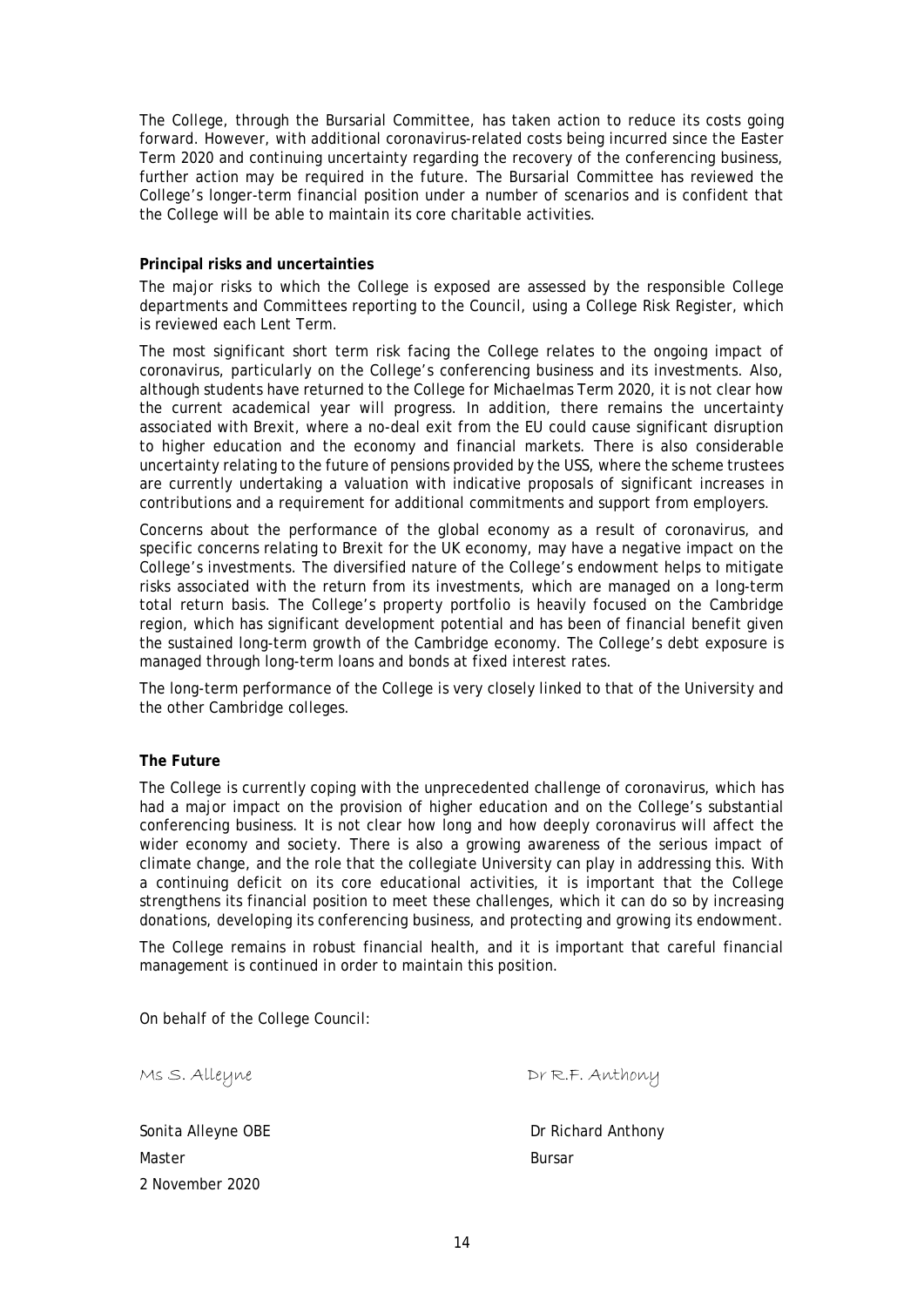# **Statement of Internal Control**

- 1. The Council is responsible for maintaining a sound system of internal control that supports the achievement of policy, aims, and objectives while safeguarding the public and other funds and assets for which the Governing Body is responsible, in accordance with the College's Statutes.
- 2. The system of internal control is designed to manage rather than eliminate the risk of failure to achieve policies, aims, and objectives; it therefore provides reasonable but not absolute assurance of effectiveness.
- 3. The system of internal control is designed to identify the principal risks to the achievement of policies, aims and objectives, to evaluate the nature and extent of those risks and to manage them efficiently, effectively, and economically. This process was in place for the year ended 30 June 2020 and up to the date of approval of the financial statements.
- 4. The Council is responsible for reviewing the effectiveness of the system of internal control. The following processes have been established:
- 5. The Council's review of the effectiveness of the system of internal control is informed by the work of the various Committees, Bursar, and College officers, who have responsibility for the development and maintenance of the internal control framework, and by comments made by the external auditors in their management letter and other reports.

### **Responsibilities of the College Council**

The Council is responsible for preparing the Annual Report and financial statements in accordance with applicable law and United Kingdom Accounting Standards (United Kingdom Generally Accepted Accounting Practice).

The College's Statutes and the Statutes and Ordinances of the University of Cambridge require the Governing Body to prepare financial statements for each financial year which give a true and fair view of the state of affairs of the College and of the surplus or deficit of the College for that period. In preparing these financial statements, the Council is required to:

- select suitable accounting policies and then apply them consistently;
- make judgements and estimates that are reasonable and prudent;
- state whether applicable accounting standards have been followed, subject to any material departures disclosed and explained in the financial statements; and
- prepare the financial statements on the going concern basis unless it is inappropriate to presume that the College will continue in operation.

The Council is responsible for keeping accounting records which disclose with reasonable accuracy at any time the financial position of the College and enable them to ensure that the financial statements comply with the Statutes of the University of Cambridge. They are also responsible for safeguarding the assets of the College and hence for taking reasonable steps for the prevention and detection of fraud and other irregularities.

The Council is responsible for the maintenance and integrity of the corporate and financial information included on the College's website.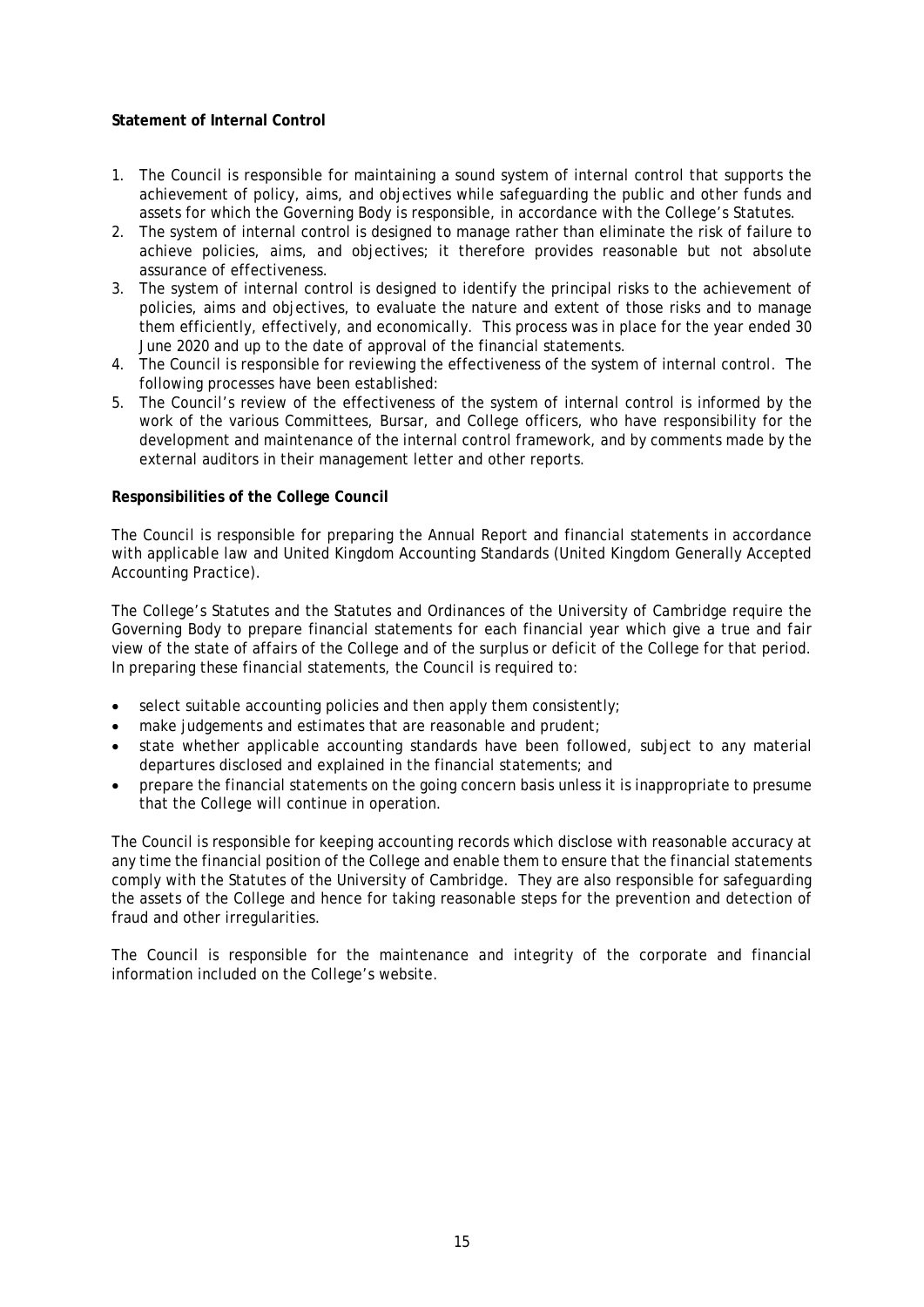## **Independent auditors' report to the Governing Body of Jesus College, Cambridge**

### **Opinion**

We have audited the financial statements of Jesus College (the 'College') for the year ended 30 June 2020 which comprise the Statement of Comprehensive Income and Expenditure, the Statement of Changes in Reserves, the Balance Sheet, the Cash Flow Statement and notes to the financial statements, including a summary of significant accounting policies. The financial reporting framework that has been applied in their preparation is applicable law and United Kingdom Accounting Standards, including Financial Reporting Standard 102 *The Financial Reporting Standard applicable in the UK and Republic of Ireland* (United Kingdom Generally Accepted Accounting Practice).

In our opinion, the financial statements:

- give a true and fair view of the state of the College's affairs as at 30 June 2020 and of its incoming resources and application of resources for the year then ended;
- have been properly prepared in accordance with United Kingdom Generally Accepted Accounting Practice;
- have been prepared in accordance with the requirements of the Charities Act 2011 and the Statutes of the University of Cambridge; and
- the contribution due from the College to the University has been correctly computed as advised in the provisional assessment by the University of Cambridge and in accordance with the provisions of Statute G,II, of the University of Cambridge.

### **Basis for opinion**

We conducted our audit in accordance with International Standards on Auditing (UK) (ISAs (UK)) and applicable law. Our responsibilities under those standards are further described in the Auditors' responsibilities for the audit of the financial statements section of our report. We are independent of the College in accordance with the ethical requirements that are relevant to our audit of the financial statements in the UK, including the FRC's Ethical Standard, and we have fulfilled our other ethical responsibilities in accordance with these requirements. We believe that the audit evidence we have obtained is sufficient and appropriate to provide a basis for our opinion.

### **Conclusions relating to going concern**

We have nothing to report in respect of the following matters in relation to which the ISAs (UK) require us to report to you where:

- the trustees' use of the going concern basis of accounting in the preparation of the financial statements is not appropriate; or
- the trustees have not disclosed in the financial statements any identified material uncertainties that may cast significant doubt about the College's ability to continue to adopt the going concern basis of accounting for a period of at least twelve months from the date when the financial statements are authorised for issue.

### **Other information**

The trustees are responsible for the other information. The other information comprises the information included in the Annual Report other than the financial statements and our auditors' report thereon. Our opinion on the financial statements does not cover the other information and, except to the extent otherwise explicitly stated in our report, we do not express any form of assurance conclusion thereon.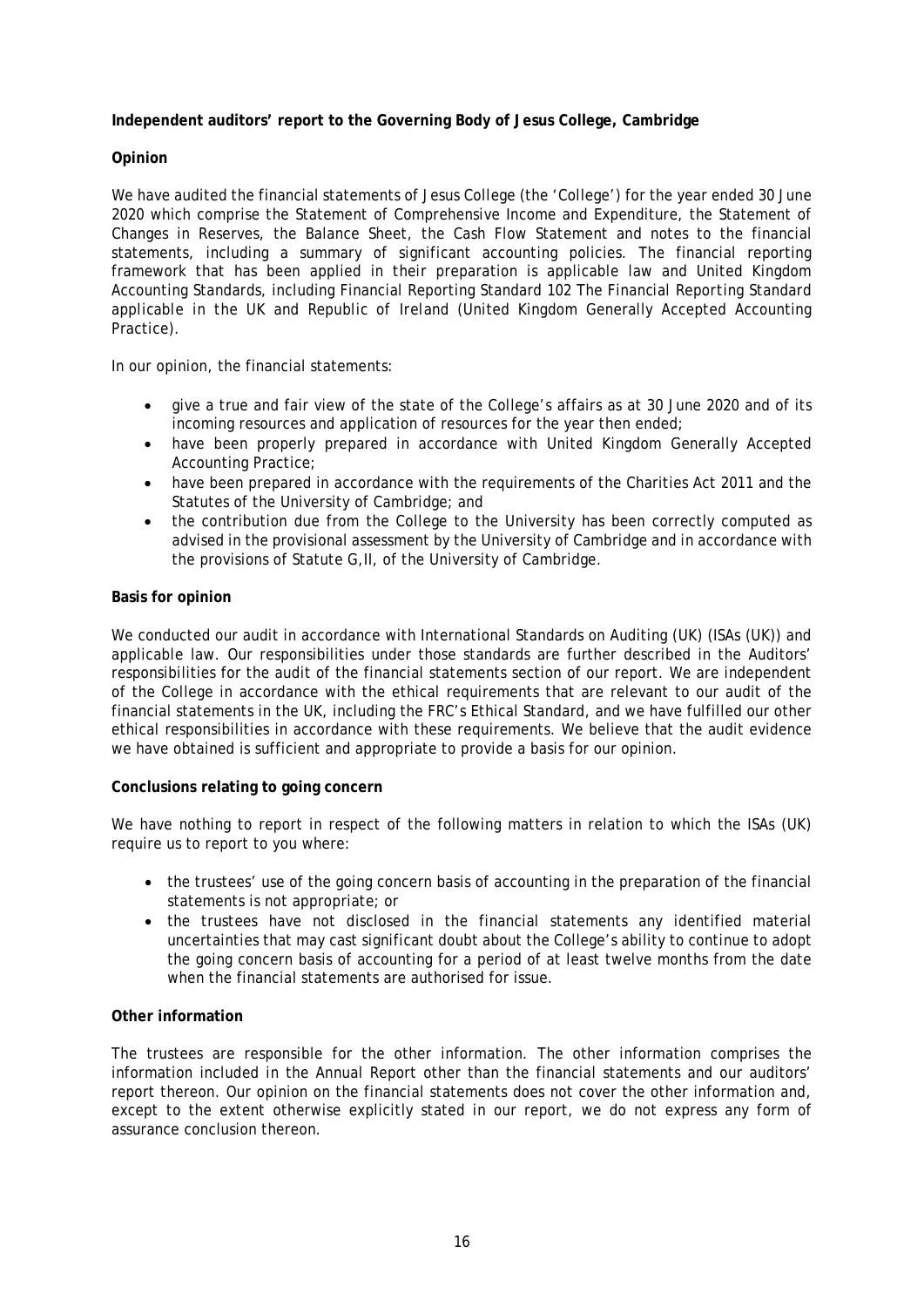In connection with our audit of the financial statements, our responsibility is to read the other information and, in doing so, consider whether the other information is materially inconsistent with the financial statements or our knowledge obtained in the audit or otherwise appears to be materially misstated. If we identify such material inconsistencies or apparent material misstatements, we are required to determine whether there is a material misstatement in the financial statements or a material misstatement of the other information. If, based on the work we have performed, we conclude that there is a material misstatement of this other information, we are required to report that fact.

We have nothing to report in this regard.

### **Matters on which we are required to report by exception**

We have nothing to report in respect of the following matters in relation to which the Charities (Accounts and Reports) Regulations 2008 require us to report to you if, in our opinion:

- The information given in the Annual Report is inconsistent in any material respect with the financial statements ; or
- sufficient accounting records have not been kept; or
- the financial statements are not in agreement with the accounting records; or
- we have not received all the information and explanations we require for our audit.

### **Responsibilities of the College Council**

As explained more fully in the responsibilities of the College Council statement set out on page 14, the College Council are responsible for the preparation of the financial statements and for being satisfied that they give a true and fair view, and for such internal control as the College Council determine is necessary to enable the preparation of financial statements that are free from material misstatement, whether due to fraud or error.

In preparing the financial statements, the College Council are responsible for assessing the College's ability to continue as a going concern, disclosing, as applicable, matters related to going concern and using the going concern basis of accounting unless the trustees either intend to liquidate the College or to cease operations, or have no realistic alternative but to do so.

### **Auditors' responsibilities for the audit of the financial statements**

Our objectives are to obtain reasonable assurance about whether the financial statements as a whole are free from material misstatement, whether due to fraud or error, and to issue an auditors' report that includes our opinion. Reasonable assurance is a high level of assurance, but is not a guarantee that an audit conducted in accordance with ISAs (UK) will always detect a material misstatement when it exists. Misstatements can arise from fraud or error and are considered material if, individually or in the aggregate, they could reasonably be expected to influence the economic decisions of users taken on the basis of these financial statements.

A further description of our responsibilities for the audit of the financial statements is located on the Financial Reporting Council's website at: www.frc.org.uk/auditorsresponsibilties. This description forms part of our auditors' report.

### **Use of our report**

This report is made solely to the College's Council, as a body, in accordance with College's statutes, the Statutes of the University of Cambridge and the Charities Act 2011. Our audit work has been undertaken so that we might state to the College trustees those matters we are required to state to them in an auditors' report and for no other purpose. To the fullest extent permitted by law, we do not accept or assume responsibility to anyone other than the College and the College's Council as a body, for our audit work, for this report, or for the opinions we have formed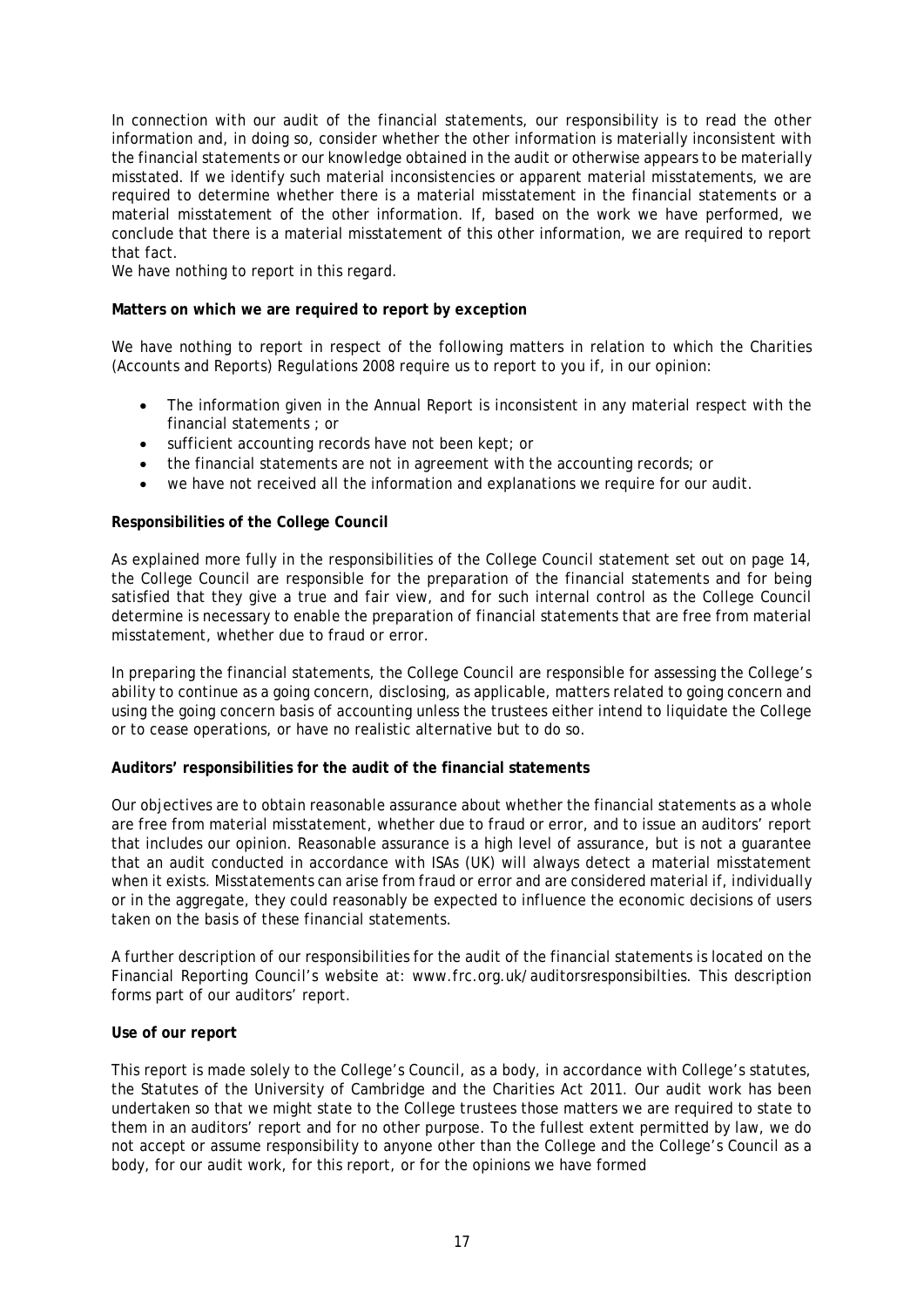PEM

# PETERS ELWORTHY & MOORE

Chartered Accountants and Statutory Auditors

Salisbury House **Station Road** Cambridge CB1 2LA

Date: 7 December 2020

Peters, Elworthy & Moore is eligible to act as an auditor in terms of section 1212 of the Companies Act 2006.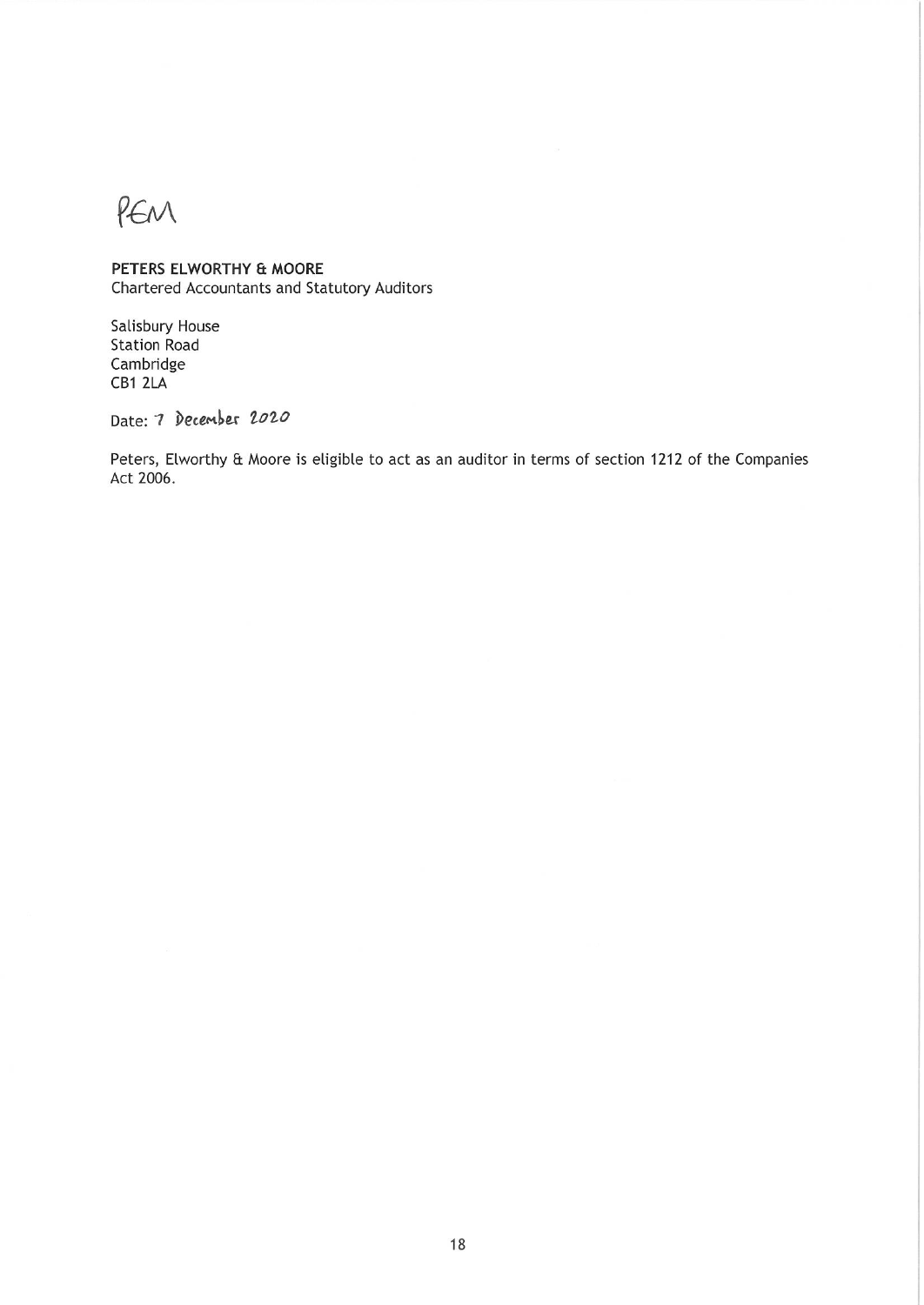### **Statement of Principal Accounting Policies**

#### **Basis of preparation**

The financial statements have been prepared in accordance with the provisions of the Statutes of the College and of the University of Cambridge, using the Recommended Cambridge College Accounts (RCCA) format; and applicable United Kingdom Accounting Standards including Financial Reporting Standard 102 (FRS 102) and the Statement of Recommended Practice (SORP): Accounting for Further and Higher Education issued in 2019.

The Statement of Comprehensive Income and Expenditure includes activity analysis in order to demonstrate that all fee income is spent for educational purposes. The analysis required by the SORP is set out in note 6.

The College is a public benefit entity and therefore has applied the relevant public benefit requirement of the applicable UK laws and accounting standards.

#### **Going Concern**

In light of the global COVID-19 pandemic occurring in the early months of 2020, the trustees have specifically considered the impact of the pandemic, including the extent to which the College has and will continue to experience disruption in its activities. The College has undertaken additional budgeting, forecasting and cash flow planning which is reviewed and monitored by the Bursarial Committee and Council. As such, the trustees believe the going concern basis remains appropriate.

#### **Basis of accounting**

The financial statements have been prepared under the historical cost convention, modified in respect of the treatment of investments which is included at valuation.

#### **Basis of consolidation**

The consolidated financial statements include the College and its subsidiary undertakings. Details of the subsidiary undertakings included are set out in note 26. Intra-group balances are eliminated on consolidation.

### **Recognition of income**

#### *Academic fees*

Academic fees are recognised in the period to which they relate and include all fees chargeable to students or their sponsors

#### *Grant income*

Grants received from non-government sources (including research grants from non-government sources) are recognised within the Consolidated Statement of Comprehensive Income and Expenditure when the College is entitled to the income and performance related conditions have been met.

Income received in advance of performance related conditions is deferred on the balance sheet and released to the Consolidated Statement of Comprehensive Income and Expenditure in line with such conditions being met.

#### *Donations and endowments*

Non exchange transactions without performance related conditions are donations and endowments. Donations and endowments with donor imposed restrictions are recognised within the Consolidated Statement of Comprehensive Income and Expenditure when the College is entitled to the income. Income is retained within restricted reserves until such time that it is utilised in line with such restrictions at which point the income is released to general reserves through a reserve transfer.

Donations and endowments with restrictions are classified as restricted reserves with additional disclosure provided within the notes to the accounts.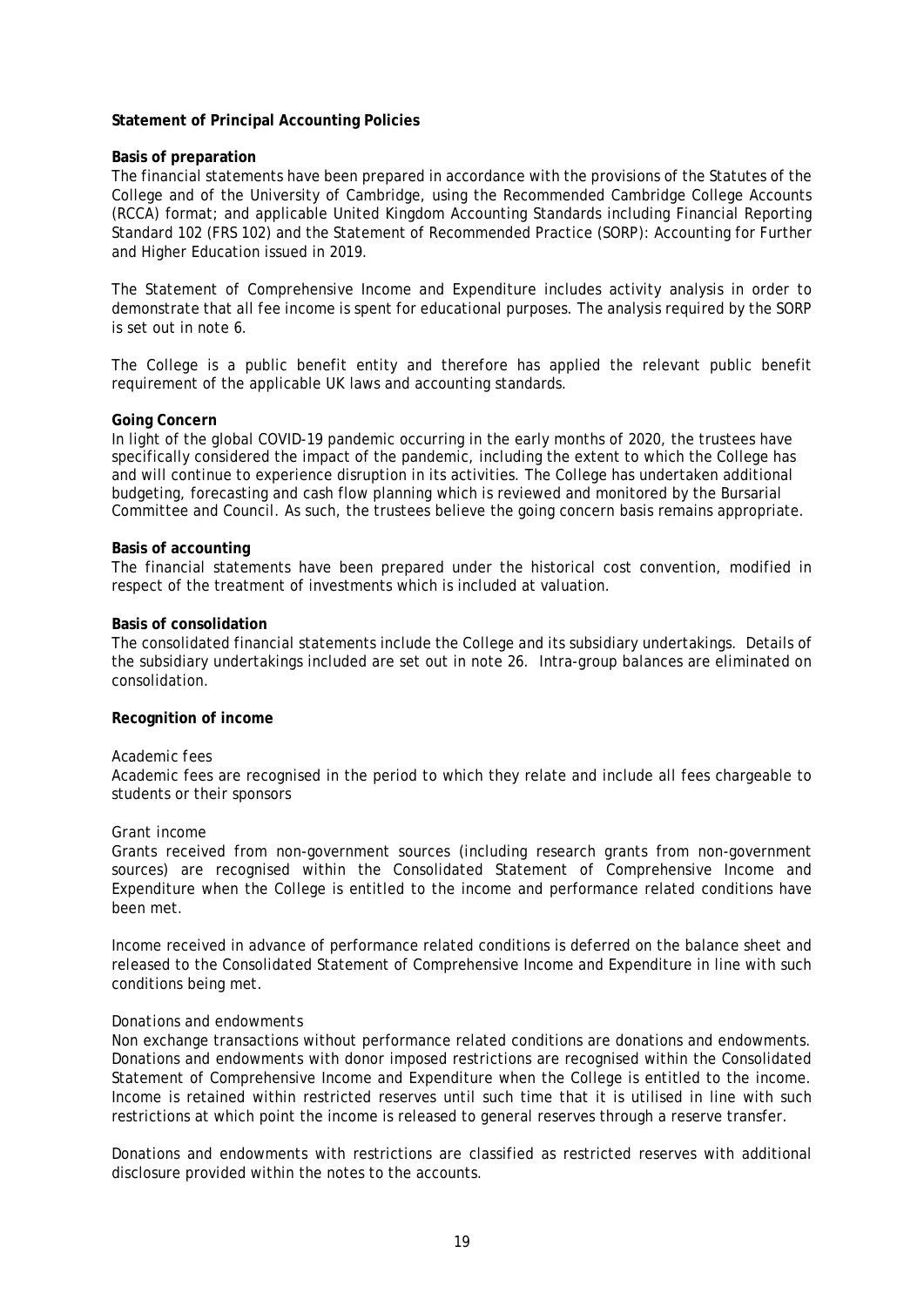There are four main types of donations and endowments with restrictions:

- 1. Restricted donations the donor has specified that the donation must be used for a particular objective.
- 2. Unrestricted permanent endowments the donor has specified that the fund is to be permanently invested to generate an income stream for the general benefit of the College.
- 3. Restricted expendable endowments the donor has specified a particular objective and the College can convert the donated sum into income.
- 4. Restricted permanent endowments the donor has specified that the fund is to be permanently invested to generate an income stream to be applied to a particular objective.

Donations with no restrictions are recorded within the Consolidated Statement of Comprehensive Income and Expenditure when the College is entitled to the income.

### *Investment income and change in value of investment assets*

Investment income and change in value of investment assets is recorded in income in the year in which it arises and as either restricted or unrestricted income according to the terms or other restrictions applied to the individual endowment fund.

### *Total return*

The College invests its endowment investment portfolio and allocates a proportion of the related earnings and capital appreciation to the statement of comprehensive income and expenditure in accordance with the total return concept. The allocation to income is determined by a spending rule which is designed to stabilise annual spending levels and to preserve the real value of the endowment portfolio over time. The income transferred to the income and expenditure account on this total return basis is calculated at 4% of the weighted average value of the College's investment portfolio over a five year period up to the commencement of the current accounting year.

#### *Other income*

Income is received from a range of activities including accommodation, catering conferences and other services rendered.

### *Cambridge Bursary Scheme*

In 2019-20, payment of the Cambridge Bursaries has been made directly by the Student Loans Company (SLC). As a consequence the College reimbursed the SLC for the full amount paid to their eligible students and the College subsequently received a contribution from the University of Cambridge towards this payment.

The net payment of £171,502 (£166,412) is shown within the Consolidated Statement of Comprehensive Income and Expenditure as follows:

| Income      | £157,763 | (E168, 123) |
|-------------|----------|-------------|
| Expenditure | £329,265 | (E334, 535) |

### **Foreign currency translation**

Transactions denominated in foreign currencies are recorded at the rate of exchange ruling at the date of the transactions. Monetary assets and liabilities denominated in foreign currencies are translated into sterling at year end rates or, where there are forward foreign exchange contract, at contract rates. The resulting exchange differences are dealt with in the determination of the comprehensive income and expenditure for the financial year.

### **Fixed assets**

### *Land and buildings*

Fixed assets are stated at deemed cost less accumulated depreciation and accumulated impairment losses. Certain items of fixed assets that had been revalued to fair value on or prior to the date of transition to SORP, are measured on the basis of deemed cost, being the revalued amount at the date of that revaluation.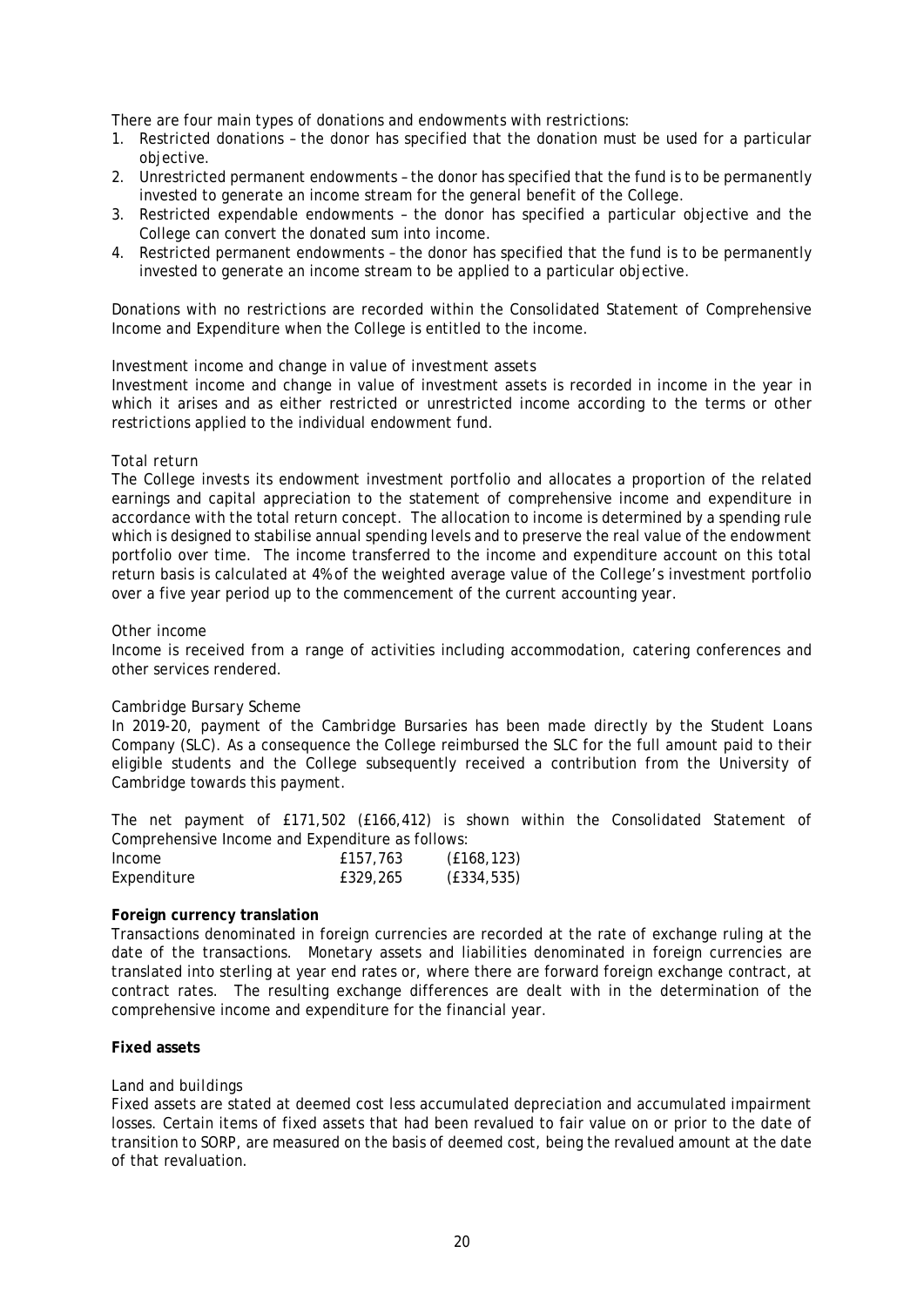Where parts of a fixed asset have different useful lives, they are accounted for as separate items of fixed assets.

Costs incurred in relation to land and buildings after initial purchase or construction, and prior to valuation, are capitalised to the extent that they increase the expected future benefits to the College.

Freehold land is not depreciated as it is considered to have an indefinite useful life. Freehold buildings are depreciated on a straight line basis over their expected useful lives as follows:

| <b>External Structures</b> | 200 years |
|----------------------------|-----------|
| Internal Structures        | 50 years  |

Those freehold buildings that are houses off the main site are not depreciated and are subject to an annual impairment review. Transfers of properties from investment property to fixed assets are recorded at their current market value.

Leasehold land is depreciated over the life of the lease up to a maximum of 50 years.

Buildings under construction are valued at cost, based on the value of architects' certificates and other direct costs incurred. They are not depreciated until they are brought into use.

Land held specifically for development, investment and subsequent sale is included in current assets at the lower of cost and net realisable value.

The cost of additions to operational property shown in the balance sheet includes the cost of land. Furniture, fittings and equipment costing less than £10,000 per individual item or group of related items is written off in the year of acquisition. All other assets are capitalised and depreciated over their expected useful life as follows:

| Furniture and fittings               | 10% per annum  |
|--------------------------------------|----------------|
| Motor vehicles and general equipment | 20% per annum  |
| Computer equipment                   | 33% per annum. |

### *Leased assets*

Leases in which the College assumes substantially all the risks and rewards of ownership of the leased asset are classified as finance leases. Leased assets acquired by way of finance leases are stated at an amount equal to the lower of their fair value and the present value of the minimum lease payments at inception of the lease, less accumulated depreciation and less accumulated impairment losses. Lease payments are accounted for as described below.

Minimum lease payments are apportioned between the finance charge and the reduction of the outstanding liability. The finance charge is allocated to each period during the lease term so as to produce a constant periodic rate of interest on the remaining balance of the liability.

Costs in respect of operating leases are charged on a straight-line basis over the lease term. Any lease premiums or incentives are spread over the minimum lease term.

### *Heritage assets*

The College holds and conserves a number of collections, exhibits, artefacts and other assets of historical, artistic or scientific importance. Heritage assets acquired before 1999 have not been capitalised since reliable estimates of cost or value are not available on a cost-benefit basis. Acquisitions since 1999 have been capitalised at cost or, in the case of donated assets, at expert valuation on receipt. Heritage assets are not depreciated since their long economic life and high residual value mean that any depreciation would not be material.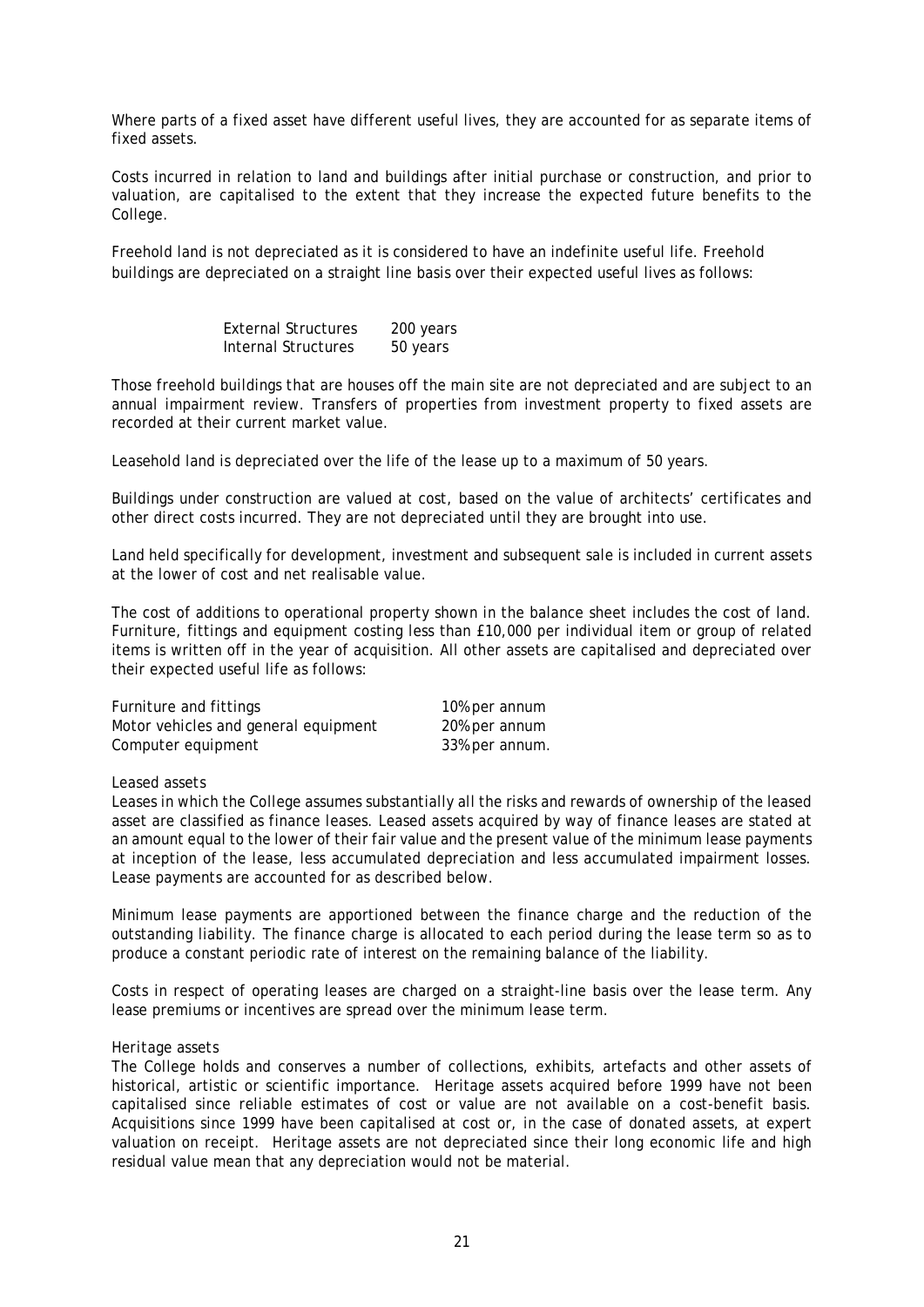### **Investments**

Fixed asset investments are included in the balance sheet at fair value, except for investments in subsidiary undertakings which are stated in the College's balance sheet at cost and eliminated on consolidation. Investments that are not listed on a recognised stock exchange are carried at historical cost less any provision for impairment in their value/market value.

### **Stocks**

Stocks are stated at the lower of cost and net realisable value after making provision for slow moving and obsolete items.

### **Provisions**

Provisions are recognised when the College has a present legal or constructive obligation as a result of a past event, it is probable that a transfer of economic benefits will be required to settle the obligation and a reliable estimate can be made of the amount of the obligation.

### **Contingent liabilities and assets**

A contingent liability arises from a past event that gives the College a possible obligation whose existence will only be confirmed by the occurrence or otherwise of uncertain future events, not wholly within the control of the College. Contingent liabilities also arise in circumstances where a provision would otherwise be made but either it is not probable that an outflow of resources will be required or the amount of the obligation cannot be measured reliably.

A contingent asset arises where an event has taken place that gives the College a possible asset whose existence will only be confirmed by the occurrence or otherwise of uncertain future events not wholly within the control of the College.

Contingent assets and liabilities are not recognised in the balance sheet but are disclosed in the notes.

### **Financial instruments**

The College has elected to adopt Sections 11 and 12 of FRS 102 in respect of the recognition, measurement and disclosure of financial instruments. Financial assets and liabilities are recognised when the College becomes party to the contractual provision of the instrument and they are classified according to the substance of the contractual arrangements entered into.

A financial asset and a financial liability are offset only when there is a legally enforceable right to set off the recognised amounts and an intention either to settle on a net basis, or to realise the asset and settle the liability simultaneously.

### **Financial assets**

Basic financial assets include trade and other receivables, cash and cash equivalents and investments in commercial paper (i.e. deposits and bonds). These assets are initially recognised at transaction price unless the arrangement constitutes a financing transaction, where the transaction is measured at the present value of the future receipts discounted at a market rate of interest. Such assets are subsequently carried at amortised cost using the effective interest rate method. Financial assets are assessed for indicators of impairment at each reporting date. If there is objective evidence of impairment, an impairment loss is recognised in the Statement of Comprehensive Income.

For financial assets carried at amortised cost the impairment loss is the difference between the carrying amount of the asset and the present value of the estimated future cash flows, discounted at the asset's original effective interest rate.

Other financial assets, including investments in equity instruments, which are not subsidiaries or joint ventures, are initially measured at fair value which is typically the transaction price. These assets are subsequently carried at fair value and changes in fair value at the reporting date are recognised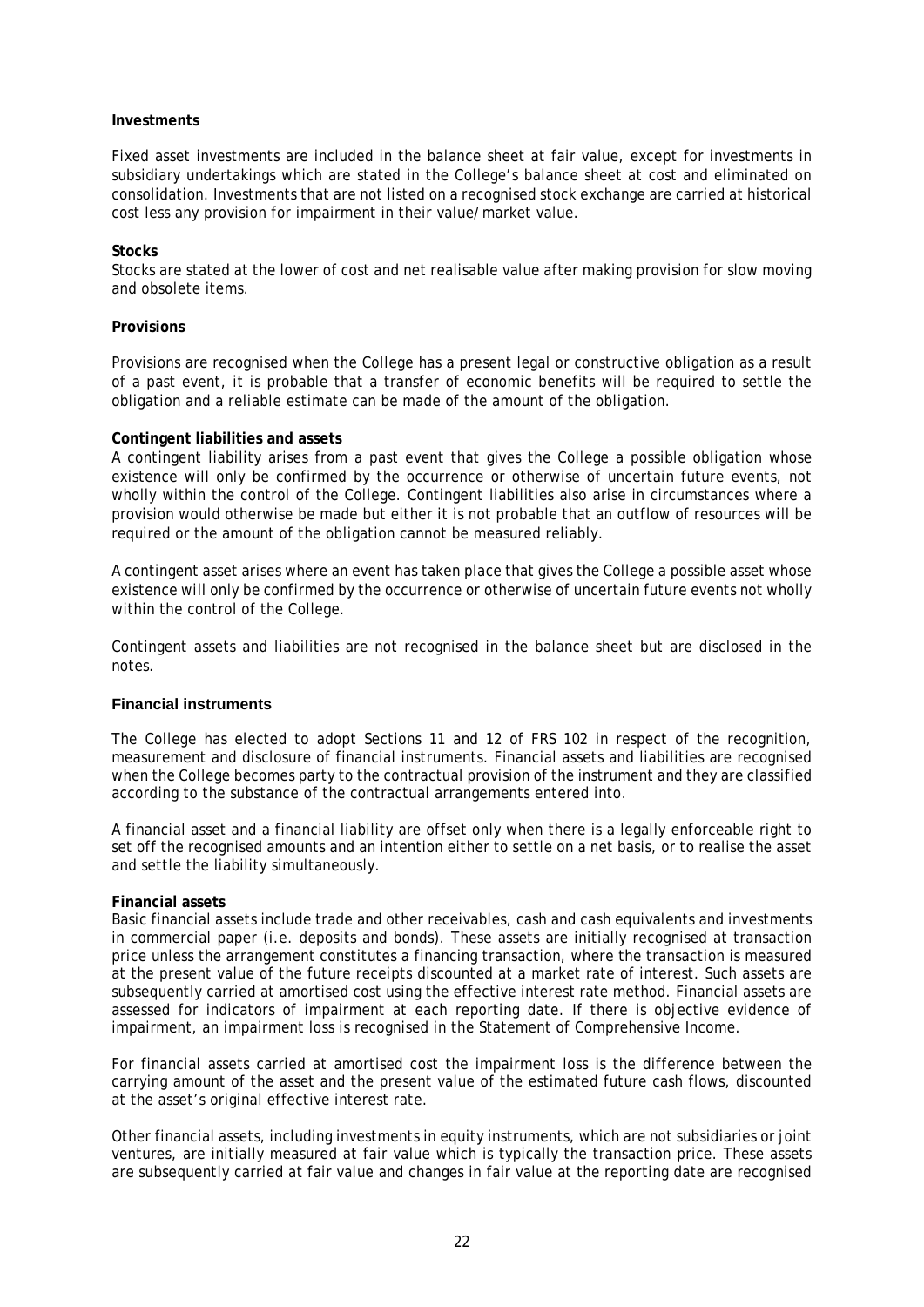in the Statement of Comprehensive Income. Where the investment in equity instruments is not publicly traded and where the fair value cannot be reliably measured, the assets are measured at cost less impairment. Investments in property or other physical assets do not constitute a financial instrument and are not included.

Financial assets are de-recognised when the contractual rights to the cash flows from the asset expire or are settled or substantially all of the risks and rewards of ownership are transferred to another party.

### **Financial Liabilities**

Basic financial liabilities include trade and other payables, bank loans and intergroup loans. These liabilities are initially recognised at transaction price unless the arrangement constitutes a financing transaction, where the debt instrument is measured at the present value of the future payments discounted at a market rate of interest. Debt instruments are subsequently carried at amortised cost using the effective interest rate method.

Fees paid on the establishment of loan facilities are recognised as transaction costs of the loan to the extent that it is probable that some or all of the facility will be drawn down.

Trade payables are obligations to pay for goods or services that have been acquired in the ordinary course of business from suppliers. Accounts payable are classified as current liabilities if payment is due within one year or less. If not, they are presented as non-current liabilities. Trade payables are recognised initially at transaction price and subsequently measured at amortised cost using the effective interest rate method.

Derivatives, including forward foreign exchange contracts, are not basic financial instruments. Derivatives are initially recognised at fair value on the date the derivative contract is entered into and are subsequently re-measured at their fair value at the reporting date. Changes in the fair value of derivatives are recognised in the Statement of Comprehensive Income in finance costs or finance income as appropriate, unless they are included in a hedging arrangement.

To the extent that the College enters into forward foreign exchange contracts which remain unsettled at the reporting date the fair value of the contracts is reviewed at that date. The initial fair value is measured as the transaction price on the date of inception of the contracts. Subsequent valuations are considered on the basis of the forward rates for those unsettled contracts at the reporting date. The College does not apply any hedge accounting in respect of forward foreign exchange contracts held to manage cash flow exposures of forecast transactions denominated in foreign currencies.

Financial liabilities are de-recognised when the liability is discharged, cancelled, or expires.

### **Taxation**

The College is a registered charity (number 1137462) and also a charity within the meaning of Section 467 of the Corporation Tax Act 2010. Accordingly, the College is exempt from taxation in respect of income or capital gains received within the categories covered by Sections 478 to 488 of the Corporation Tax Act 2010 or Section 256 of the Taxation of Chargeable Gains Act 1992 to the extent that such income or gains are applied to exclusively charitable purposes.

The College receives no similar exemption in respect of Value Added Tax.

### **Contribution under Statute G, II**

The College is liable to be assessed for Contribution under the provisions of Statute G,II of the University of Cambridge. Contribution is used to fund grants to colleges from the Colleges Fund. The liability for the year is as advised to the College by the University based on an assessable amount derived from the value of the College's assets as at the end of the previous financial year.

### **Pension costs**

Pensions are detailed in note 30 to the accounts.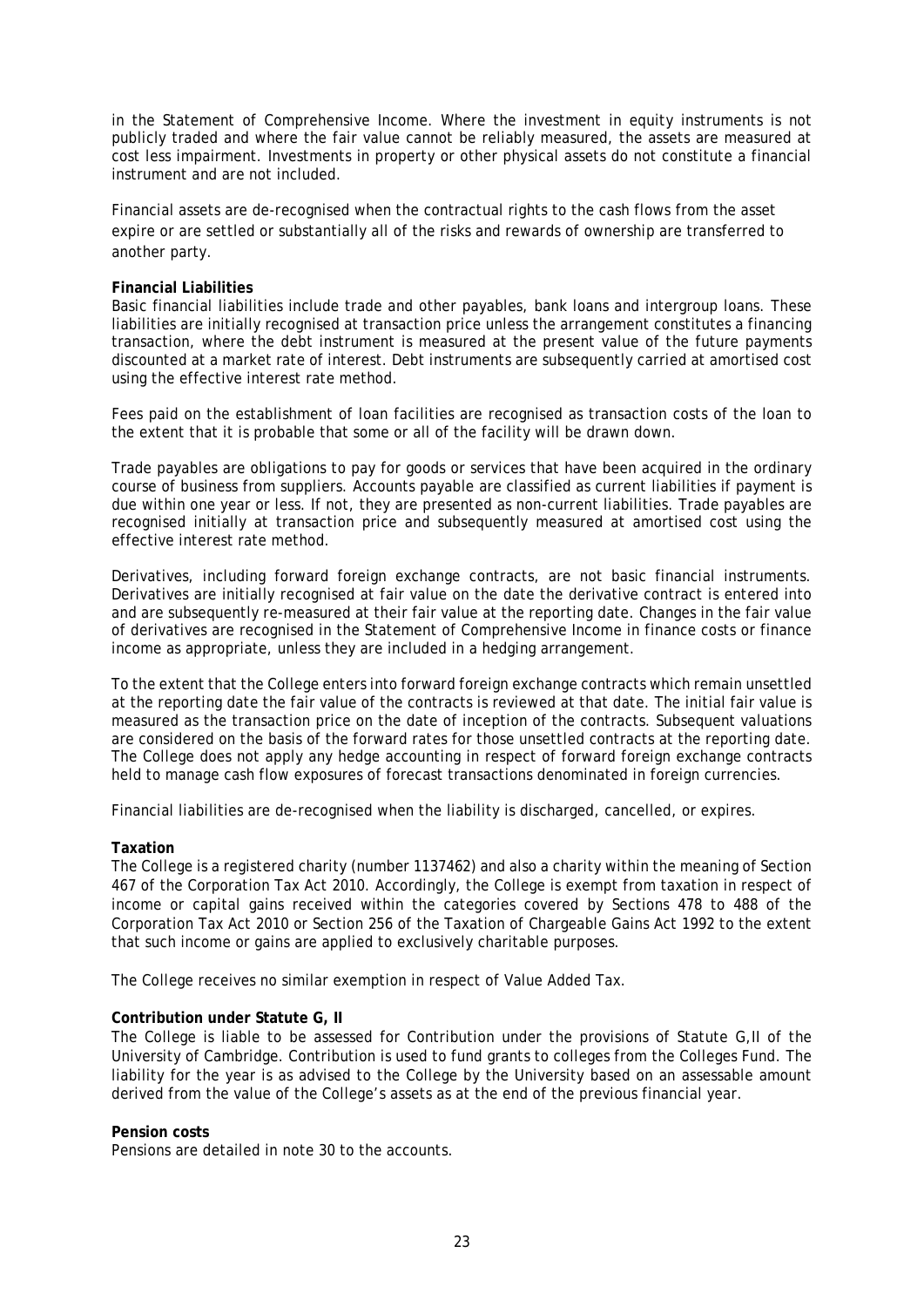### **Employment benefits**

Short term employment benefits such as salaries and compensated absences are recognised as an expense in the year in which the employees render service to the College. Any unused benefits are accrued and measured as the additional amount the College expects to pay as a result of the unused entitlement.

### **Reserves**

Reserves are allocated between restricted and unrestricted reserves. Endowment reserves include balances which, in respect of endowment to the College, are held as permanent funds, which the College must hold to perpetuity.

Restricted reserves include balances in respect of which the donor has designated a specific purpose and therefore the College is restricted in the use of these funds.

### **Critical Accounting Estimates and Judgements**

The preparation of the College's accounts requires management to make judgements, estimates and assumptions that affect the application of accounting policies and reported amounts of assets and liabilities, income and expenses. These judgements, estimates and associated assumptions are based on historical experience and other factors, including expectations of future events that are believed to be reasonable under the circumstances. The resulting accounting estimates will, by definition, seldom equal the related actual results.

Management consider the areas set out below to be those where critical accounting judgements have been applied and the resulting estimates and assumptions may lead to adjustments to the future carrying amounts of assets and liabilities.

Income recognition – Judgement is applied in determining the value and timing of certain income items to be recognised in the accounts. This includes determining when performance related conditions have been met and determining the appropriate recognition timing for donations, bequests and legacies. In general, the later are recognised when at the probate stage.

Useful lives of property, plant and equipment – Property, plant and equipment represent a significant proportion of the College's total assets. Therefore the estimated useful lives can have a significant impact on the depreciation charged and the College's reported performance. Useful lives are determined at the time the asset is acquired and reviewed regularly for appropriateness. The lives are based on historical experiences with similar assets, professional advice and anticipation of future events. Details of the carrying values of property, plant and equipment are shown in note 8.

Recoverability of debtors – The provision for doubtful debts is based on the College's estimate of the expected recoverability of those debts. Assumptions are made based on the level of debtors which have defaulted historically, coupled with current economic knowledge. The provision is based on the current situation of the customer, the age profile of the debt and the nature of the amount due.

Investment property – Properties were revalued to their fair value at the reporting date by Bidwells. The valuation is based on the assumptions and judgements which are impacted by a variety of factors including market and other economic conditions. As at the valuation date, Bidwells considered that in the case of some of the properties within the portfolio there was a shortage of market evidence for comparison purposes to inform opinions of value. The updated valuation is therefore reported as being subject to 'material valuation uncertainty' as set out in VPS3 and VPGA 10 of the Royal Institution of Chartered Surveyors Valuation – Global Standards. Consequently, less certainty, and a higher degree of caution, should be attached to the valuation than would normally be the case. Given the unknown future impact that COVID-19 might have on the real estate market and the difficulty in differentiating between short term impacts and long-term structural changes, the valuation of the properties will be kept under frequent review.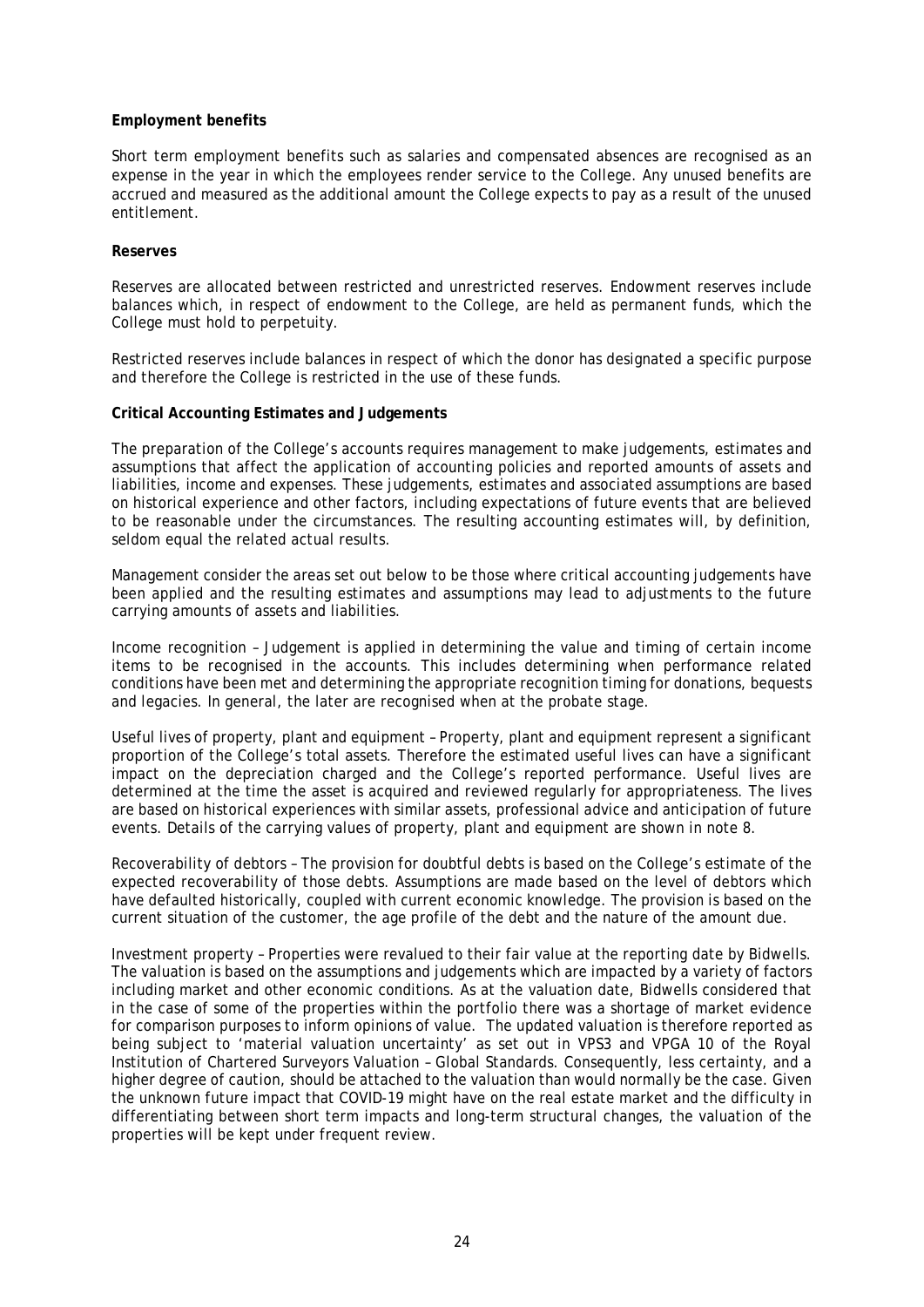Retirement benefit obligations – The cost of defined benefit pension plans are determined using actuarial valuations. The actuarial valuation involves making assumptions about discount rates, future salary increases, mortality rates and future pension increases. Due to the complexity of the valuation, the underlying assumptions and the long term nature of these plans, such estimates are subject to significant uncertainty. Further details are given in note 30.

Management are satisfied that Universities Superannuation Scheme meets the definition of a multiemployer scheme and has therefore recognised the discounted fair value of the contractual contributions under the funding plan in existence at the date of approving the accounts.

As the College is contractually bound to make deficit recovery payments to USS, this is recognised as a liability on the balance sheet. The provision is currently based on the USS deficit recovery plan agreed after the 2018 actuarial valuation, which defines the deficit payment required as a percentage of future salaries until 2028. These contributions will be reassessed within each triennial valuation of the scheme. The provision is based on management's estimate of expected future salary inflation, changes in staff numbers and the prevailing rate of discount. Further details are set out in note 30.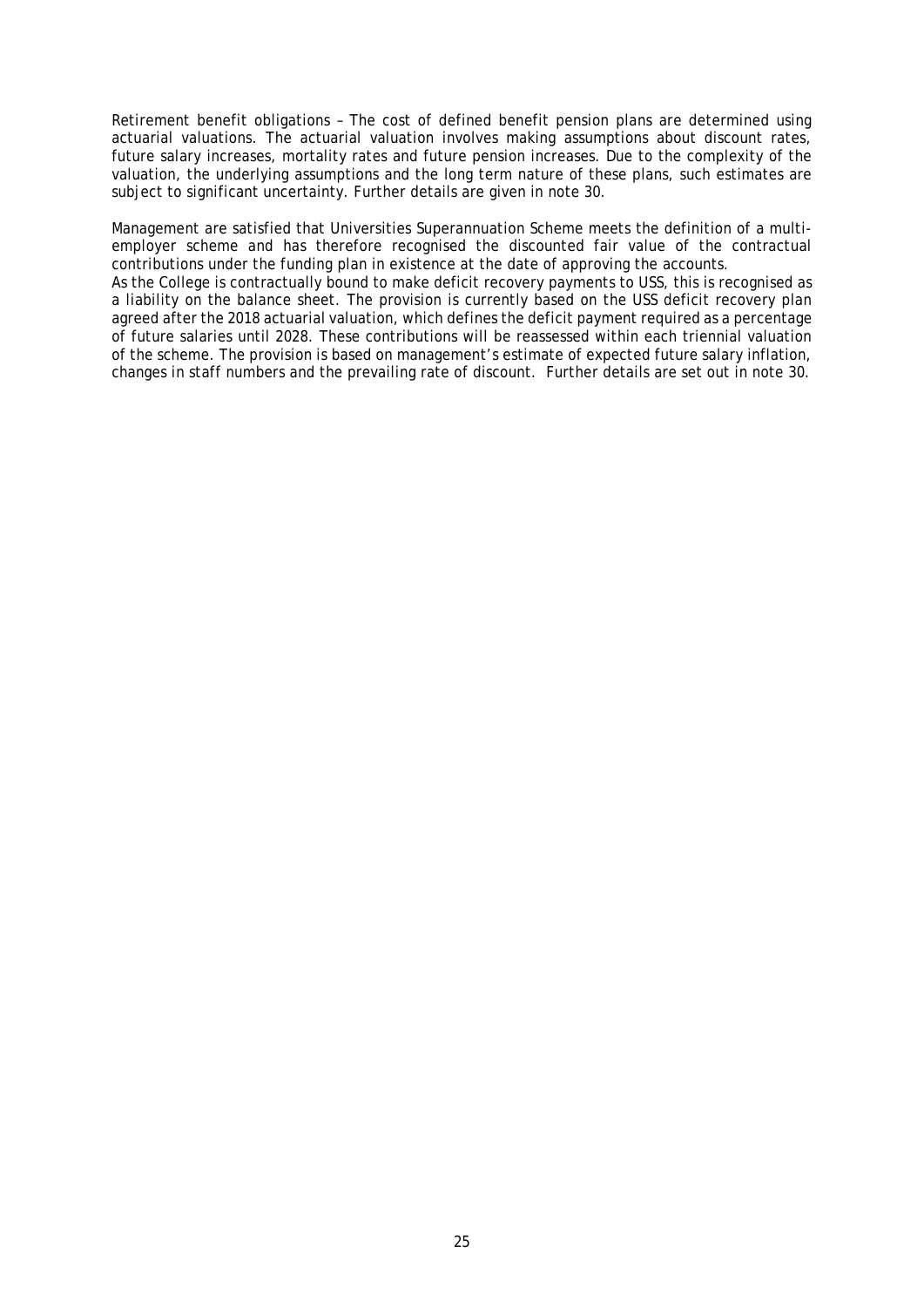#### **Consolidated Statement of Comprehensive Income and Expenditure**

#### **Year Ended 30 June 2020**

|                                                                                                                                                  |                          | <b>Unrestricted</b><br>2020<br>£                          | <b>Restricted</b><br>2020<br>£ | Endowment<br>2020<br>£   | <b>Total</b><br>2020<br>£                      | <b>Unrestricted</b><br>2019<br>£                         | <b>Restricted</b><br>2019<br>£ | <b>Endowment</b><br>2019<br>£ | <b>Total</b><br>2019<br>£                      |
|--------------------------------------------------------------------------------------------------------------------------------------------------|--------------------------|-----------------------------------------------------------|--------------------------------|--------------------------|------------------------------------------------|----------------------------------------------------------|--------------------------------|-------------------------------|------------------------------------------------|
| Income                                                                                                                                           | Note                     |                                                           |                                |                          |                                                |                                                          |                                |                               |                                                |
| Academic fees and charges<br>Accommodation, catering and conferences<br>Investment Income<br><b>Endowment Return Transferred</b><br>Other income | $\overline{2}$<br>3<br>3 | 3,840,748<br>6,176,215<br>107,353<br>5,037,040<br>740,104 | 1,337,080                      | 6,676,725<br>(6,374,120) | 3,840,748<br>6,176,215<br>6,784,078<br>740,104 | 3,780,683<br>7,806,115<br>86,956<br>4,770,520<br>330,922 | 1,189,102                      | 6,309,192<br>(5,959,622)      | 3,780,683<br>7,806,115<br>6,396,148<br>330,922 |
| <b>Total Income before Donations and Endowments</b>                                                                                              |                          | 15,901,460                                                | 1,337,080                      | 302,605                  | 17,541,145                                     | 16,775,196                                               | 1,189,102                      | 349,570                       | 18,313,868                                     |
| <b>Donations</b><br>New Endowments<br>Other Capital Grants for Assets<br><b>Total Donations and Endowments</b>                                   |                          | 499,208<br>499,208                                        | 98,609<br>98,609               | 495,575<br>495,575       | 499,208<br>495,575<br>98,609<br>1,093,392      | 1,107,968<br>1,107,968                                   | 346,434<br>346,434             | 750,679<br>750,679            | 1,107,968<br>750,679<br>346,434<br>2,205,081   |
| <b>Total Income</b>                                                                                                                              |                          | 16,400,668                                                | 1,435,689                      | 798,180                  | 18,634,537                                     | 17,883,164                                               | 1,535,536                      | 1,100,249                     | 20,518,949                                     |
| <b>Expenditure</b>                                                                                                                               |                          |                                                           |                                |                          |                                                |                                                          |                                |                               |                                                |
| Education<br>Accommodation, catering & conferences<br>Other expenditure<br>Contribution under Statute G II                                       | $\overline{4}$<br>5      | 6,319,185<br>8,015,091<br>417,300<br>87,000               | 621,989<br>563,617             |                          | 6,941,174<br>8,015,091<br>980,917<br>87,000    | 6,937,626<br>8,098,168<br>1,740,456<br>84,000            | 549,533<br>538,621             |                               | 7,487,159<br>8,098,168<br>2,279,077<br>84,000  |
| <b>Total expenditure</b>                                                                                                                         | 6                        | 14,838,576                                                | 1,185,606                      |                          | 16,024,182                                     | 16,860,250                                               | 1,088,154                      |                               | 17,948,404                                     |
| Surplus before other gains and losses                                                                                                            |                          | 1,562,092                                                 | 250,083                        | 798,180                  | 2,610,355                                      | 1,022,914                                                | 447,382                        | 1,100,249                     | 2,570,545                                      |
| Gain on Investments                                                                                                                              | 3 <sub>b</sub>           |                                                           |                                | (3,897,659)              | (3,897,659)                                    |                                                          |                                | 6,090,870                     | 6,090,870                                      |
| Surplus for the year                                                                                                                             |                          | 1,562,092                                                 | 250,083                        | (3,099,479)              | (1, 287, 304)                                  | 1,022,914                                                | 447,382                        | 7,191,119                     | 8,661,415                                      |
| <b>Other Comprehensive Income</b>                                                                                                                |                          |                                                           |                                |                          |                                                |                                                          |                                |                               |                                                |
| Actuarial Gain in respect of Pension Schemes                                                                                                     | 15                       | 1,047,000                                                 |                                |                          | 1,047,000                                      | (675,000)                                                |                                |                               | (675,000)                                      |
| Total Comprehensive Income for the year                                                                                                          |                          | 2,609,092                                                 | 250,083                        | (3,099,479)              | (240, 304)                                     | 347,914                                                  | 447,382                        | 7,191,119                     | 7,986,415                                      |

All items dealt with in arriving at the surplus for 2020 and 2019 relate to continuing operations. The notes on pages 26 to 49 form part of these accounts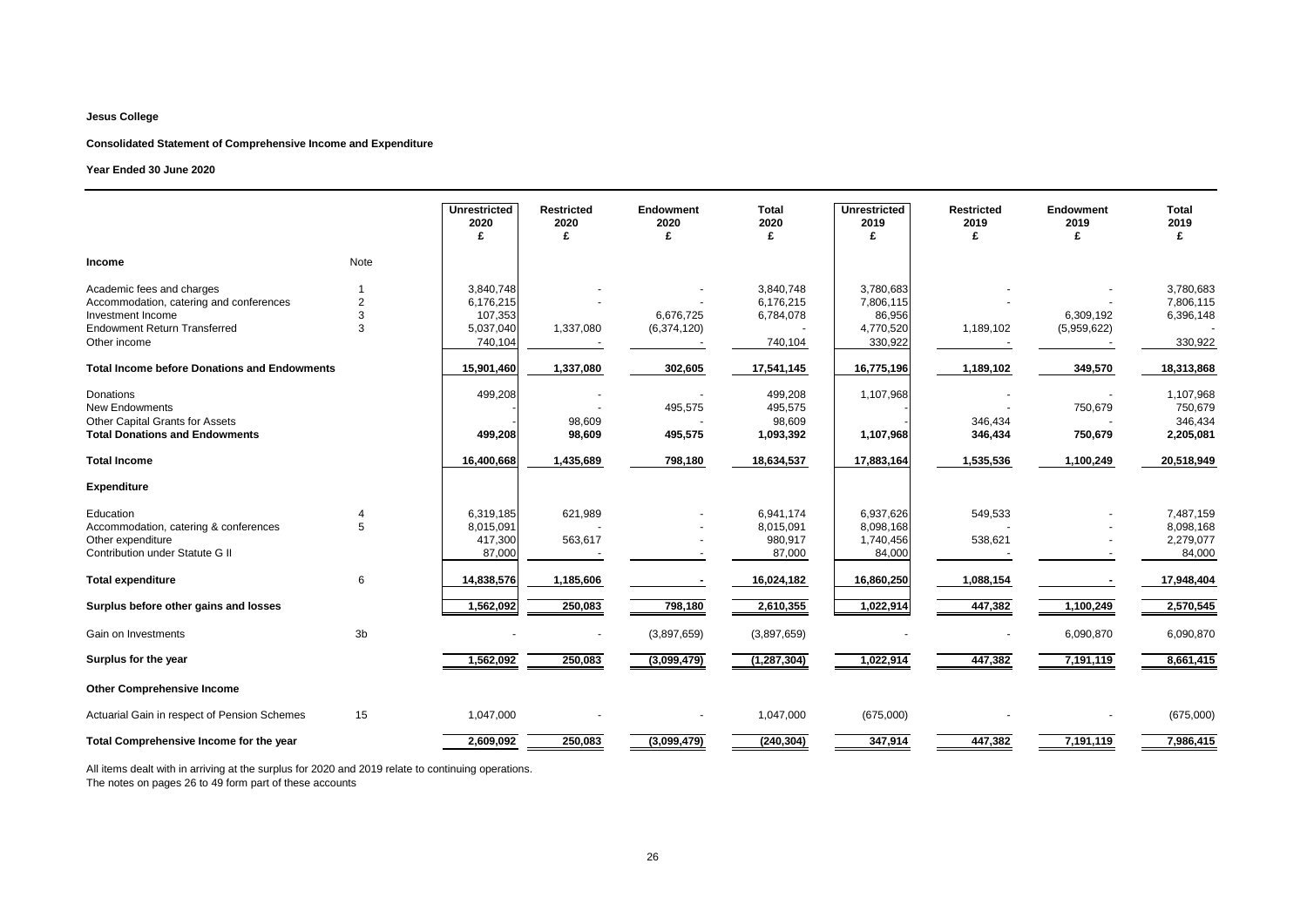# **Balance Sheet**

#### **Year Ended 30 June 2020**

|                                                              | <b>Note</b> | <b>Consolidated</b><br>2020 | College<br>2020 | <b>Consolidated</b><br>2019 | College<br>2019 |
|--------------------------------------------------------------|-------------|-----------------------------|-----------------|-----------------------------|-----------------|
|                                                              |             | £                           | £               | £                           | £               |
| <b>Non-current assets</b>                                    |             |                             |                 |                             |                 |
| Tangible assets                                              | 8           | 195,101,132                 | 195,093,633     | 192,198,463                 | 192,190,964     |
| Heritage assets                                              | 8           | 526,135                     | 526,135         | 523,635                     | 523,635         |
| Investments                                                  | 9           | 181,761,176                 | 181,761,176     | 184,190,865                 | 184,190,865     |
| <b>Total Non-Current Assets</b>                              |             | 377,388,443                 | 377,380,944     | 376,912,963                 | 376,905,464     |
| <b>Current assets</b>                                        |             |                             |                 |                             |                 |
| <b>Stocks</b>                                                | 10          | 1,345,546                   | 292,372         | 680,193                     | 287,019         |
| Trade and other Receivables                                  | 11          | 994,665                     | 2,127,559       | 830,488                     | 1,910,108       |
| Cash and Cash Equivalents                                    | 12          | 7,258,553                   | 7,079,835       | 11,493,692                  | 10,710,240      |
| <b>Total current assets</b>                                  |             | 9,598,764                   | 9,499,766       | 13,004,373                  | 12,907,367      |
| Creditors: amounts falling due within one year               | 13          | (3,337,567)                 | (3,231,070)     | (4,667,599)                 | (4,563,094)     |
| <b>Net current assets</b>                                    |             | 6,261,197                   | 6,268,696       | 8,336,774                   | 8,344,273       |
| <b>Total assets less current liabilities</b>                 |             | 383,649,640                 | 383,649,640     | 385,249,737                 | 385,249,737     |
| Creditors: amounts falling due after                         |             |                             |                 |                             |                 |
| more than one year                                           | 14          | (40,000,000)                | (40,000,000)    | (40,000,000)                | (40,000,000)    |
| <b>Provisions</b>                                            |             |                             |                 |                             |                 |
| <b>Pension Provisions</b>                                    | 15          | 923,381                     | 923,381         | (436, 412)                  | (436, 412)      |
| <b>Total Net Assets</b>                                      |             | 344,573,021                 | 344,573,021     | 344,813,325                 | 344,813,325     |
|                                                              |             |                             |                 |                             |                 |
| <b>Restricted Reserves</b><br>Income and Expenditure Reserve |             |                             |                 |                             |                 |
| - Endowment Reserve                                          | 16          | 207,657,576                 | 207,657,576     | 210,757,055                 | 210,757,055     |
| Income and Expenditure Reserve<br>- Restricted Reserve       | 17          | 494,752                     | 494,752         | 343,278                     | 343,278         |
| <b>Total Restricted Reserves</b>                             |             | 208,152,328                 | 208,152,328     | 211,100,333                 | 211,100,333     |
| <b>Unrestricted Reserves</b>                                 |             |                             |                 |                             |                 |
| Income and Expenditure Reserve<br>- Unrestricted             |             | 136,420,693                 | 136,420,693     | 133,712,992                 | 133,712,992     |
| <b>Total Unrestricted Reserves</b>                           |             | 136,420,693                 | 136,420,693     | 133,712,992                 | 133,712,992     |
| <b>Total Reserves</b>                                        |             | 344,573,021                 | 344,573,021     | 344,813,325                 | 344,813,325     |

The financial Statements were approved by Council on 2 November 2020 and signed on its behalf by:

Ms S. Alleyne Communication Dr R.F. Anthony

Ms Sonita Alleyne OBE Dr Richard Anthony Master **Bursar** Bursar **Bursar**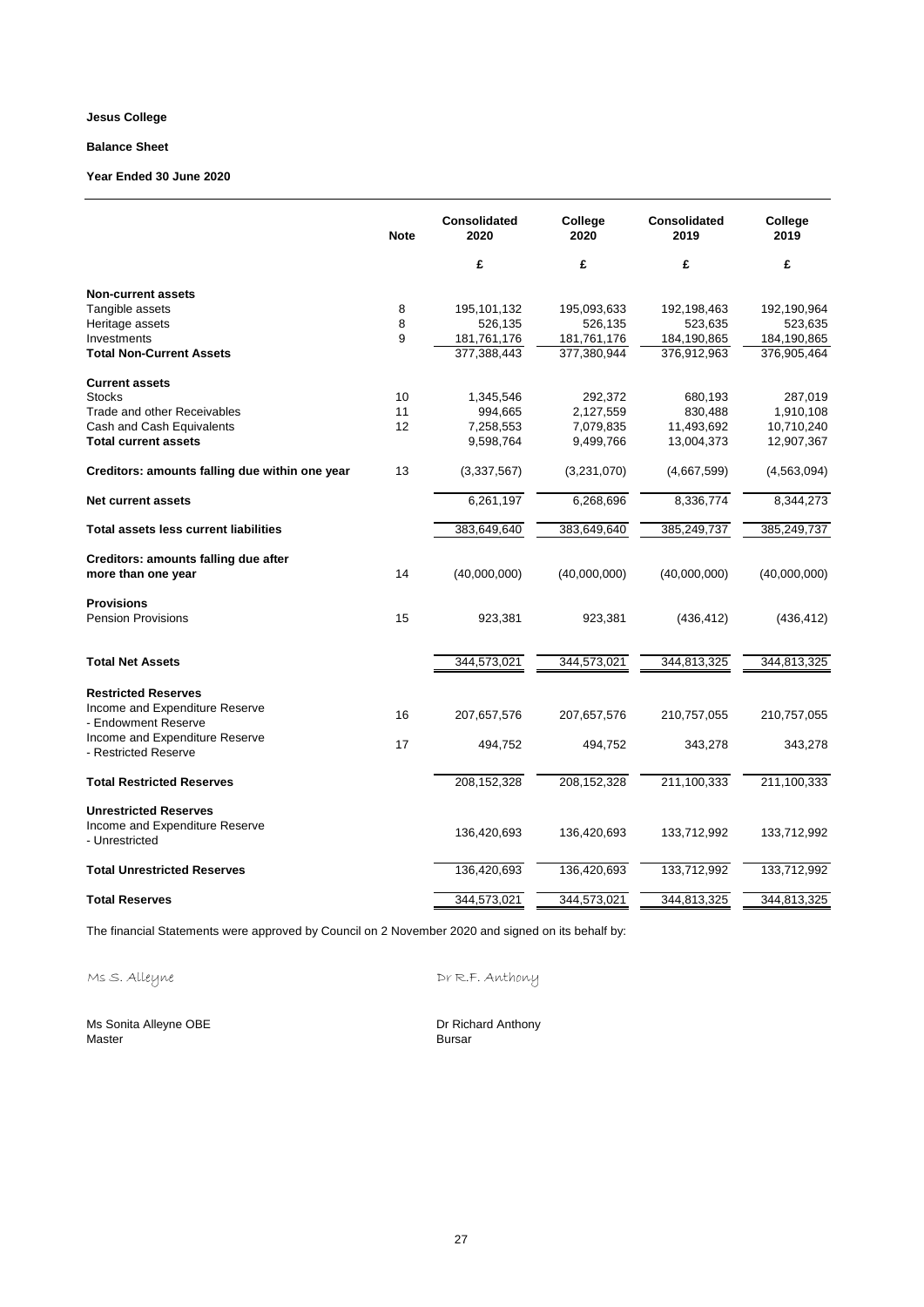# **Statement of Changes in Reserves**

**Year Ended 30 June 2020**

|                                                                                                                                                | <b>Income and Expenditure Reserve</b> |                      |                  |                            |
|------------------------------------------------------------------------------------------------------------------------------------------------|---------------------------------------|----------------------|------------------|----------------------------|
|                                                                                                                                                | Unrestricted                          | <b>Restricted</b>    | <b>Endowment</b> | <b>Total</b>               |
| Balance at 1 July 2019                                                                                                                         | 133,712,992                           | 343.278              | 210,757,055      | 344,813,325                |
| Surplus/(Deficit) from Income and Expenditure Statement<br>Other Comprehensive Income<br>Release of Restricted Capital Funds Spent in the Year | ,562,092<br>1,047,000<br>98.609       | 250,083<br>(98, 609) | (3,099,479)      | (1, 287, 304)<br>1,047,000 |
| Balance at 30 June 2020                                                                                                                        | 136,420,693                           | 494,752              | 207,657,576      | 344,573,021                |

|                                                                                                                                                | <b>Income and Expenditure Reserve</b> |                        |                       |                        |
|------------------------------------------------------------------------------------------------------------------------------------------------|---------------------------------------|------------------------|-----------------------|------------------------|
|                                                                                                                                                | Unrestricted<br>£                     | <b>Restricted</b><br>£ | <b>Endowment</b><br>£ | <b>Total</b>           |
| Balance at 1 July 2018                                                                                                                         | 133.018.644                           | 242,330                | 203.565.936           | 336,826,910            |
| Surplus/(Deficit) from Income and Expenditure Statement<br>Other Comprehensive Income<br>Release of Restricted Capital Funds Spent in the Year | 1.022.914<br>(675,000)<br>346.434     | 447,382<br>(346,434)   | 7.191.119             | 8,661,415<br>(675,000) |
| Balance at 30 June 2019                                                                                                                        | 133,712,992                           | 343,278                | 210,757,055           | 344,813,325            |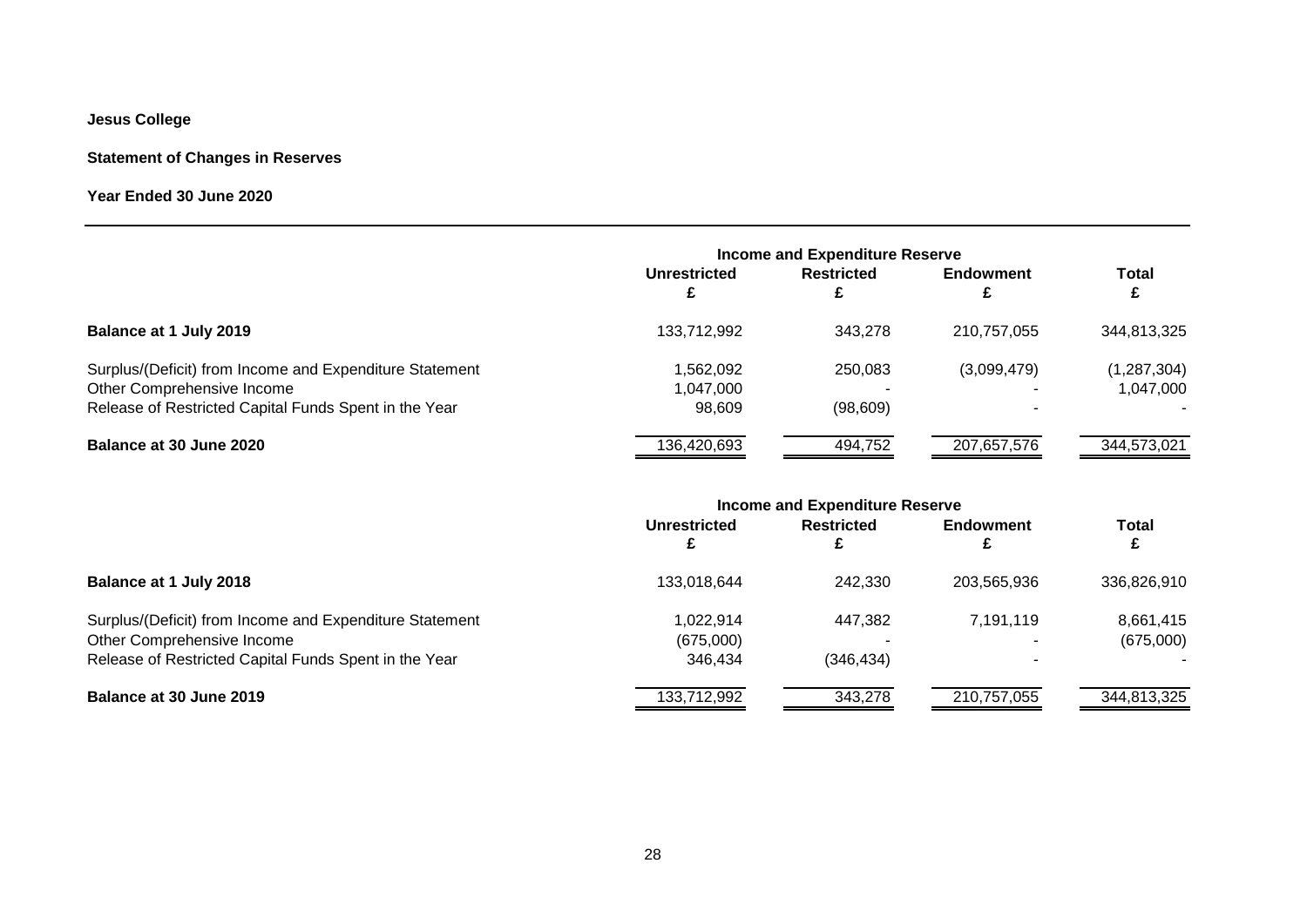# **Consolidated Cash Flow Statement**

# **Year Ended 30 June 2020**

|                                                              |             | 2020          | 2019        |
|--------------------------------------------------------------|-------------|---------------|-------------|
|                                                              | <b>Note</b> | £             | £           |
| Net cash inflow from operating activities                    | 19          | (2, 171, 882) | 9,759,971   |
| <b>Cash Flows from Investing Activities</b>                  | 20          | (2, 112, 400) | 3,337,343   |
| <b>Cash Flows from Financing Activities</b>                  | 21          | (1,543,391)   | (1,476,695) |
| Increase/(decrease) in cash and cash equivalents in the year |             | (5,827,673)   | 11,620,619  |
| Cash and Cash Equivalents at Beginning of the Year           |             | 15,194,529    | 3,573,910   |
| Cash and Cash Equivalents at end of the Year                 |             | 9,366,856     | 15,194,529  |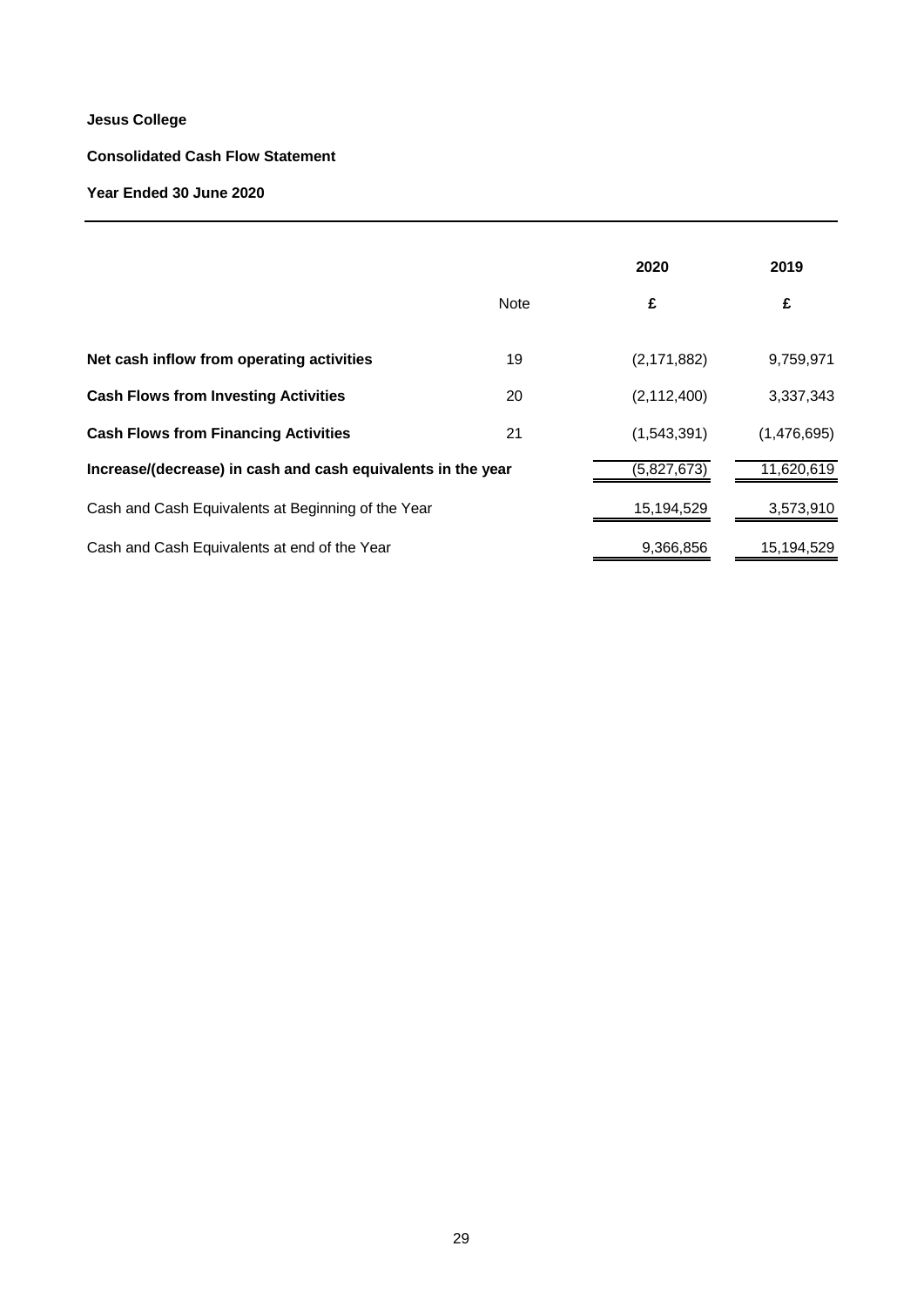#### **Notes to the Accounts**

**Year Ended 30 June 2020**

| 1 ACADEMIC FEES AND CHARGES                               | 2020<br>£ | 2019      |
|-----------------------------------------------------------|-----------|-----------|
| College Fees:                                             |           |           |
| Fee income received at the Regulated Undergraduate rate   | 1,995,313 | 1,974,219 |
| Fee income received at the Unregulated Undergraduate rate | 326,580   | 332.731   |
| Fee income received at the Graduate rate                  | 1,347,789 | 1,278,065 |
| <b>Cambridge Bursaries</b>                                | 157.762   | 168.128   |
| Other Income                                              | 13.304    | 27,540    |
| Total                                                     | 3,840,748 | 3,780,683 |

#### **2 INCOME FROM ACCOMMODATION, CATERING AND CONFERENCES**

|                |                 | 2020      | 2019      |
|----------------|-----------------|-----------|-----------|
| Accommodation: | College members | 3,087,566 | 3,983,154 |
|                | Conferences     | 1,236,306 | 1,345,449 |
| Catering:      | College members | 528.476   | 738.924   |
|                | Conferences     | 1,323,867 | 1,738,588 |
| Total          |                 | 6,176,215 | 7,806,115 |

#### **3a ENDOWMENT RETURN AND INVESTMENT RETURN**

|                                                                  | 2020<br>c            | 2019                |
|------------------------------------------------------------------|----------------------|---------------------|
| Total return contribution (note 3b)<br>Other interest Receivable | 6,374,120<br>107.353 | 5,959,622<br>86,956 |
| Total                                                            | 6,481,473            | 6,046,578           |

The total return contribution is calculated as set out in the accounting policy on recognition of income and endowment return.

#### **3b SUMMARY OF TOTAL RETURN**

| <b>D SUMMART OF TUTAL RETURN</b>                                     |                                      | 2020<br>£     | 2019<br>£   |
|----------------------------------------------------------------------|--------------------------------------|---------------|-------------|
| Income from:                                                         |                                      |               |             |
|                                                                      | Land and buildings                   | 4,352,458     | 4,013,214   |
|                                                                      | Quoted and other securities and cash | 2,324,267     | 2,295,978   |
|                                                                      |                                      | 6,676,725     | 6,309,192   |
| Gains/(losses) on endowment assets:                                  |                                      |               |             |
|                                                                      | Land and buildings                   | (3, 150, 200) | 5,095,474   |
|                                                                      | Quoted and other securities and cash | 670,232       | 1,739,369   |
|                                                                      |                                      | (2,479,968)   | 6,834,843   |
| Investment management costs (note 3c)                                |                                      | (1,417,691)   | (743, 973)  |
|                                                                      |                                      |               |             |
| Total Return for the year                                            |                                      | 2,779,066     | 12,400,062  |
| Total return transferred to income and expenditure account (note 3a) |                                      | (6,374,120)   | (5,959,622) |
| Unapplied total return for the year                                  |                                      | (3,595,054)   | 6,440,440   |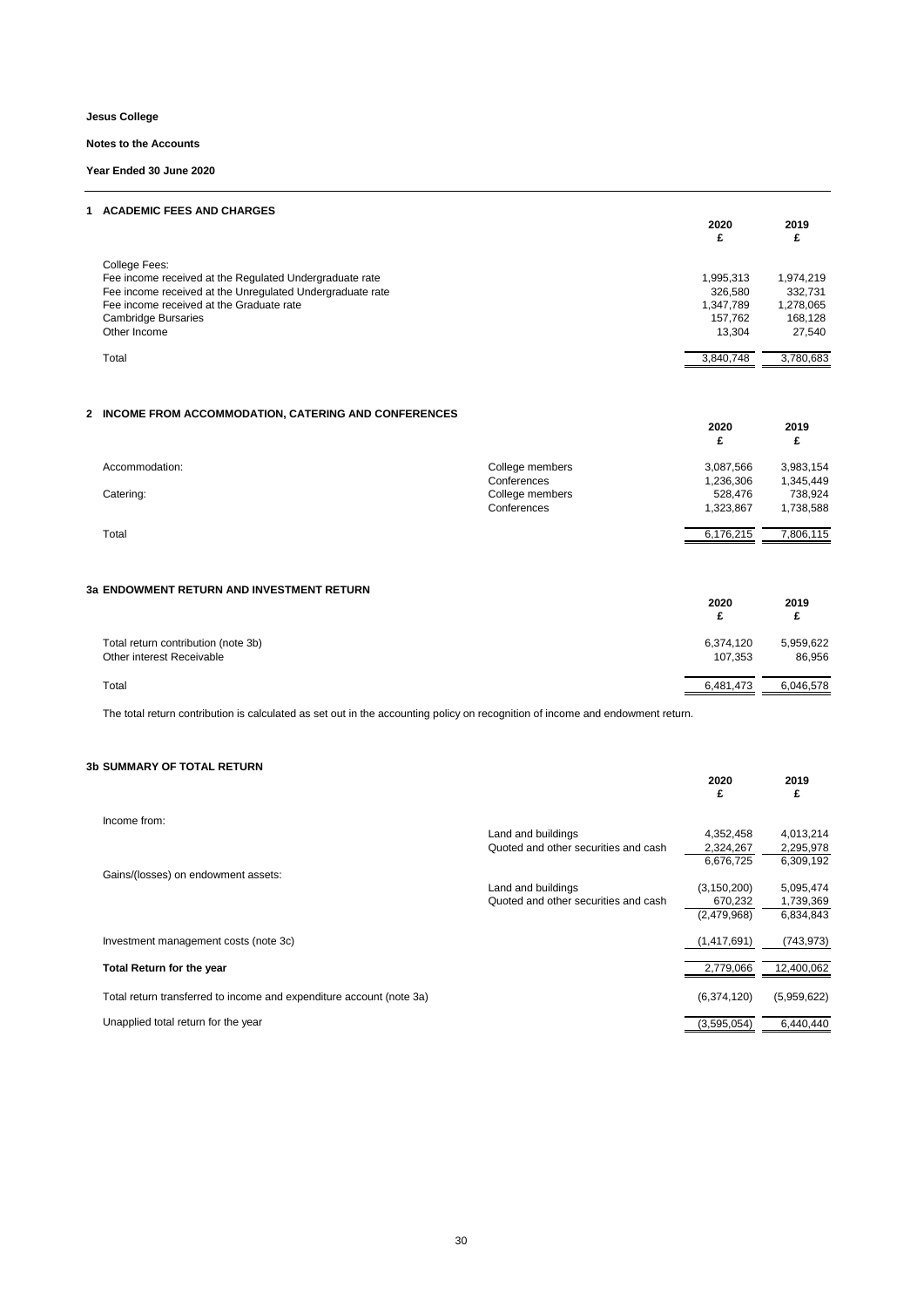**Notes to the Accounts**

**Year Ended 30 June 2020**

| <b>3c INVESTMENT MANAGEMENT COSTS</b>              | 2020<br>£          | 2019<br>£         |
|----------------------------------------------------|--------------------|-------------------|
| Land and buildings<br><b>Financial Investments</b> | 789,502<br>145,711 | 577,337<br>68,978 |
| Other investments                                  | 482,478            | 97,658            |
| Total                                              | 1,417,691          | 743,973           |
| <b>4 EDUCATION EXPENDITURE</b>                     | 2020<br>£          | 2019<br>£         |

| Teaching                     | 2,462,475 | 2,652,988 |
|------------------------------|-----------|-----------|
| Tutorial                     | 1,788,372 | 1,922,663 |
| Admissions                   | 518.393   | 518.096   |
| Research                     | 706.103   | 789,036   |
| Scholarships and awards      | 705.283   | 811,758   |
| Other educational facilities | 760.548   | 792.618   |
| Total                        | 6.941.174 | 7.487.159 |
|                              |           |           |

#### **5 ACCOMMODATION, CATERING AND CONFERENCES EXPENDITURE**

|               |                 | 2020<br>£ | 2019<br>£ |
|---------------|-----------------|-----------|-----------|
| Accommodation | College members | 4.167.288 | 4,216,470 |
|               | Conferences     | 1,119,485 | 1,106,573 |
| Catering      | College members | 1,637,272 | 1,790,881 |
|               | Conferences     | 1.091.046 | 984.244   |
| Total         |                 | 8.015.091 | 8.098.168 |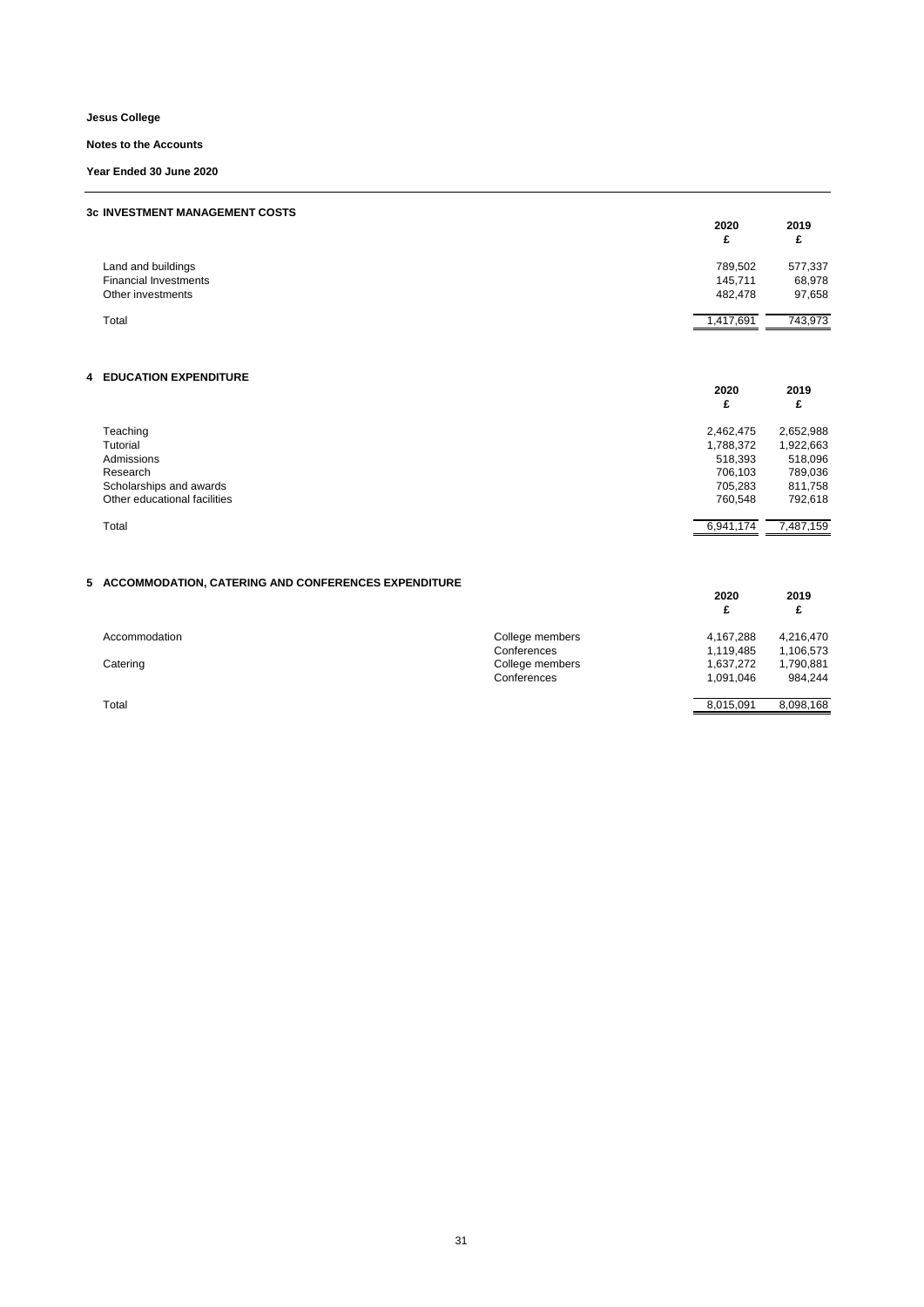**Notes to the Accounts**

**Year Ended 30 June 2020**

#### **6 ANALYSIS OF EXPENDITURE BY ACTIVITY**

### **6a ANALYSIS OF 2019/20 EXPENDITURE BY ACTIVITY**

| <b>Staff Costs</b><br>(note 7) | Other<br>operating<br>expenses | <b>Depreciation</b> | Total      |
|--------------------------------|--------------------------------|---------------------|------------|
| £                              | £                              | £                   | £          |
| 3,382,865                      | 2,837,656                      | 720.653             | 6,941,174  |
| 3,163,623                      | 3,461,523                      | 1,389,945           | 8,015,091  |
| 359,302                        | 548.416                        | 160.199             | 1,067,917  |
| 6,905,790                      | 6.847.595                      | 2.270.797           | 16.024.182 |
|                                |                                |                     |            |

\*Other expenditure includes £213k (2019: £219k) as the costs of fundraising. This expenditure does not include the costs of alumni relations

### **6b ANALYSIS OF 2018/19 EXPENDITURE BY ACTIVITY**

|                                         | <b>Staff Costs</b><br>(note 7) | Other<br>operating<br><b>Expenses</b> | <b>Depreciation</b> | <b>Total</b> |
|-----------------------------------------|--------------------------------|---------------------------------------|---------------------|--------------|
|                                         | £                              | £                                     | £                   | £            |
| Education                               | 3,759,065                      | 3,015,931                             | 712.162             | 7,487,158    |
| Accommodation, catering and conferences | 3,515,442                      | 3,209,158                             | 1,373,569           | 8,098,169    |
| Other                                   | 399.258                        | 1,805,508                             | 158.311             | 2,363,077    |
| Total                                   | 7,673,765                      | 8,030,597                             | 2,244,042           | 17,948,404   |

#### **6c AUDITORS REMUNERATION**

|                                                       | 2020   | 2019   |
|-------------------------------------------------------|--------|--------|
|                                                       | £      | £      |
| Other operating expenses include:                     |        |        |
| Audit fees payable to the College's external auditors | 33.967 | 34.027 |
| Other fees payable to the College's external auditors | 11.607 | 6,960  |
|                                                       | 45.574 | 40.987 |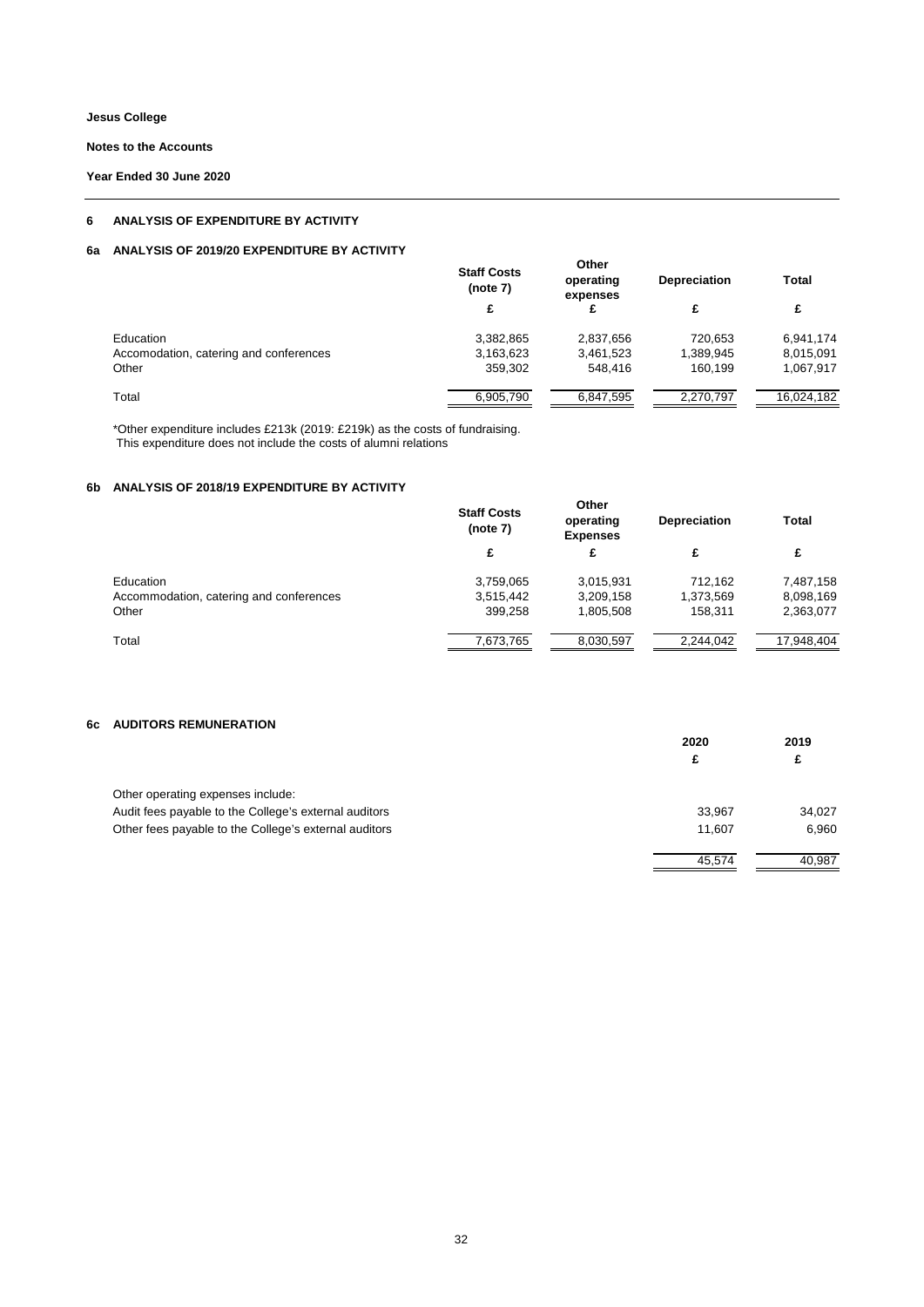#### **Notes to the Accounts**

**Year Ended 30 June 2020**

#### **7 STAFF COSTS**

| Consolidated                                              | College<br><b>Fellows</b><br>Academic | College<br><b>Fellows</b><br>Non-<br>Academic | <b>Staff</b><br>Non-<br><b>Academics</b> | <b>Total</b> | Total     |
|-----------------------------------------------------------|---------------------------------------|-----------------------------------------------|------------------------------------------|--------------|-----------|
|                                                           | 2020                                  | 2020                                          | 2020                                     | 2020         | 2019      |
|                                                           | £                                     | £                                             | £                                        | £            | £         |
| Staff costs                                               |                                       |                                               |                                          |              |           |
| Emoluments                                                | 961.926                               | 287,079                                       | 5,015,607                                | 6,264,612    | 6,034,215 |
| Social security costs                                     | 70,177                                | 27,504                                        | 385,025                                  | 482,706      | 476,941   |
| Other pension costs                                       | (298, 211)                            | 52,044                                        | 404,639                                  | 158,472      | 1,162,609 |
| Total                                                     | 733,892                               | 366,627                                       | 5,805,271                                | 6,905,790    | 7,673,765 |
| Average staff numbers (full time equivalents)<br>Academic | 90                                    | ٠                                             |                                          | 90           | 95        |
| Non-academic                                              |                                       | 4                                             | 198                                      | 202          | 206       |
|                                                           | 90                                    | 4                                             | 198                                      | 292          | 301       |

The Governing Body comprises the Master and 94 Fellows, together with 36 Emeritus Fellows of whom the 94 are declared above as stipendiary.

No officer or employee of the College, including the Master, received emoluments of over £100,000.

Members of Council received remuneration for their academic and administrative duties but were not remunerated for the role as Trustees of the Charity.

#### **Key management personnel**

Key Management personnel are those persons having authority and responsibility for planning, directing and controlling the activities of the College. This includes the Master, Vice-Master, Bursar, Senior Tutor and the Trustees.

|                                                  | <b>Total</b><br>2020<br>£ | Total<br>2019 |
|--------------------------------------------------|---------------------------|---------------|
| Key Management Personnel - Aggregated emoluments | 606.517                   | 499,331       |

33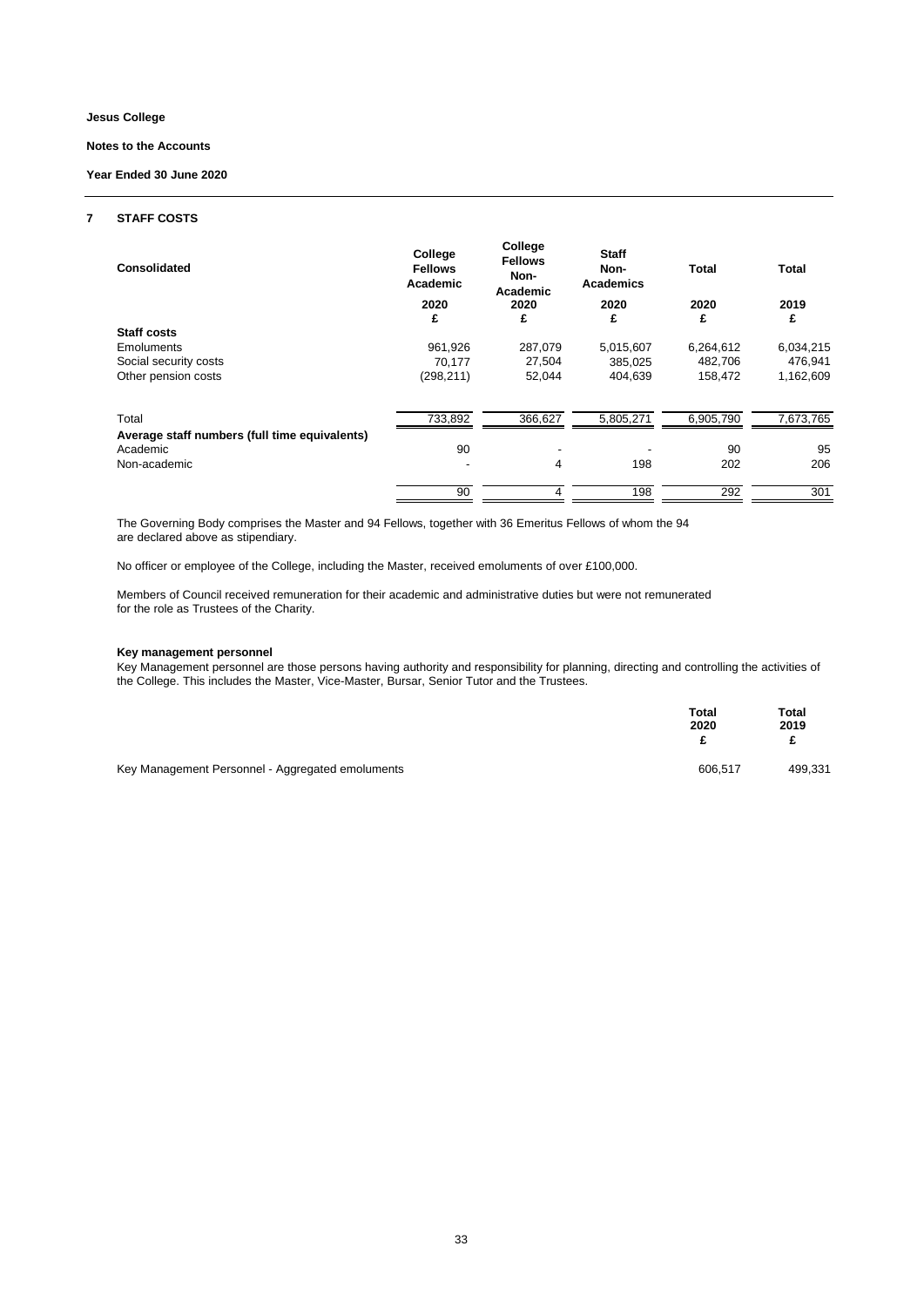#### **Notes to the Accounts**

**Year Ended 30 June 2020**

#### **8 FIXED ASSETS**

| College                                                                                                               | <b>Land and</b><br><b>Buildings</b><br>2020<br>£ | Assets in<br>Construction<br>2020<br>£ | <b>Heritage Assets</b><br>2020<br>£ | Equipment<br>2020<br>£ | Total<br>2020<br>£                  | Total<br>2019<br>£                                  |
|-----------------------------------------------------------------------------------------------------------------------|--------------------------------------------------|----------------------------------------|-------------------------------------|------------------------|-------------------------------------|-----------------------------------------------------|
| <b>Cost or valuation</b><br>At beginning of year<br>Additions<br>Transfers<br><b>Disposals</b>                        | 213,979,228<br>1,904,978<br>605,000              | 867,806<br>2,077,272                   | 523,635<br>2,500                    | 3,973,508<br>586,218   | 219,344,177<br>4,570,968<br>605,000 | 213,101,210<br>4,745,539<br>1,772,267<br>(274, 839) |
| At end of year                                                                                                        | 216,489,206                                      | 2,945,078                              | 526,135                             | 4,559,726              | 224,520,145                         | 219,344,177                                         |
| Depreciation<br>At beginning of year<br>Charge for the year<br>Eliminated on disposals<br>Written back on revaluation | 24,644,576<br>1,819,200                          |                                        |                                     | 1,985,002<br>451,599   | 26,629,578<br>2,270,799             | 24,660,375<br>2,244,042<br>(274, 839)               |
| At end of year                                                                                                        | 26,463,776                                       |                                        |                                     | 2,436,601              | 28,900,377                          | 26,629,578                                          |
| <b>Net Book Value</b><br>At beginning of year                                                                         | 189,334,652                                      | 867,806                                | 523,635                             | 1,988,506              | 192,714,599                         | 188,440,835                                         |
| At end of year                                                                                                        | 190,025,430                                      | 2,945,078                              | 526,135                             | 2,123,125              | 195,619,768                         | 192,714,599                                         |
| Consolidated                                                                                                          | <b>Land and</b><br><b>Buildings</b><br>2020<br>£ | Assets in<br>Construction<br>2020<br>£ | <b>Heritage Assets</b><br>2020<br>£ | Equipment<br>2020<br>£ | Total<br>2020<br>£                  | Total<br>2019<br>£                                  |
| <b>Cost or valuation</b><br>At beginning of year<br>Additions<br>Transfers<br>Disposals                               | 213,986,727<br>1,904,978<br>605,000              | 867,806<br>2,077,272                   | 523,635<br>2,500                    | 3,973,508<br>586,218   | 219,351,676<br>4,570,968<br>605,000 | 213,108,709<br>4,745,539<br>1,772,267<br>(274, 839) |
| At end of year                                                                                                        | 216,496,705                                      | 2,945,078                              | 526,135                             | 4,559,726              | 224,527,644                         | 219,351,676                                         |
| Depreciation<br>At beginning of year<br>Charge for the year<br>Eliminated on disposals<br>Written back on revaluation | 24,644,576<br>1,819,200                          |                                        |                                     | 1,985,002<br>451,599   | 26,629,578<br>2,270,799             | 24,660,375<br>2,244,042<br>(274, 839)               |
| At end of year                                                                                                        | 26,463,776                                       | $\sim$                                 |                                     | 2,436,601              | 28,900,377                          | 26,629,578                                          |
| <b>Net Book Value</b><br>At beginning of year                                                                         | 189,342,151                                      | 867,806                                | 523,635                             | 1,988,506              | 192,722,098                         | 188,448,334                                         |
| At end of year                                                                                                        | 190,032,929                                      | 2,945,078                              | 526,135                             | 2,123,125              | 195,627,267                         | 192,722,098                                         |

The insured value of freehold land and buildings as at 30 June 2020 was £257 million (2019: £250 million) The College is unable to split land and buildings.

**Heritage Assets**<br>The College holds and conserves certain collections, artefacts and other assets of historical, artistic or scientific importance.

As stated in the statement of principal accounting policies, heritage assets acquired since 2011 have been capitalised. However, the majority of assets held in the College's collections<br>were acquired prior to this date. As

Amounts for the current and previous years were as follows:

|                                    | 2020  | 2019   | 2018 | 2017    | 2016 |
|------------------------------------|-------|--------|------|---------|------|
| Value of acquisitions By Donation  | -     |        |      | 101,800 |      |
| Value of acquisitions By Purchases | 2.500 | 21.000 |      |         |      |
| Total acquisitions capitalised     | 2,500 | 21,000 |      | 101,800 |      |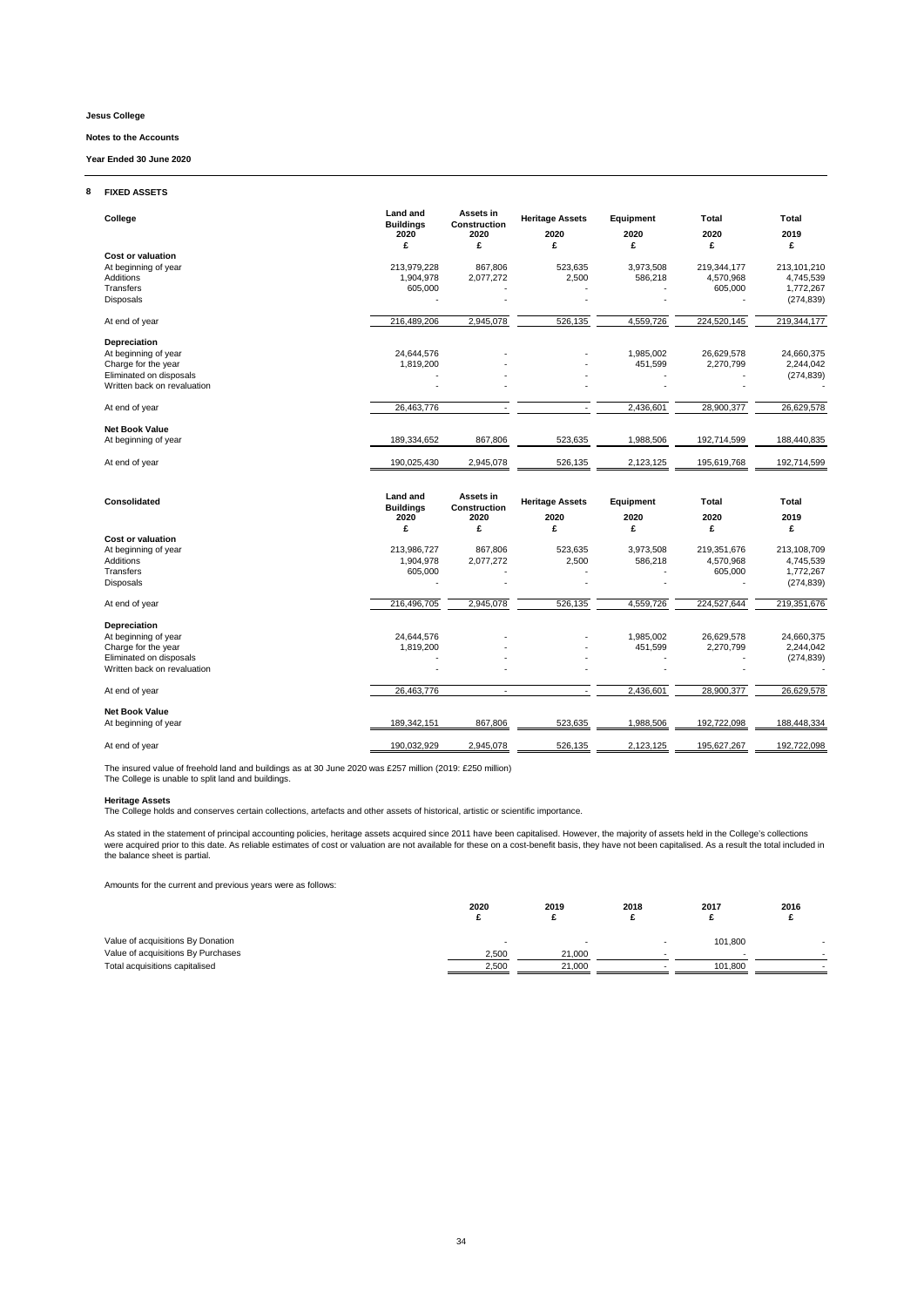#### **Notes to the Accounts**

**Year Ended 30 June 2020**

### **9 INVESTMENTS**

|                                                           | <b>Consolidated</b><br>2020<br>£ | College<br>2020<br>£ | <b>Consolidated</b><br>2019<br>£ | College<br>2019<br>£ |
|-----------------------------------------------------------|----------------------------------|----------------------|----------------------------------|----------------------|
| Balance at beginning of year                              | 184,190,865                      | 184,190,865          | 178,232,614                      | 178,232,614          |
| Transfer from (to) operational assets                     | (605,000)                        | (605,000)            | (1,772,267)                      | (1,772,267)          |
| Additions                                                 | 18.120.624                       | 18.120.624           | 8,317,562                        | 8,317,562            |
| Disposals                                                 | (15,883,154)                     | (15,883,154)         | (10, 442, 636)                   | (10, 442, 636)       |
| Gain/(Loss) on Disposals                                  | (1,323,397)                      | (1,323,397)          | 131,444                          | 131,444              |
| Gain/(Loss)                                               | (1, 146, 223)                    | (1, 146, 223)        | 6,397,767                        | 6,397,767            |
| Increase/ (decrease) in cash balances held at fund manage | (1,592,539)                      | (1,592,539)          | 3,326,381                        | 3,326,381            |
| Balance at the end of the year                            | 181,761,176                      | 181,761,176          | 184,190,865                      | 184,190,865          |
| Represented by:                                           |                                  |                      |                                  |                      |
| Property                                                  | 93,421,700                       | 85,451,700           | 97,326,700                       | 89,946,700           |
| Quoted securities - equities                              | 36,924,788                       | 36,924,788           | 31,861,570                       | 31,861,570           |
| <b>Fixed interest securities</b>                          |                                  |                      |                                  |                      |
| Investments in subsidiary undertakings                    |                                  | 7,970,000            |                                  | 7,380,000            |
| Cash in hand and at investment managers                   | 2,108,302                        | 2.108.302            | 3.700.837                        | 3,700,837            |
| Cambridge University Endowment Fund                       | 36,015,579                       | 36,015,579           | 36,655,425                       | 36,655,425           |
| Other investments                                         | 13,290,807                       | 13,290,807           | 14,646,333                       | 14,646,333           |
| Total                                                     | 181,761,176                      | 181,761,176          | 184,190,865                      | 184,190,865          |
| <b>STOCKS</b>                                             |                                  |                      |                                  |                      |
|                                                           | <b>Consolidated</b><br>2020      | College<br>2020      | <b>Consolidated</b><br>2019      | College<br>2019      |

| 1,053,174 |         | 393,174 |         |
|-----------|---------|---------|---------|
| 292.372   | 292.372 | 287,018 | 287,018 |
| 1,345,546 | 292.372 | 680,192 | 287,018 |
|           |         | -       |         |

### **11 DEBTORS**

**10 STOCKS**

|                                          | <b>Consolidated</b><br>2020 | College<br>2020 | <b>Consolidated</b><br>2019 | College<br>2019 |
|------------------------------------------|-----------------------------|-----------------|-----------------------------|-----------------|
|                                          | £                           | £               | £                           | £               |
| Members of the College                   | 148.725                     | 148.725         | 166.808                     | 166.808         |
| Amounts due from subsidiary undertakings |                             | 1,194,810       |                             | 1,220,196       |
| Other                                    | 807.127                     | 745.211         | 448.714                     | 308,138         |
| Prepayments and accrued income           | 38.813                      | 38.813          | 214.966                     | 214.966         |
| Total                                    | 994.665                     | 2,127,559       | 830.488                     | 1.910.108       |
|                                          |                             |                 |                             |                 |

#### **12 CASH AND CASH EQUIVALENTS**

|                                            | <b>Consolidated</b><br>2020<br>£ | College<br>2020<br>£ | <b>Consolidated</b><br>2019<br>£ | College<br>2019<br>£ |
|--------------------------------------------|----------------------------------|----------------------|----------------------------------|----------------------|
| Current accounts                           | 4.044.130                        | 3,865,412            | 5.241.527                        | 4,458,075            |
| Cash in hand                               | 2.423                            | 2.423                | 2.165                            | 2.165                |
| <b>Short-term Money Market Investments</b> | 3.212.000                        | 3.212.000            | 6.250.000                        | 6,250,000            |
| Total                                      | 7.258.553                        | 7.079.835            | 11.493.692                       | 10.710.240           |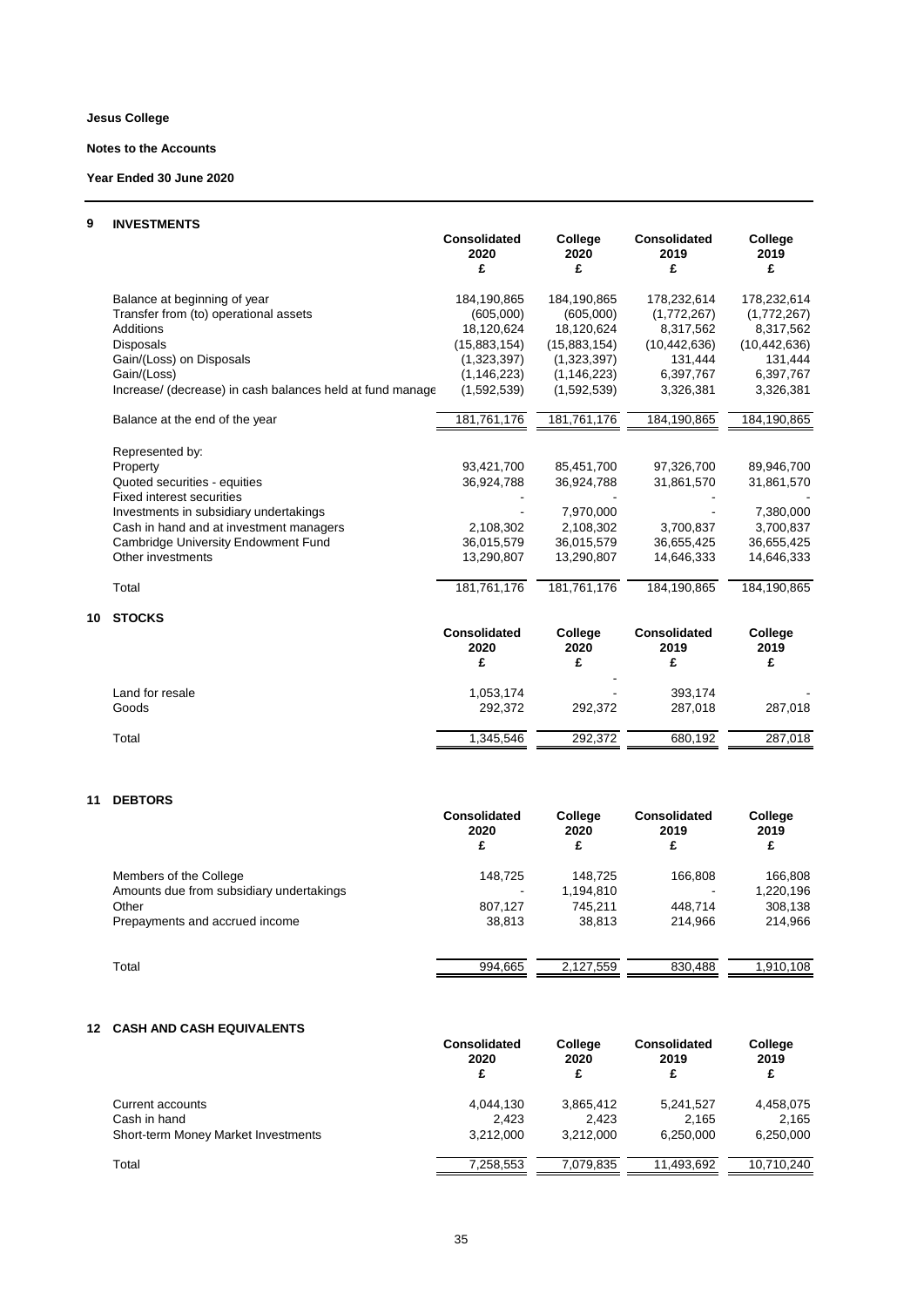### **Notes to the Accounts**

**Year Ended 30 June 2020**

#### **13 CREDITORS: AMOUNTS FALLING DUE WITHIN ONE YEAR**

|                                        | Consolidated<br>2020 | College<br>2020 | <b>Consolidated</b><br>2019 | College<br>2019 |
|----------------------------------------|----------------------|-----------------|-----------------------------|-----------------|
|                                        | £                    | £               | £                           | £               |
| <b>Trade Creditors</b>                 | 400.782              | 400.782         | 919.529                     | 919.529         |
| Members of the College                 | 678.936              | 678,936         | 552.668                     | 552,668         |
| Amounts due to Subsidiary Undertakings |                      | 2.206           |                             |                 |
| University Fees                        | 598,006              | 598,006         | 741.264                     | 741,264         |
| Contribution to Colleges Fund          | 87.000               | 87.000          | 84,000                      | 84.000          |
| Other creditors (e.g. VAT)             | 1,010,757            | 907.854         | 1,281,376                   | 1,180,093       |
| Accruals and Deferred Income           | 562.086              | 556,286         | 1,088,762                   | 1,085,539       |
| Total                                  | 3,337,567            | 3,231,070       | 4,667,599                   | 4,563,093       |

#### **14 CREDITORS: AMOUNTS FALLING DUE AFTER MORE THAN ONE YEAR**

|             | <b>Consolidated</b><br>2020<br>£ | College<br>2020 | <b>Consolidated</b><br>2019 | College<br>2019 |
|-------------|----------------------------------|-----------------|-----------------------------|-----------------|
| Total loans | 40,000,000                       | 40.000.000      | 40,000,000                  | 40,000,000      |
| Total       | 40,000,000                       | 40,000,000      | 40,000,000                  | 40,000,000      |

In October 2018 the College entered into an agreement to borrow £40m through two private placement bonds. Each bond was for £20m:

'A' - drawdown in October 2018 and repayable in 2058.

'B' - drawdown deferred until October 2020 and repayable in 2068.

The College also has an unsecured fixed rate bank loan of £20m repayable in 2039.

### **15 PENSION PROVISIONS**

|                                                         | <b>USS</b><br>2020<br>£ | <b>JCCPS</b><br>2020<br>£ | <b>USS</b><br>2019<br>£ | <b>JCCPS</b><br>2019<br>£ |
|---------------------------------------------------------|-------------------------|---------------------------|-------------------------|---------------------------|
| Balance at the beginning of the year                    | (944, 412)              | 508,000                   | (309, 499)              | 1,292,000                 |
| Movement in the year:                                   |                         |                           |                         |                           |
| Current service cost including life assurance           | (478,714)               | (246,000)                 | 850,537                 | (212,000)                 |
| Contributions                                           | (267,514)               | 69,000                    | (222, 310)              | 70,000                    |
| Other finance (income)/cost                             | 1,210,021               | 26,000                    | (1,263,140)             | 33,000                    |
| Actuarial gain recognised in Statement of Comprehensive |                         |                           |                         |                           |
| Income and Expenditure                                  |                         | 1,047,000                 |                         | (675,000)                 |
| Balance at the end of the year                          | (480,619)               | 1,404,000                 | (944,412)               | 508,000                   |
| The total is comprised of the following:                | 2020                    |                           | 2019                    |                           |
| Universities Superannuation Scheme                      | (480,619)               |                           | (944,412)               |                           |
| Jesus College Cambridge Pension Scheme                  | 1,404,000               |                           | 508,000                 |                           |
|                                                         | 923,381                 |                           | (436, 412)              |                           |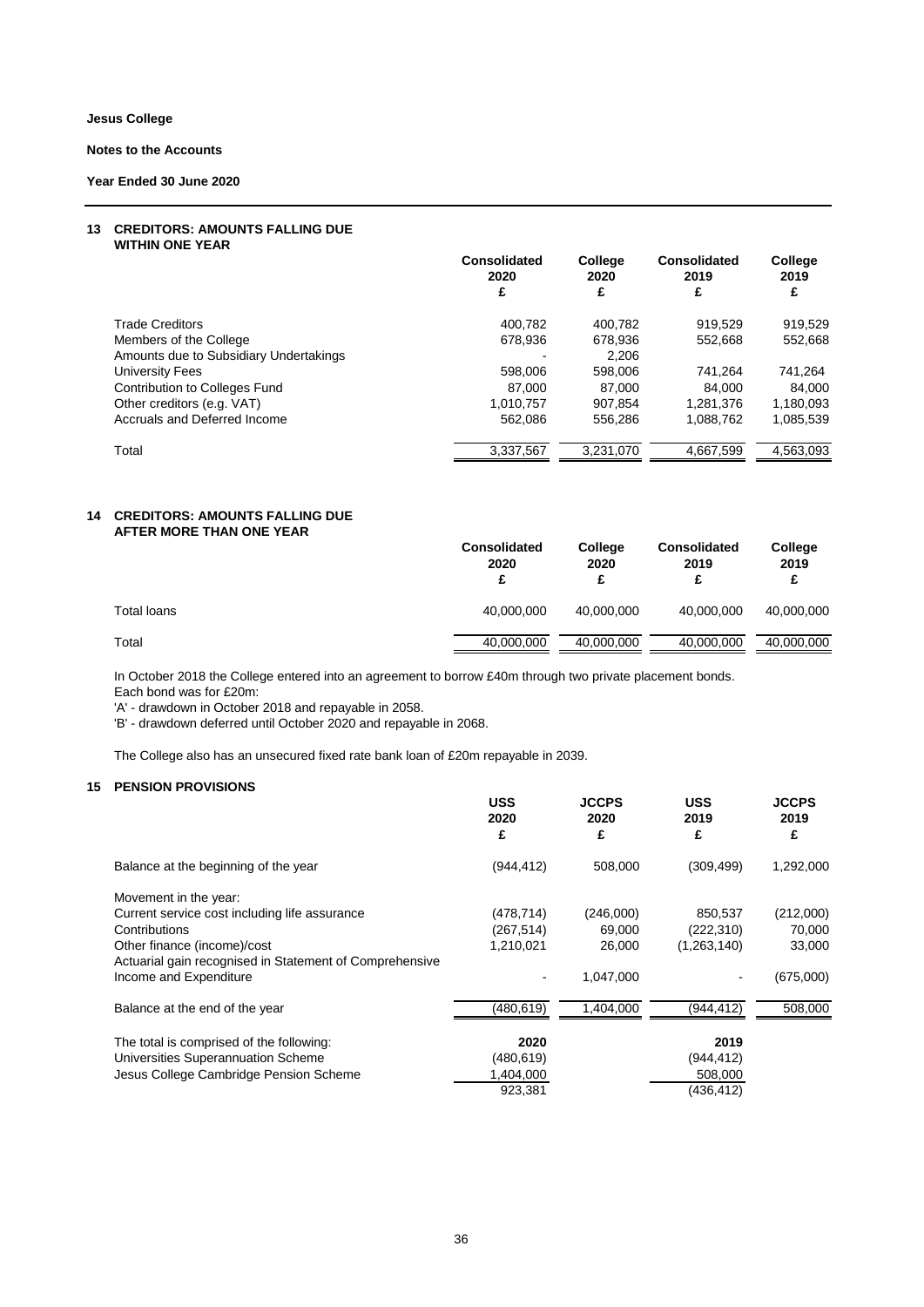#### **Notes to the Accounts**

**Year Ended 30 June 2020**

#### **16 ENDOWMENT FUNDS**

Restricted net assets relating to endowments are as follows:

|    | <b>Consolidated &amp; College</b>                        | Restricted<br>Permanent<br>2020<br>£ | Unrestricted<br>Permanent<br>2020<br>£ | <b>Total</b><br>2020<br>£ | Total<br>2019<br>£ |
|----|----------------------------------------------------------|--------------------------------------|----------------------------------------|---------------------------|--------------------|
|    | Balance at the beginning of the year                     |                                      |                                        |                           |                    |
|    | Capital                                                  | 30,620,715                           | 180,136,340                            | 210,757,055               | 203,565,936        |
|    | Unspent Income                                           | 30,620,715                           | 180,136,340                            | 210,757,055               | 203,565,936        |
|    |                                                          |                                      |                                        |                           |                    |
|    | Increase/(decrease) in market value of investments       | 535,746                              | (3,015,714)                            | (2,479,968)               | 6,834,846          |
|    | <b>Total Return Transfer</b><br>New endowments received  | (812, 850)                           | (302, 236)                             | (1, 115, 086)             | (394, 406)         |
|    |                                                          | 458,067                              | 37,508                                 | 495,575                   | 750,679            |
|    | Balance at the end of the year                           | 30,801,678                           | 176,855,898                            | 207,657,576               | 210,757,055        |
|    | Comprising:                                              |                                      |                                        |                           |                    |
|    | Capital                                                  | 30,801,678                           | 176,855,898                            | 207,657,576               | 210,757,055        |
|    | Balance at the end of the year                           | 30,801,678                           | 176,855,898                            | 207,657,576               | 210,757,055        |
|    | Representing:                                            |                                      |                                        |                           |                    |
|    | Fellowship Funds                                         | 4,651,229                            |                                        | 4,651,229                 | 4,688,481          |
|    | <b>Student Support</b>                                   | 8,073,728                            |                                        | 8,073,728                 | 7,782,575          |
|    | Bursary                                                  | 5,822,618                            |                                        | 5,822,618                 | 5,821,886          |
|    | Income for College                                       | 8,838,202                            |                                        | 8,838,202                 | 8,881,225          |
|    | Prizes                                                   | 351,261                              |                                        | 351,261                   | 354,538            |
|    | Travel & Leisure                                         | 262,859                              |                                        | 262,859                   | 265,311            |
|    | Other Funds                                              | 2,801,781                            |                                        | 2,801,781                 | 2,826,699          |
|    | <b>General Endowments</b>                                |                                      | 176,855,898                            | 176,855,898               | 180,136,340        |
|    | Total                                                    | 30,801,678                           | 176,855,898                            | 207,657,576               | 210,757,055        |
|    | <b>Analysis by Asset</b>                                 |                                      |                                        |                           |                    |
|    | Property                                                 |                                      | 25,896,400                             | 25,896,400                | 26,566,190         |
|    | Investments                                              | 30,801,678                           | 150,959,498                            | 181,761,176               | 184,190,865        |
|    | Cash                                                     |                                      |                                        |                           |                    |
|    |                                                          | 30,801,678                           | 176,855,898                            | 207,657,576               | 210,757,055        |
| 17 | <b>RESTRICTED RESERVES</b>                               |                                      |                                        |                           |                    |
|    | Reserves with restrictions are as follows:               |                                      |                                        |                           |                    |
|    |                                                          | <b>Capital Grants</b>                | Other<br><b>Restricted</b>             |                           |                    |
|    | <b>Consolidated &amp; College</b>                        | <b>Unspent</b>                       | funds/                                 | Total                     | Total              |
|    |                                                          |                                      | donations                              |                           |                    |
|    |                                                          | 2020<br>£                            | 2020<br>£                              | 2020<br>£                 | 2019               |
|    |                                                          |                                      |                                        |                           |                    |
|    | Balance at the beginning of the year<br>Capital          |                                      |                                        |                           |                    |
|    | Unspent Income                                           |                                      | 343,278                                | 343,278                   | 242,330            |
|    |                                                          | $\blacksquare$                       | 343,278                                | 343,278                   | 242,330            |
|    |                                                          | 98,609                               |                                        | 98,609                    | 346,434            |
|    | New donations<br>Income from Endowment Asset Investments |                                      | 1,183,756                              | 1,183,756                 | 1,057,760          |
|    | Expenditure                                              |                                      | (1,032,282)                            | (1,032,282)               | (956, 812)         |
|    | Capital grants utilised                                  | (98, 609)                            |                                        | (98, 609)                 | (346, 434)         |
|    | Transfers                                                |                                      |                                        |                           |                    |

**Balance at the end of the year - 494,752 494,752 343,278** Comprising:<br>Capital Capital - - - - Unspent Income - 494,752 494,752 343,278 **Balance at the end of the year - 494,752 494,752 343,278 Representing:**<br>Fellowship Funds - 2,692 2,692 2,692 2,692 2,692 2,692 2,692 2,692<br>Student Support - 295,075 295,075 198,650 Bursary - 82,825 82,825 82,825 55,998<br>Income for College - 1,721 1,721 2,878<br>Travel & Leisure - 1,074 1,185 1,074 1,185 1,074 Other Funds - 111,254 111,254 81,986 General Endowments - - - -

In financial year 2010-11 the Maitland Memorial Fund was established. The capital value of the fund as at 30 June 2020 was £502,951 (2019: £496,418).<br>The Fund's income in 2019/20 was £16,073.

**Total - 494,752 494,752 343,278**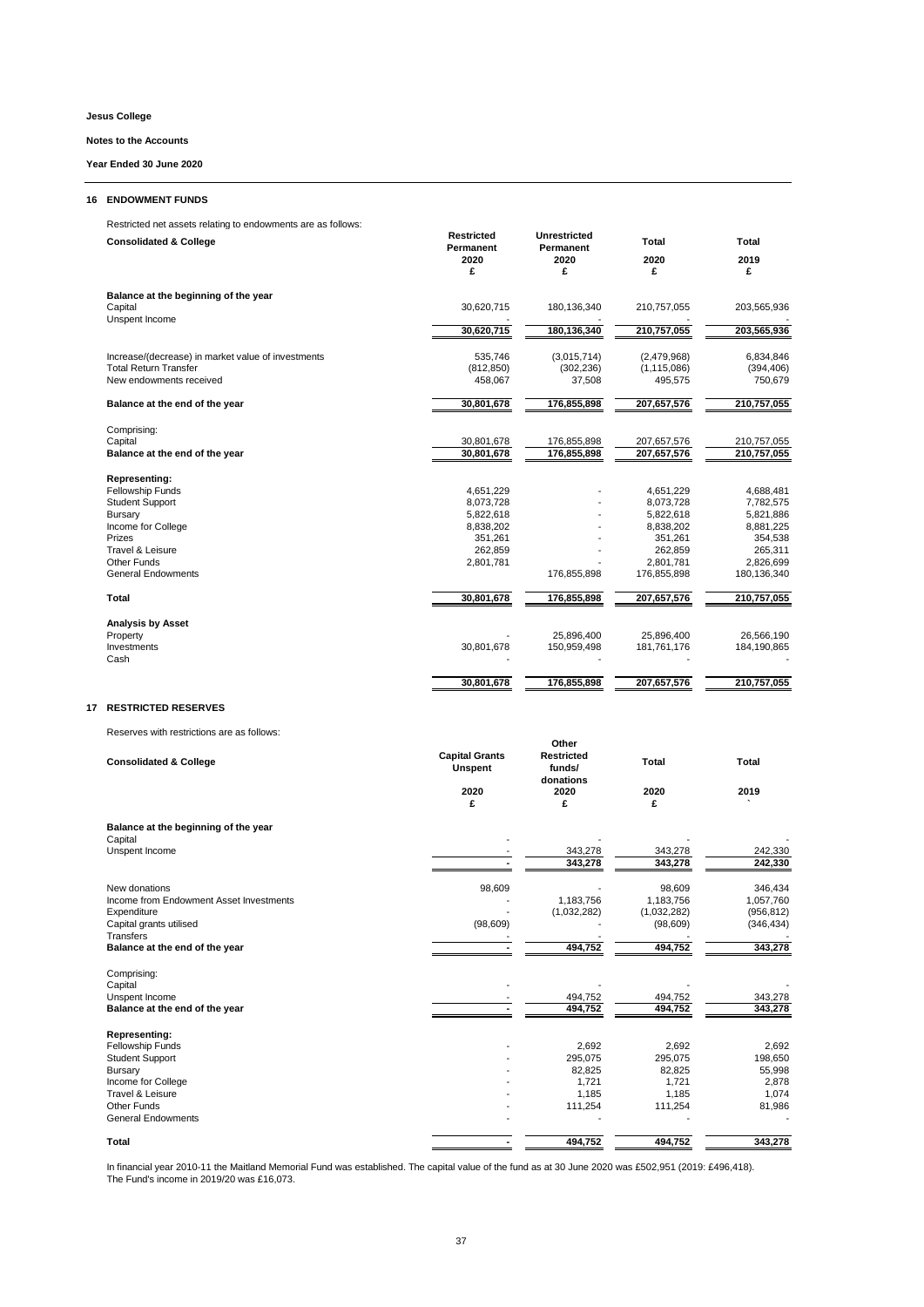#### **Notes to the Accounts**

### **Year Ended 30 June 2020**

# **18 MEMORANDUM OF UNAPPLIED TOTAL RETURN**

Included within reserves the following amounts represent the Unapplied Total Return of the College.

|    |                                                                                                               | 2020<br>£     | 2019<br>£   |
|----|---------------------------------------------------------------------------------------------------------------|---------------|-------------|
|    | Unapplied Total Return at beginning of year                                                                   | 97,144,180    | 90,703,740  |
|    | Unapplied Total Return for year (see note 3b)                                                                 | (3,595,054)   | 6,440,440   |
|    | Uapplied Total Return at end of year                                                                          | 93,549,126    | 97,144,180  |
| 19 | <b>RECONCILIATION OF CONSOLIDATED OPERATING SURPLUS TO NET CASH</b><br><b>INFLOW FROM OPERATING ACTIVTIES</b> |               |             |
|    |                                                                                                               | 2020<br>£     | 2019<br>£   |
|    | Surplus/(deficit) for the year                                                                                | (1, 287, 304) | 8,661,415   |
|    | <b>Adjustment for Non-Cash Items:</b>                                                                         |               |             |
|    | Depreciation                                                                                                  | 2,270,799     | 2,244,042   |
|    | Loss/(gain) on endowments, donations and investment property                                                  | 3,897,659     | (6,090,870) |
|    | Decrease/(Increase) in stocks                                                                                 | (12, 173)     | 9,132       |
|    | Decrease/(increase) in trade and other receivables                                                            | (11,001)      | 100,815     |
|    | (Decrease)/increase in creditors excluding bank loans                                                         | (1,476,382)   | 760,976     |
|    | Increase/(Decrease) in provisions                                                                             | (463,793)     | 634,913     |
|    | Pension costs less contributions payable                                                                      | 151,000       | 109,000     |
|    | Adjustment for investing or financing activities                                                              |               |             |
|    | Investment income                                                                                             | (6,784,078)   | (6,396,148) |
|    | Interest payable                                                                                              | 1,543,391     | 1,476,696   |
|    | Loss/(Profit) on the sale of non-current assets                                                               |               |             |
|    | (Decrease)/Increase in short term loans                                                                       |               | 8,250,000   |
|    | Net cash (outflow)/inflow from operating activities                                                           | (2, 171, 882) | 9,759,971   |
|    |                                                                                                               |               |             |

### **20 CASH FLOWS FROM INVESTING ACTIVITIES**

|                                                    | 2020<br>£     | 2019<br>£    |
|----------------------------------------------------|---------------|--------------|
| Non-Current Investment Disposal                    | 13.795.114    | 10.004.296   |
| Investment Income                                  | 6.784.078     | 6.396.148    |
| Payments made to acquire non-current assets        | (22,691,592)  | (13,063,101) |
| <b>Total Cash Flowed From Investing Activities</b> | (2, 112, 400) | 3,337,343    |

### **21 CASH FLOWS FROM FINANCING ACTIVITIES**

|                                                    | 2020        | 2019<br>£   |
|----------------------------------------------------|-------------|-------------|
| Interest Paid                                      | (1,543,391) | (1,476,695) |
| <b>Total Cash Flowed From Financing Activities</b> | (1,543,391) | (1,476,695) |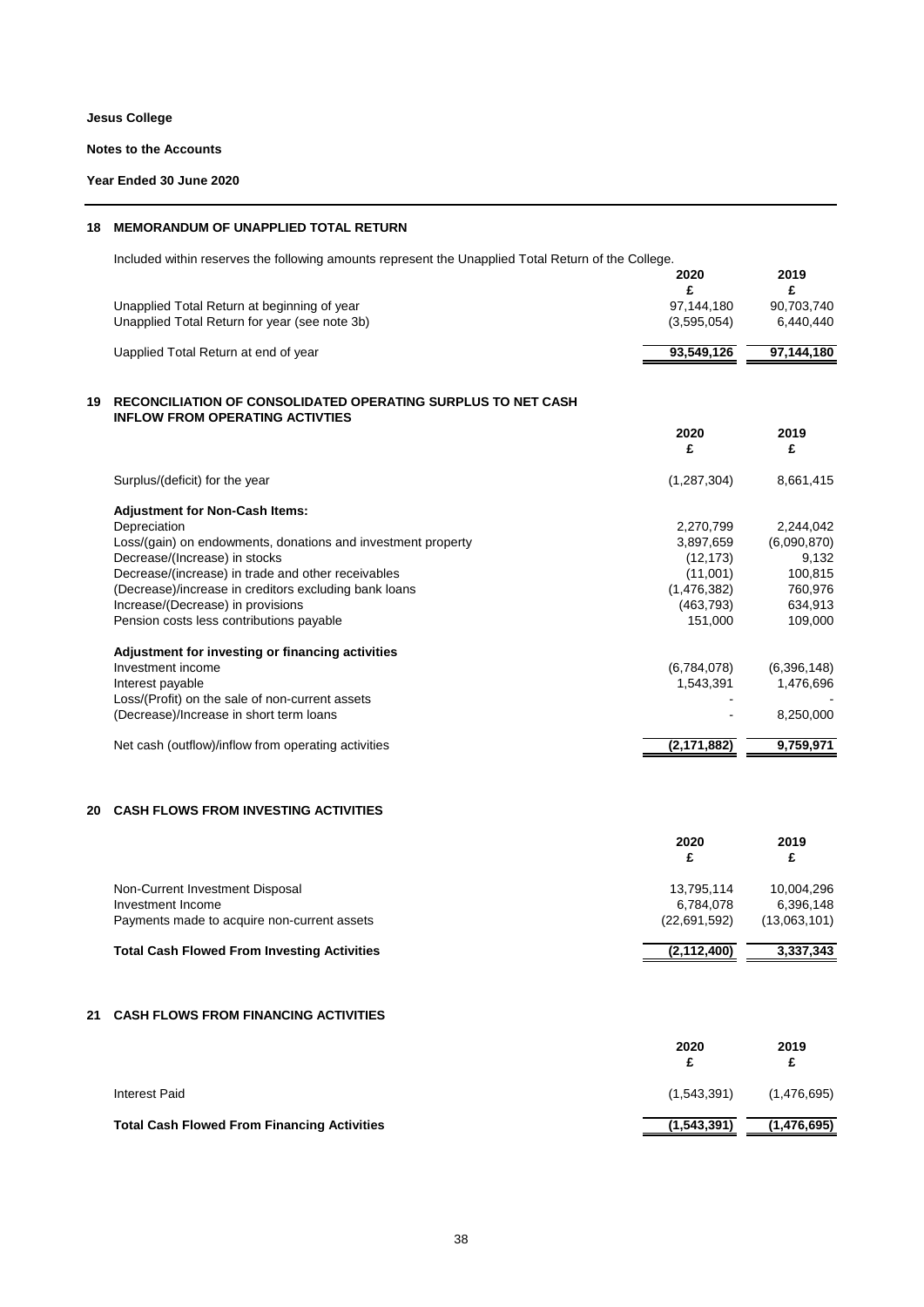#### **Notes to the Accounts**

**Year Ended 30 June 2020**

### **22 CONSOLIDATED RECONCILIATION AND ANALYSIS OF NET DEBT**

|                                                             | At 1 July 2019 Cash Flows |             | <b>Acquisition</b><br>and disposal<br>of subsidiaries | <b>New finance</b><br>leases | At 30 June 2020 |
|-------------------------------------------------------------|---------------------------|-------------|-------------------------------------------------------|------------------------------|-----------------|
|                                                             | £                         | £           | £                                                     | £                            | £               |
| Cash and cash equivalents                                   | 15,194,529                | (5,827,673) |                                                       |                              | 9,366,856       |
| Borrowings:<br>amounts falling due within one year          |                           |             |                                                       |                              |                 |
| Secured loans                                               |                           |             |                                                       |                              |                 |
| Unsecured loans                                             |                           |             |                                                       |                              |                 |
| Bank overdraft                                              |                           |             |                                                       |                              |                 |
| Obligations under finance leases                            |                           |             |                                                       |                              |                 |
| Borrowings:<br>Amounts falling due after more than one year |                           |             |                                                       |                              |                 |
| Secured loans                                               | (40,000,000)              |             |                                                       |                              | (40,000,000)    |
| Unsecured loans                                             |                           |             |                                                       |                              |                 |
| Obligations under finance leases                            |                           |             |                                                       |                              |                 |
|                                                             | (40,000,000)              |             |                                                       | ۰                            | (40,000,000)    |
| <b>Total</b>                                                | (24, 805, 471)            | (5,827,673) |                                                       | ٠                            | (30, 633, 144)  |

#### **23 FINANCIAL INSTRUMENTS**

|    |                                                                          | 2020<br>£  | 2019<br>£  |
|----|--------------------------------------------------------------------------|------------|------------|
|    | <b>Financial assets</b>                                                  |            |            |
|    | Financial assets at fair value through Statement of Comprehensive income |            |            |
|    | Listed equity investments (note 9)                                       | 72,940,367 | 68,516,995 |
|    | Other investments (note 9)                                               | 13,290,807 | 14,646,333 |
|    | Financial assets that are debt instruments measured at amortised cost    |            |            |
|    | Cash and cash equivalents (notes 9, 12)                                  | 9,366,855  | 15,194,529 |
|    | Other debtors (note 11)                                                  | 955,852    | 615,522    |
|    | <b>Financial liabilities</b>                                             |            |            |
|    | Financial liabilities measured at amortised cost                         |            |            |
|    | Bank overdraft                                                           |            |            |
|    | Loans (note 14)                                                          | 40,000,000 | 40,000,000 |
|    | Trade creditors (note 13)                                                | 400,782    | 919,529    |
|    | Other creditors (note 13)                                                | 2,374,699  | 2,659,308  |
| 24 | <b>CAPITAL COMMITMENTS</b>                                               |            |            |
|    |                                                                          | 2020       | 2019       |
|    |                                                                          | £          | £          |
|    | Capital commitments at 30 June 2020 were as follows:                     |            |            |
|    | Authorised and contracted                                                | 3,580,000  | 6,413,000  |
|    | Authorised but not yet contracted for                                    | 575,000    | 255,000    |
|    |                                                                          |            |            |

#### **25 LEASE OBLIGATIONS**

At 30 June the College had commitments under non-cancellable operating leases as follows:

|                                                                           | 2020   | 2019<br>£ |
|---------------------------------------------------------------------------|--------|-----------|
| Other:<br>Expiring within one year<br>Expiring between two and five years | 25,810 | 21,814    |
| Total                                                                     | 25,810 | 21,814    |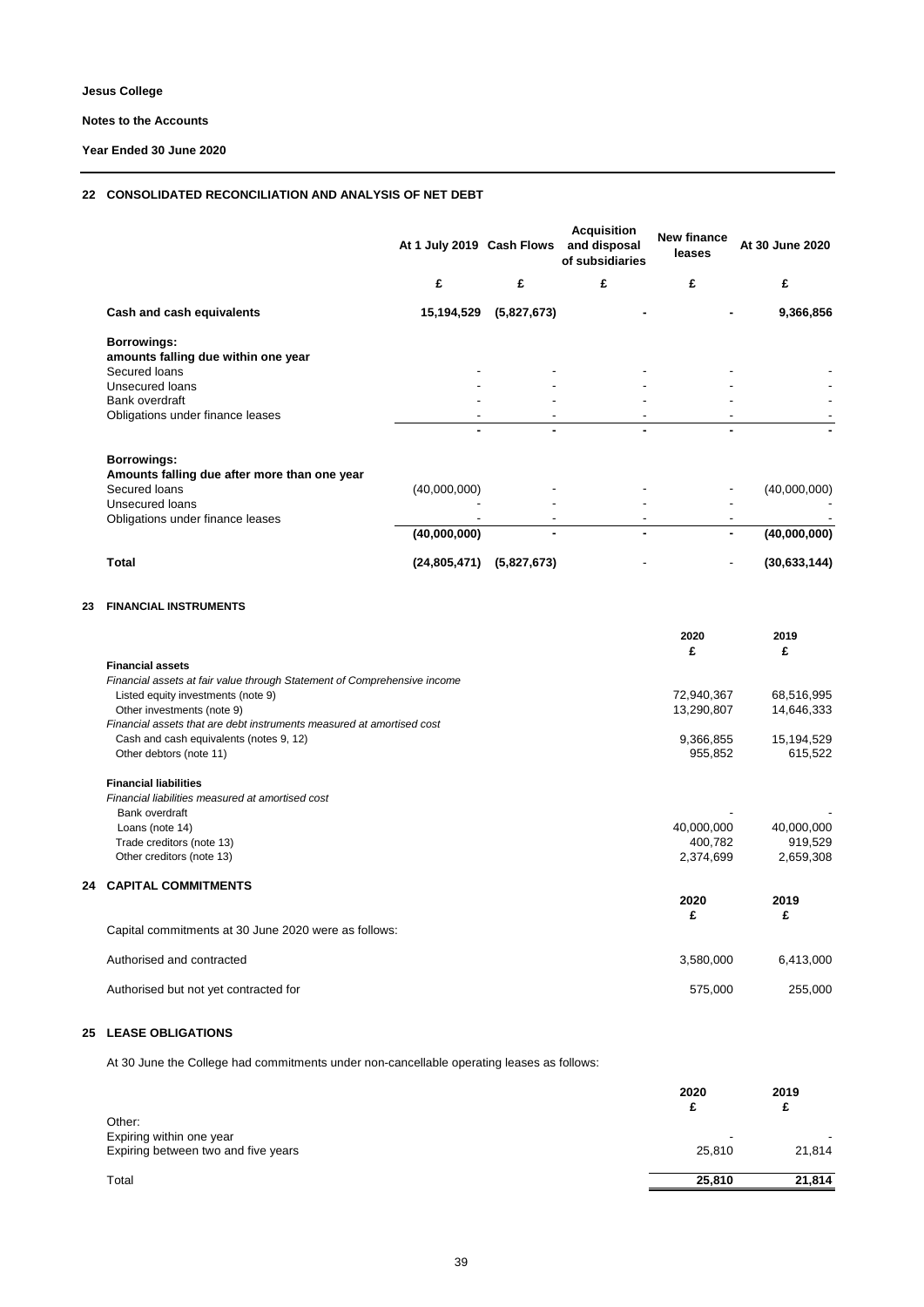#### **Notes to the Accounts**

#### **Year Ended 30 June 2020**

#### **26 PRINCIPAL SUBSIDIARY AND ASSICIATED UNDERTAKINGS AND OTHER SIGNIFICANT INVESTMENTS**

|                                                  | <b>Country of</b><br>Incorporation<br>and Operation | Cost<br>£      | Class of<br>shares | Holdina |
|--------------------------------------------------|-----------------------------------------------------|----------------|--------------------|---------|
| Jesus College Cambridge Conferences Limited      | England                                             | 100            | Ordinarv           | 100%    |
| Jesus College Developments Limited               | England                                             |                | Ordinary           | 100%    |
| Jesus College (Station Road Investments) Limited | England                                             | 3.065.002      | Ordinary           | 100%    |
| Jesus College (Harston Barns) Limited            | England                                             |                | Ordinary           | 100%    |
| Jesus College Cambridge Properties Limited       | England                                             | $\overline{2}$ | Ordinary           | 100%    |
| Alcock Investments Limited                       | England                                             | $\overline{2}$ | Ordinary           | 100%    |

The principal activities of the above companies are detailed in the directors' report of the individual companies' financial statements and are all included in the consolidated financial statements.

Jesus College Cambridge Conferences Limited activity during the year was that of conference trading. Jesus College Developments Limited activity during the year was building contract management. Jesus College (Station Road Investments) Limited activity during the year was investing in property. Jesus College (Harston Barns) Limited activity during the year was housing development

Companies that remained dormant throughout the year were: Jesus College Cambridge Properties Limited Alcock Investments Limited

#### **27 CONTINGENT LIABILITIES**

With effect from 16 March 2007, the Universities Superannuation Scheme (USS) positioned itself as a "last man standing" scheme so that in the event of an insolvency of any of the participating employers in USS, the amount of any pension funding shortfall (which cannot otherwise be recovered) in respect of that employer will be spread across the remaining participant employers.

#### **28 PENSIONS**

| The total pension cost was as follows:                  | 2020<br>£ | 2019<br>£ |
|---------------------------------------------------------|-----------|-----------|
| Universities Superannuation Scheme: Contributions       | 267.514   | 222.309   |
| JCCPS: Charged to income and expenditure account        | 220,000   | 227.000   |
| Defined Contribution Scheme: Contributions              | 132.430   | 116.745   |
| Church of England Funded Pensions Scheme: Contributions | 2.451     | 9.488     |
| Total                                                   | 622.395   | 575.542   |

#### **29 RELATED PARTY TRANSACTIONS**

Owing to the nature of the College's operations and the composition of the Governing Body it is inevitable that transactions will take place with organisations in which a member of the Governing Body may have an interest. All transactions involving organisations in<br>which a member of the Governing Body may have an interest are conducted at arm's length and normal procedures.

The College Maintains a register of interests for all College Council members and where any member of the College Council has a material interest in a College matter they are required to declare that fact.

During the year no fees or expenses were paid to Fellows in respect of their duties as Trustees.

Fellows are remunerated for teaching, research and other duties within the College. Fellows are billed for any private catering. The Trustees remuneration is overseen by the Remuneration Committee

The salaries paid to Trustees in the year are summarised below:

| From $(E)$ | To $(E)$ | 2020 Number    | 2019 Number |
|------------|----------|----------------|-------------|
| 0          | 10,000   | 8              |             |
| 10,001     | 20,000   |                |             |
| 20,001     | 30,000   | 3              | 4           |
| 30,001     | 40,000   |                |             |
| 40,001     | 50,000   |                |             |
| 50,001     | 60,000   |                |             |
| 60,001     | 70,000   |                |             |
| 70,001     | 80,000   | 2              |             |
| 80,001     | 90,000   | $\overline{2}$ |             |
| 90,001     | 100.000  |                |             |
|            | Total    | 16             | 16          |

The total Trustee salaries were £467,344 for the year (2019 £391,633).

The trustees were also paid other taxable benefits (including associated employer National Insurance contributions and employer contributions to pensions) which totalled £139,173 for the year (2019: £107,668).

Approved loans to Trustees during the year totalled £7,877 (2019: £87,703).

The College has a number of trading and dormant subsidiary undertakings which are consolidated into these accounts. All subidiary undertakings are 100% owned by the College and are registered and operating in England and Wales

The College has taken advantage of the exemption within section 33 of FRS 102 not to disclose transactions with wholly owned group companies that are related parties.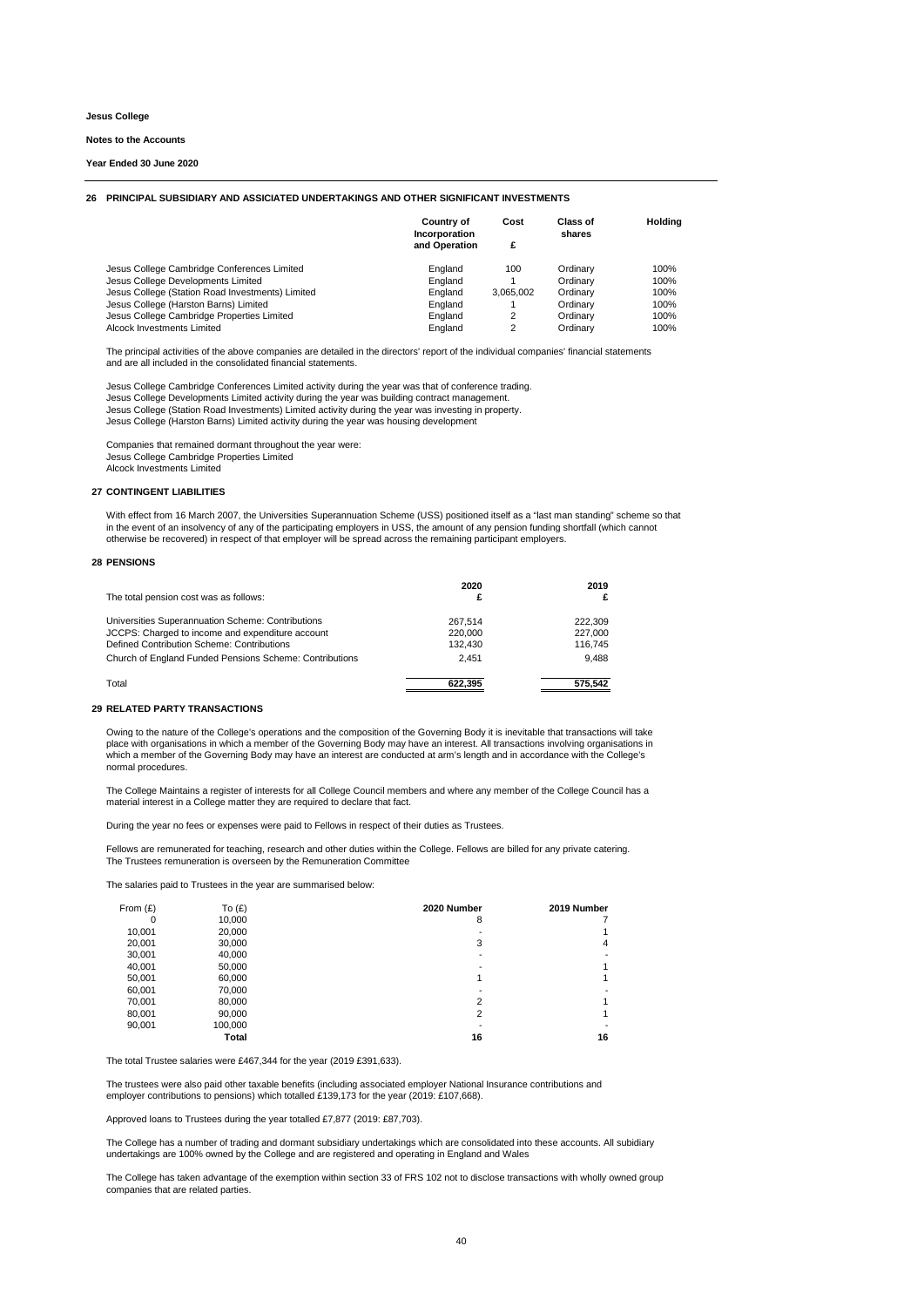**Year Ended 30 June 2020**

### **30 Pension Schemes**

### **Universities Superannuation Scheme**

The College participates in Universities Superannuation Scheme. The assets of the scheme are held in a separate trustee-administered fund. Because of the mutual nature of the scheme, the assets are not attributed to individual institutions and a scheme-wide contribution rate is set. The institution is therefore exposed to actuarial risks associated with other institutions' employees and is unable to identify its share of the underlying assets and liabilities of the scheme on a consistent and reasonable basis. As required by Section 28 of FRS 102 "Employee benefits", the institution therefore accounts for the scheme as if it were a defined contribution scheme. As a result, the amount charged to the profit and loss account represents the contributions payable to the scheme. Since the institution has entered into an agreement (the Recovery Plan) that determines how each employer within the scheme will fund the overall deficit, the institution recognises a liability for the contributions payable that arise from the agreement (to the extent that they relate to the deficit) with related expenses being recognised through the profit and loss account.

FRS 102 makes the distinction between a group plan and a multi-employer scheme. A group plan consists of a collection of entities under common control typically with a sponsoring employer. A multi-employer scheme is a scheme for entities not under common control and represents (typically) an industry-wide scheme such as Universities Superannuation Scheme. The accounting for a multi-employer scheme where the employer has entered into an agreement with the scheme that determines how the employer will fund a deficit results in the recognition of a liability for the contributions payable that arise from the agreement (to the extent that they relate to the deficit) and the resulting expense in profit or loss in accordance with section 28 of FRS 102. The directors are satisfied that Universities Superannuation Scheme meets the definition of a multi-employer scheme and has therefore recognised the discounted fair value of the contractual contributions under the recovery plan in existence at the date of approving these financial statements.

### **Pension Costs**

The total cost charged to the profit and loss account is £267,514 (2019: £222,309) as shown in note 28.

Deficit recovery contributions due within one year for the institution are £20,129 (2019 £21,317)

The latest available complete actuarial valuation of the Retirement Income Builder section of the Scheme was at 31 March 2018 (the valuation date). This was carried out using the projected unit method. A valuation as at 31 March 2020 is underway but not yet complete.

Since the College cannot identify its share of scheme assets and liabilities, the following disclosures reflect those relevant for the scheme as a whole.

The 2018 valuation was the fifth valuation for the scheme under the scheme-specific funding regime introduced by the Pensions Act 2004, which requires schemes to adopt a statutory funding objective, which is to have sufficient and appropriate assets to cover their technical provisions. At the valuation date, the value of the assets of the scheme was £63.7 billion and the value of the scheme's technical provisions was £67.3 billion indicating a shortfall of £3.6 billion and a funding ratio of 95%.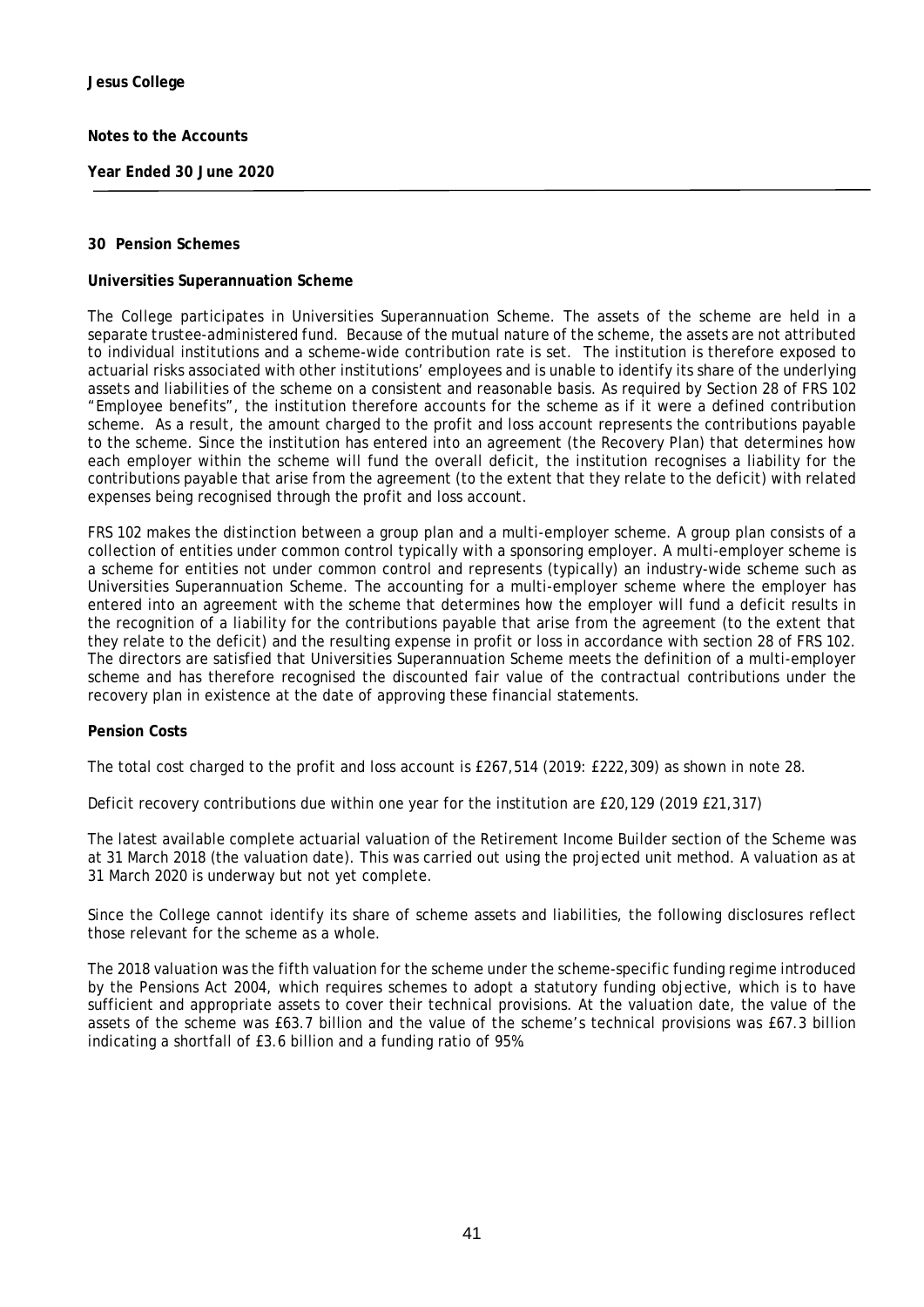**Year Ended 30 June 2020**

The key financial assumptions used in the 2018 valuation are described below. More detail is set out in the Statement of Funding Principles.

| Pension increases (CPI)       | Term dependent rates in line with the difference between the Fixed Interest<br>and Index Linked yield curves, less 1.3% p.a.                                  |
|-------------------------------|---------------------------------------------------------------------------------------------------------------------------------------------------------------|
| Discount rate (forward rates) | Years 1-10: CPI + 0.14% reducing linearly to CPI - 0.73%<br>Years 11-20: CPI + 2.52% reducing linearly to CPI + 1.55% by year 21<br>Years 21 +: $CPI + 1.55%$ |

The main demographic assumption used relates to the mortality assumptions. These assumptions are based on analysis of the scheme's experience carried out as part of the 2018 actuarial valuation. The mortality assumptions used in these figures are as follows:

| Pre-Retirement:                  |                                                                                                                             |
|----------------------------------|-----------------------------------------------------------------------------------------------------------------------------|
| Male members' mortality          | 71% of AMC00 (duration 0)                                                                                                   |
| Female members' mortality        | 112% of AFC00 (duration 0)                                                                                                  |
| Post retirement:                 |                                                                                                                             |
| Male members' mortality          | 97.6% of SAPS S1NMA "light"                                                                                                 |
| Female members' mortality        | 102.7% of RFV00                                                                                                             |
| Future improvements to mortality | CMI_2017 with a smoothing parameter of 8.5 and a long term<br>improvement rate of 1.8% pa for males and 1.6% pa for females |

The current life expectancies on retirement at age 65 are:

|                                   | 2018 | 2017 |
|-----------------------------------|------|------|
| Males currently aged 65 (years)   | 24.4 | 24.6 |
| Females currently aged 65 (years) | 25.9 | 26.1 |
| Males currently aged 45 (years)   | 26.3 | 26.6 |
| Females currently aged 45 (years) | 27.7 | 27.9 |

A new deficit recovery plan was put in place as part of the 2018 valuation, which requires payment of 2% of salaries over the period 1 October 2019 to 30 September 2021 at which point the rate will increase to 6%. The 2020 deficit recovery liability reflects this plan. The liability figures have been produced using the following assumptions:

| Discount rate*             | 2020<br>1.45% | 2019<br>1.58% |
|----------------------------|---------------|---------------|
| Pensionable salary growth* | 1.00%         | 1.00%         |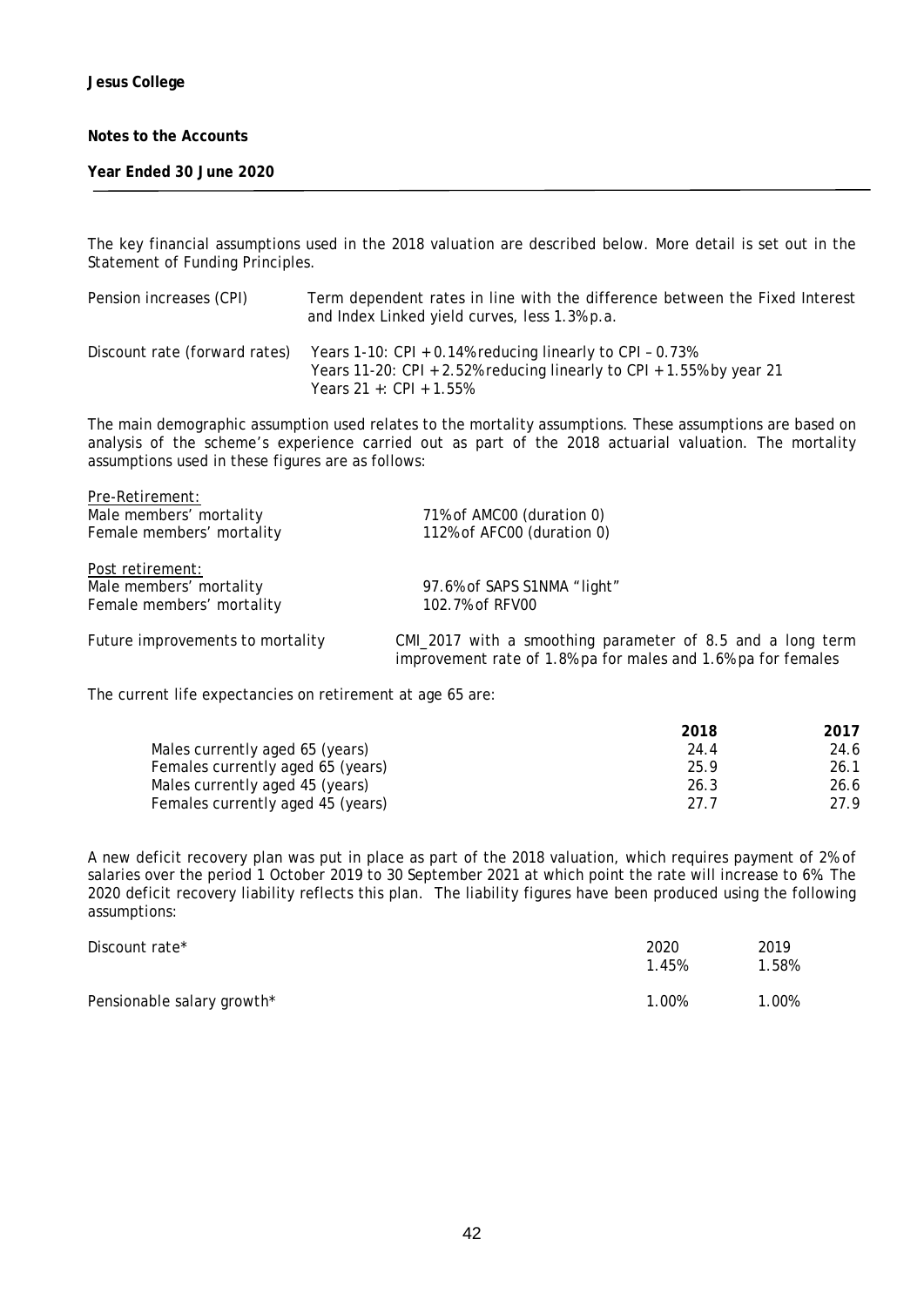**Year Ended 30 June 2020**

## **The Jesus College Cambridge Pension Scheme**

The College operates a defined benefit scheme in the UK. This is a separate trustee administered fund holding the pension scheme assets to meet long term pension liabilities. A full actuarial valuation was carried out at 30 June 2018 and updated to 30 June 2020 by a qualified actuary, independent of the scheme's sponsoring employer. The major assumptions used by the actuary are shown below.

The most recent actuarial valuation showed a surplus of £2,251,000. The college has agreed that it will pay 9.3% of pensionable earnings in respect of the cost of accruing benefits and will meet Pension Protection Fund levies, insurance premiums towards death in service benefits and management and administration expenses (excluding those covered by the Phoenix Life Limited contract) as and when they are due. Member contributions are payable in addition at the rate of 6% of pensionable salaries.

# **Present values of scheme liabilities, fair value of assets and surplus (deficit)**

|                                                    | 30 June<br>2020 | 30 June<br>2019 | 30 June<br>2018 |
|----------------------------------------------------|-----------------|-----------------|-----------------|
|                                                    |                 |                 |                 |
| Fair value of scheme assets                        | 15,312,000      | 12,889,000      | 11,822,000      |
| Present value of scheme liabilities                | 13,364,000      | 11,696,000      | 10,530,000      |
| Surplus (deficit) in scheme                        | 1,948,000       | 1,193,000       | 1,292,000       |
| Unrecognised surplus                               |                 |                 |                 |
| Defined benefit asset (liability) to be recognised | 1,948,000       | 1,193,000       | 1,292,000       |

### **Reconciliation of opening and closing balances of the defined benefit obligation**

|                                                       | Year Ending | <b>Year Ending</b> |
|-------------------------------------------------------|-------------|--------------------|
|                                                       | 30 June     | 30 June<br>2019    |
|                                                       | 2020        |                    |
|                                                       | £           | £                  |
| Scheme liabilities at start of period                 | 11,696,000  | 10,530,000         |
| Current service cost                                  | 246,000     | 212,000            |
| Interest cost                                         | 267,000     | 285,000            |
| Contributions by scheme participants                  | 45,000      | 45,000             |
| Actuarial losses (gains)                              | 1,530,000   | 843,000            |
| Benefits paid and death in service insurance premiums | (420,000)   | (219,000)          |
|                                                       |             |                    |
| Scheme liabilities at end of period                   | 13,364,000  | 11,696,000         |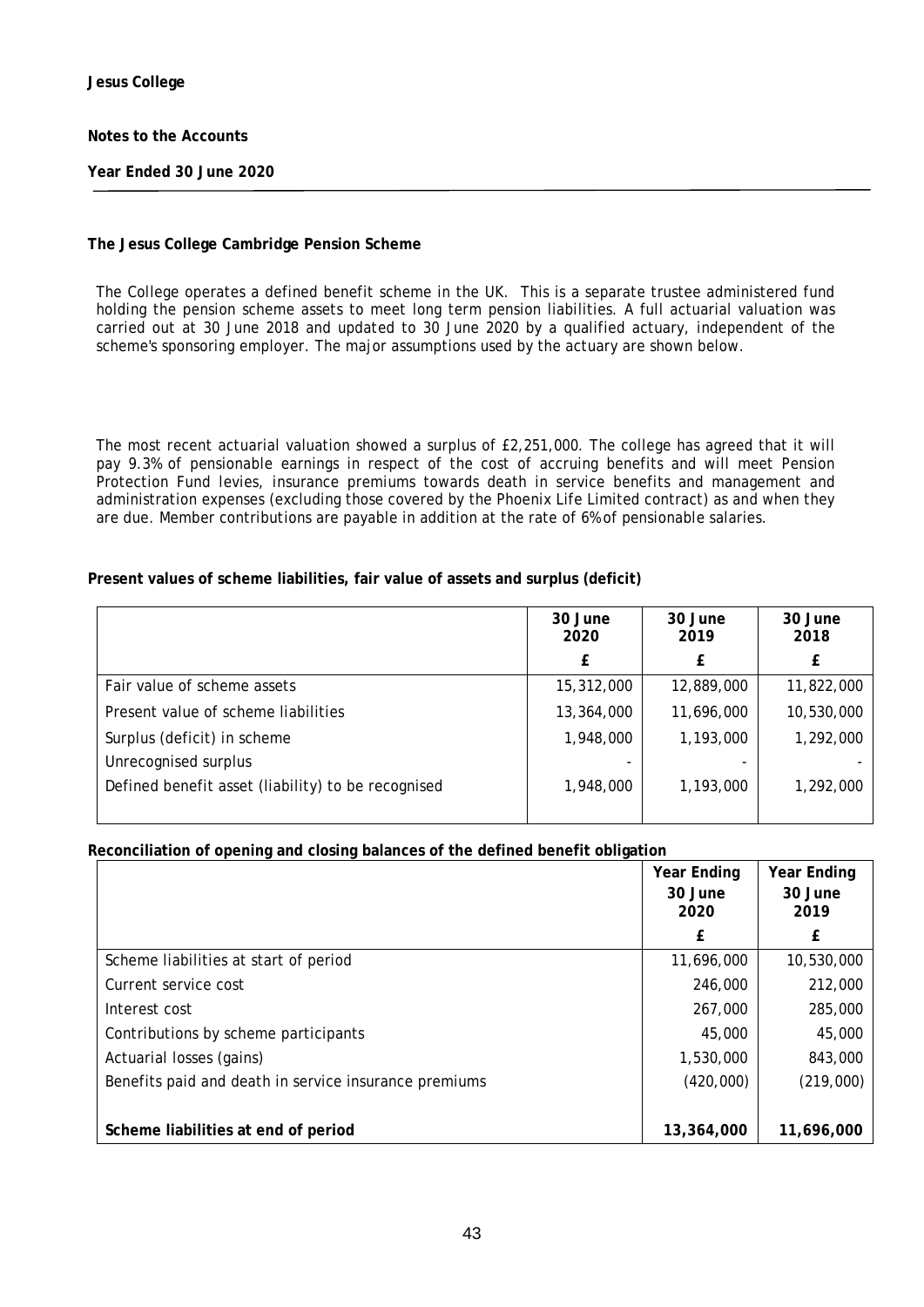**Year Ended 30 June 2020**

## **Reconciliation of opening and closing balances of the fair value of scheme assets**

|                                                       | <b>Year Ending</b><br>30 June<br>2020 | <b>Year Ending</b><br>30 June<br>2019 |
|-------------------------------------------------------|---------------------------------------|---------------------------------------|
|                                                       | £                                     |                                       |
| Fair value of scheme assets at start of period        | 12,889,000                            | 11,822,000                            |
| Expected return on scheme assets                      | 293,000                               | 318,000                               |
| Actuarial gains (losses)                              | 2,436,000                             | 853,000                               |
| Contributions by the college                          | 69,000                                | 70,000                                |
| Contributions by scheme participants                  | 45,000                                | 45,000                                |
| Benefits paid and death in service insurance premiums | (420,000)                             | (219,000)                             |
| Fair value of scheme assets at end of year            | 15,312,000                            | 12,889,000                            |

The actuarial return on the scheme assets over the period ending 30 June 2020 was £2,729,000.

# **Defined Benefit costs recognised in profit or loss**

|                                                     | <b>Year Ending</b> | Year Ending     |
|-----------------------------------------------------|--------------------|-----------------|
|                                                     | 30 June<br>2020    | 30 June<br>2019 |
|                                                     | £                  |                 |
| Current service cost                                | 246,000            | 212,000         |
| Net Interest cost                                   | (26,000)           | (33,000)        |
| Total expense recognised in profit and loss account | 220,000            | 179,000         |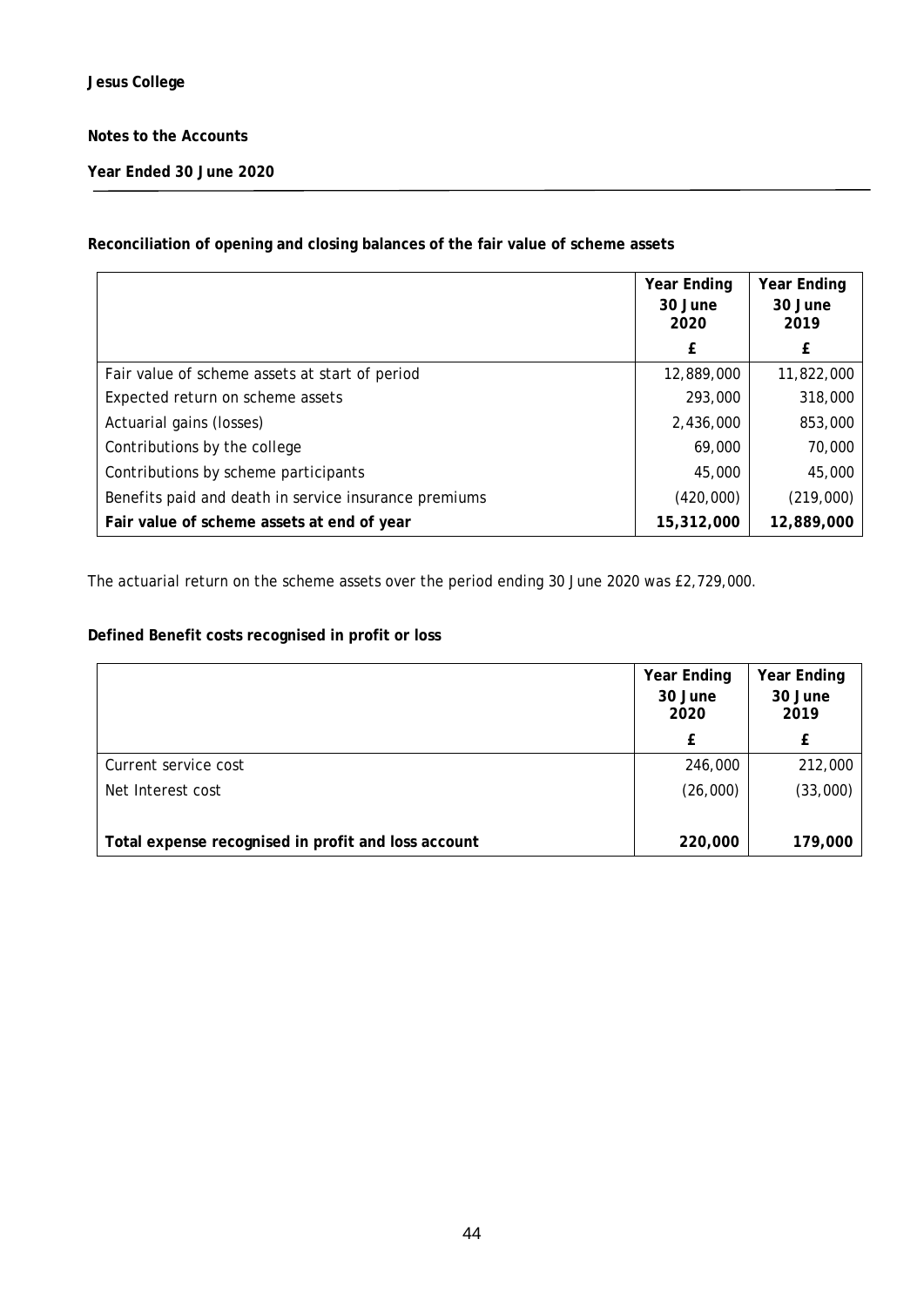**Year Ended 30 June 2020**

# **Defined Benefit Costs Recognised in Other Comprehensive Income**

|                                                                                                                                         | <b>Year Ending</b><br>30 June<br>2020 | <b>Year Ending</b><br>30 June<br>2019 |
|-----------------------------------------------------------------------------------------------------------------------------------------|---------------------------------------|---------------------------------------|
|                                                                                                                                         | £                                     | £                                     |
|                                                                                                                                         |                                       |                                       |
| Difference between expected and actual return on scheme assets - gain<br>$(\text{loss})$                                                | 260,000                               | (120,000)                             |
| Effects of changes in the demographic and financial assumptions underlying<br>the present value of the assets - gain (loss)             | 2,176,000                             | 973,000                               |
| Experience gains and losses arising on the scheme liabilities - gain (loss)                                                             | 389,000                               | 321,000                               |
| Effects of changes in the demographic and financial assumptions underlying<br>the present value of the scheme liabilities - gain (loss) | (1,919,000)                           | (1, 164, 000)                         |
| Effects of change in the amount of surplus that is not recoverable (excluding<br>amounts included in net interest cost) - gain (loss)   |                                       |                                       |
|                                                                                                                                         |                                       |                                       |
| Total amount recognised in Consolidated Statement of Comprehensive<br>Income and Expenditure                                            | 906,000                               | 10,000                                |

### **Assets**

|                      | 30 June<br>2020 | 30 June<br>2019 | 30 June<br>2018 |  |
|----------------------|-----------------|-----------------|-----------------|--|
|                      | £               | £               |                 |  |
| With Profit Contract | 15,312,000      | 12,889,000      | 11,822,000      |  |
| <b>Total Assets</b>  | 15,312,000      | 12,889,000      | 11,822,000      |  |

None of the fair values of the assets shown above include any direct investments in the College's own financial instruments or any property occupied by, or other assets used by the College.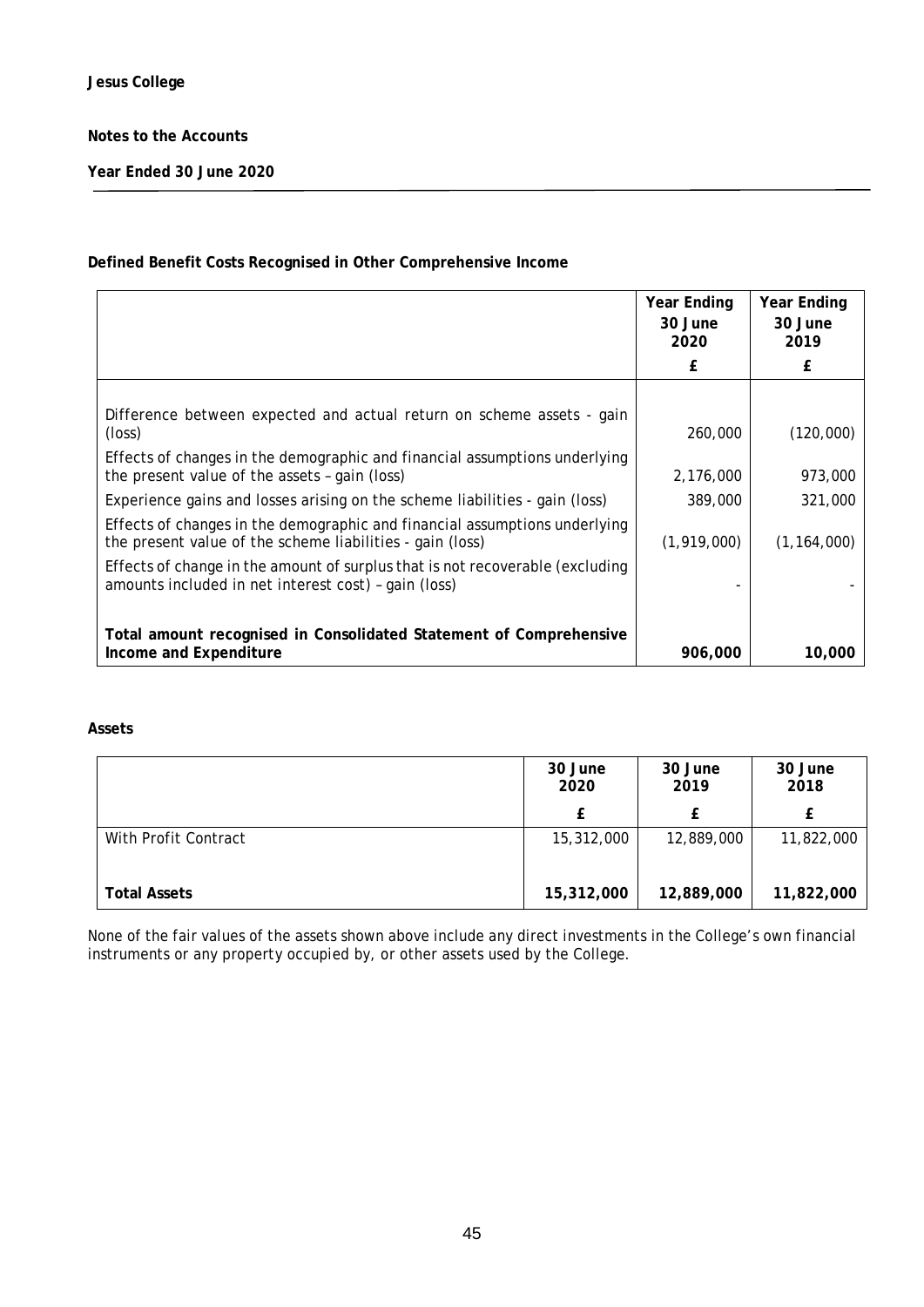**Year Ended 30 June 2020**

### **Assumptions**

|                                                                                  | 30 June<br>2020 | 30 June<br>2019 | 30 June<br>2018 |
|----------------------------------------------------------------------------------|-----------------|-----------------|-----------------|
|                                                                                  | % per annum     | % per annum     | % per annum     |
| Discount rate                                                                    | 1.60            | 2.30            | 2.70            |
| Inflation (RPI)                                                                  | 3.00            | 3.30            | 3.20            |
| Inflation (CPI)                                                                  | 2.50            | 2.40            | 2.30            |
| Salary Growth                                                                    | 4.50            | 4.80            | 4.70            |
| Allowance for revaluation of deferred pensions of CPI or<br>5% p.a. if less      | 2.50            | 2.40            | 2.30            |
| Allowance for revaluation of deferred pensions of CPI or<br>$2.5\%$ p.a. if less | 2.50            | 2.40            | 2.30            |
| Allowance for pension in payment increases of RPI or<br>5% p.a. if less          | 2.90            | 3.10            | 3.10            |
| Allowance for pension in payment increases of CPI or<br>3% p.a. if less          | 2.10            | 2.00            | 2.00            |
| Allowance for pension in payment increases of RPI or<br>$2.5%$ p.a. if less      | 2.00            | 2.10            | 2.10            |
| Allowance for commutation of pension for cash at<br>retirement                   | None            | None            | None            |

The mortality assumptions adopted at 30 June 2020 imply the following future life expectancies at age 65:

| Male retiring in 2020   | 22.1 years |
|-------------------------|------------|
| Female retiring in 2020 | 23.8 years |
| Male retiring in 2040   | 23.4 years |
| Female retiring in 2040 | 25.3 years |

The best estimate of contributions to be paid by the college to the scheme for the period commencing 1 July 2020 is £72,000.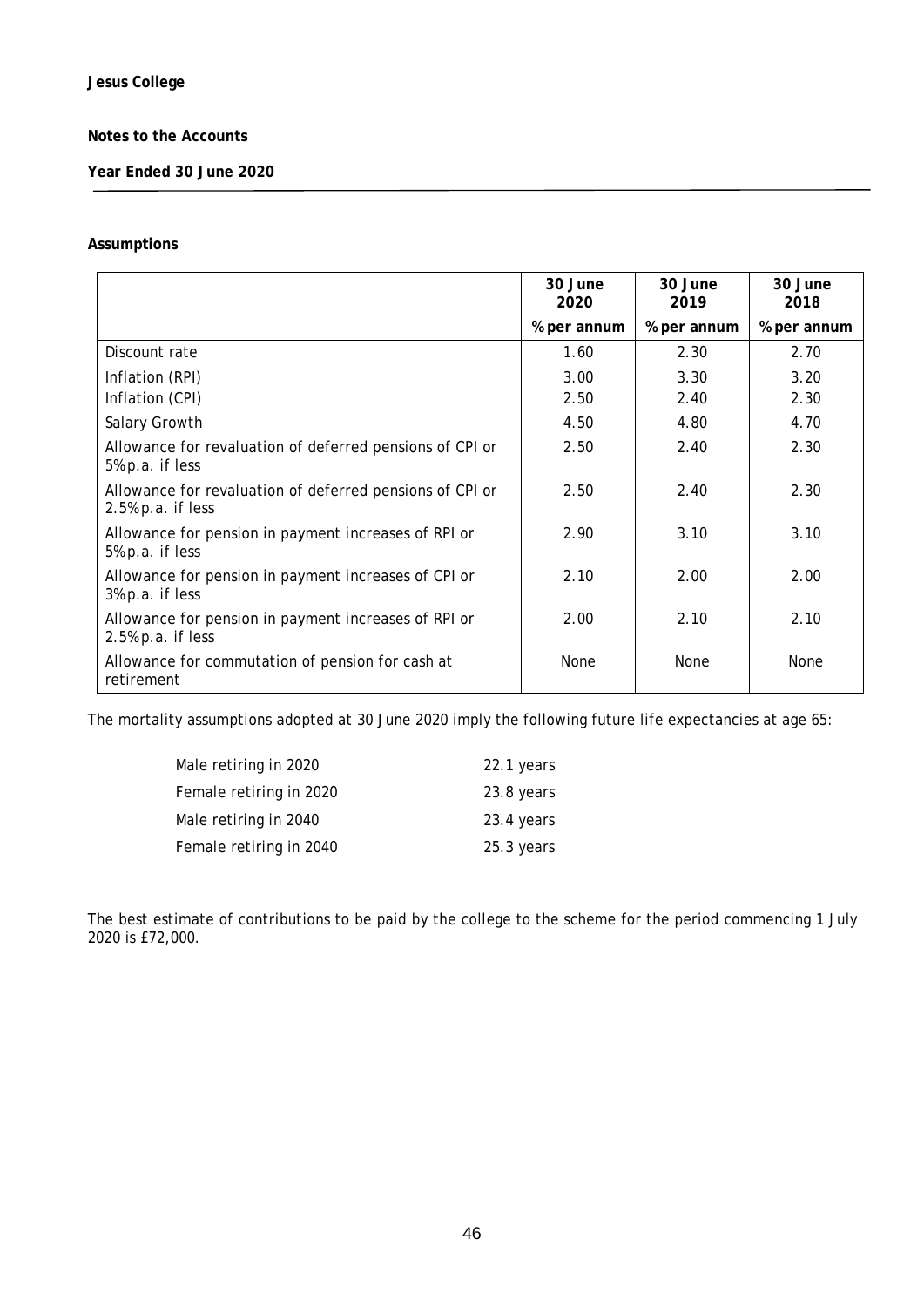**Year Ended 30 June 2020**

### **Church of England Funded Pensions Scheme**

Jesus College (Cambridge) participates in the Church of England Funded Pensions Scheme for stipendiary clergy, a defined benefit pension scheme. This scheme is administered by the Church of England Pensions Board, which holds the assets of the schemes separately from those of the Responsible Bodies.

Each participating Responsible Body in the scheme pays contributions at a common contribution rate applied to pensionable stipends.

The scheme is considered to be a multi-employer scheme as described in Section 28 of FRS 102. This means it is not possible to attribute the Scheme's assets and liabilities to specific employers and that contributions are accounted for as if the Scheme were a defined contribution scheme. The pensions costs charged to the SoFA in the year are contributions payable towards benefits and expenses accrued in that year, plus any impact of deficit contributions (see below).

A valuation of the Scheme is carried out once every three years. The most recent Scheme valuation completed was carried out as at 31 December 2018. The 2018 valuation revealed a deficit of £50m, based on assets of £1,818m and a funding target of £1,868m, assessed using the following assumptions:

- An average discount rate of 3.2% p.a.;
- RPI inflation of 3.4% p.a. (and pension increases consistent with this);
- Increase in pensionable stipends of  $3.4\%$  p.a.;
- Mortality in accordance with 95% of the S3NA\_VL tables, with allowance for improvements in mortality rates in line with the CMI2018 extended model with a long term annual rate of improvement of 1.5%, a smoothing parameter" of 7 and an initial addition to mortality improvements of 0.5% pa.

Following the 31 December 2018 valuation, a recovery plan was put in place until 31 December 2022 and the contribution rates (as a percentage of pensionable stipends) were set as follows:

| % of pensionable stipends    | 1 January 2019 to<br>31 December 2020 | 1 January 2021 to<br>31 December 2022 |  |
|------------------------------|---------------------------------------|---------------------------------------|--|
| Deficit repair contributions | 11 9%                                 | 7.1%                                  |  |

As at 31 December 2019 the deficit recovery contributions under the recovery plan in force were as set out in the above table.

For senior office holders, pensionable stipends are adjusted in the calculations by a multiple, as set out in the Scheme's rules.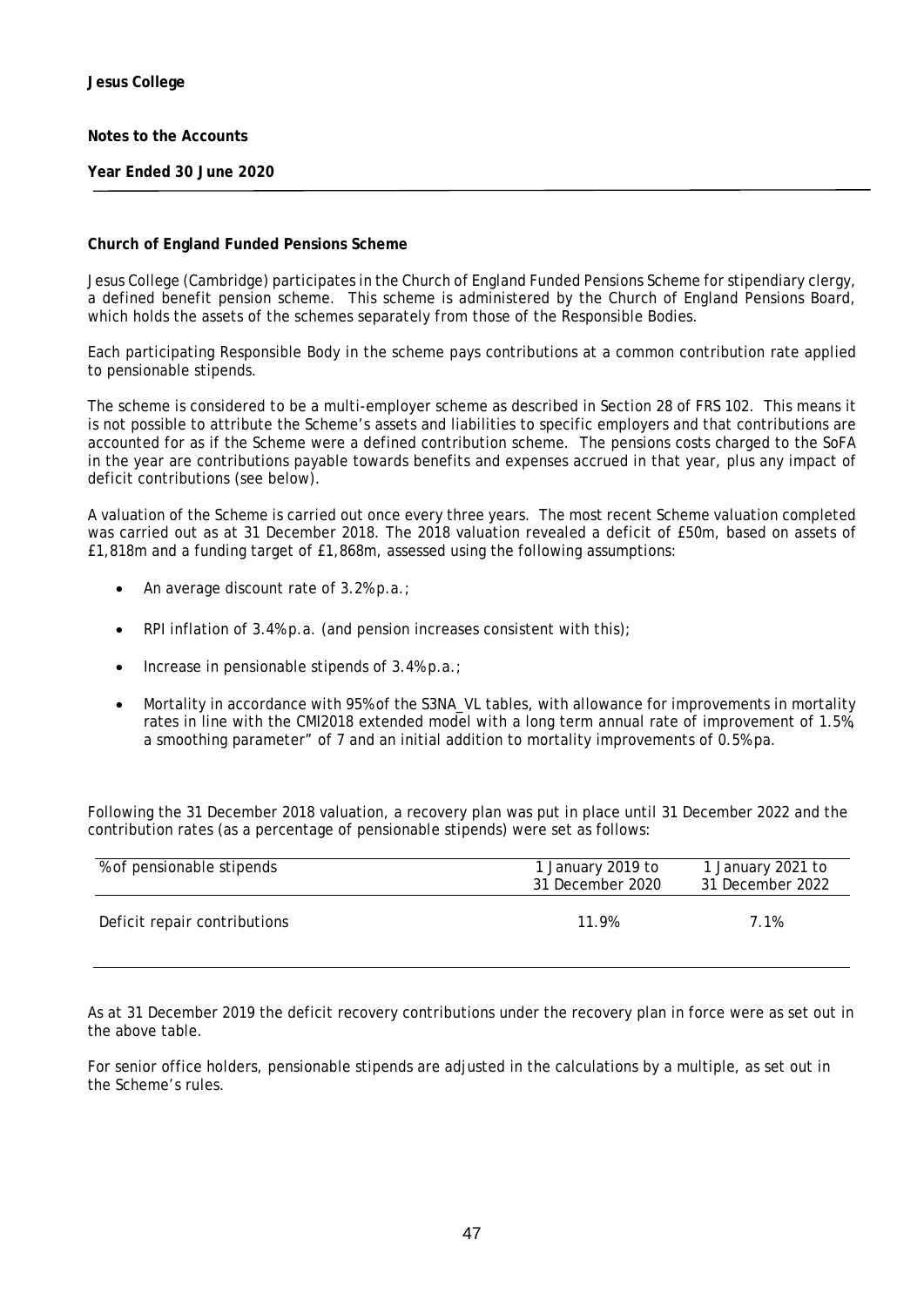### **Year Ended 30 June 2020**

Section 28.11A of FRS 102 requires agreed deficit recovery payments to be recognised as a liability. The movement in the balance sheet liability over 2018 and 2019 is set out in the table below.

|                                                                                                                                            | 2019                | 2018               |
|--------------------------------------------------------------------------------------------------------------------------------------------|---------------------|--------------------|
| Balance sheet liability at 1 January                                                                                                       | 19,000              | 24,000             |
| Deficit contribution paid<br>Interest cost (recognised in SOCIE)<br>Remaining change to the balance sheet liability* (recognised in SOCIE) | (2,000)<br>(17,000) | (3,000)<br>(2,000) |
| Balance sheet liability at 31 December                                                                                                     | 0                   | 19,000             |

\* Comprises change in agreed deficit recovery plan and change in discount rate and assumptions between year-ends.

This liability represents the present value of the deficit contributions agreed as at the accounting date and has been valued using the following assumptions set by reference to the duration of the deficit recovery payments:

|                                       | December 2019 | December 2018 | December 2017 |
|---------------------------------------|---------------|---------------|---------------|
| Discount rate                         | $1.1%$ pa     | 2.1% pa       | 1.4% pa       |
| Price inflation                       | 2.8% pa       | 3.1% pa       | 3.0% pa       |
| Increase to total pensionable payroll | $1.3%$ pa     | $1.6%$ pa     | 1.5% pa       |